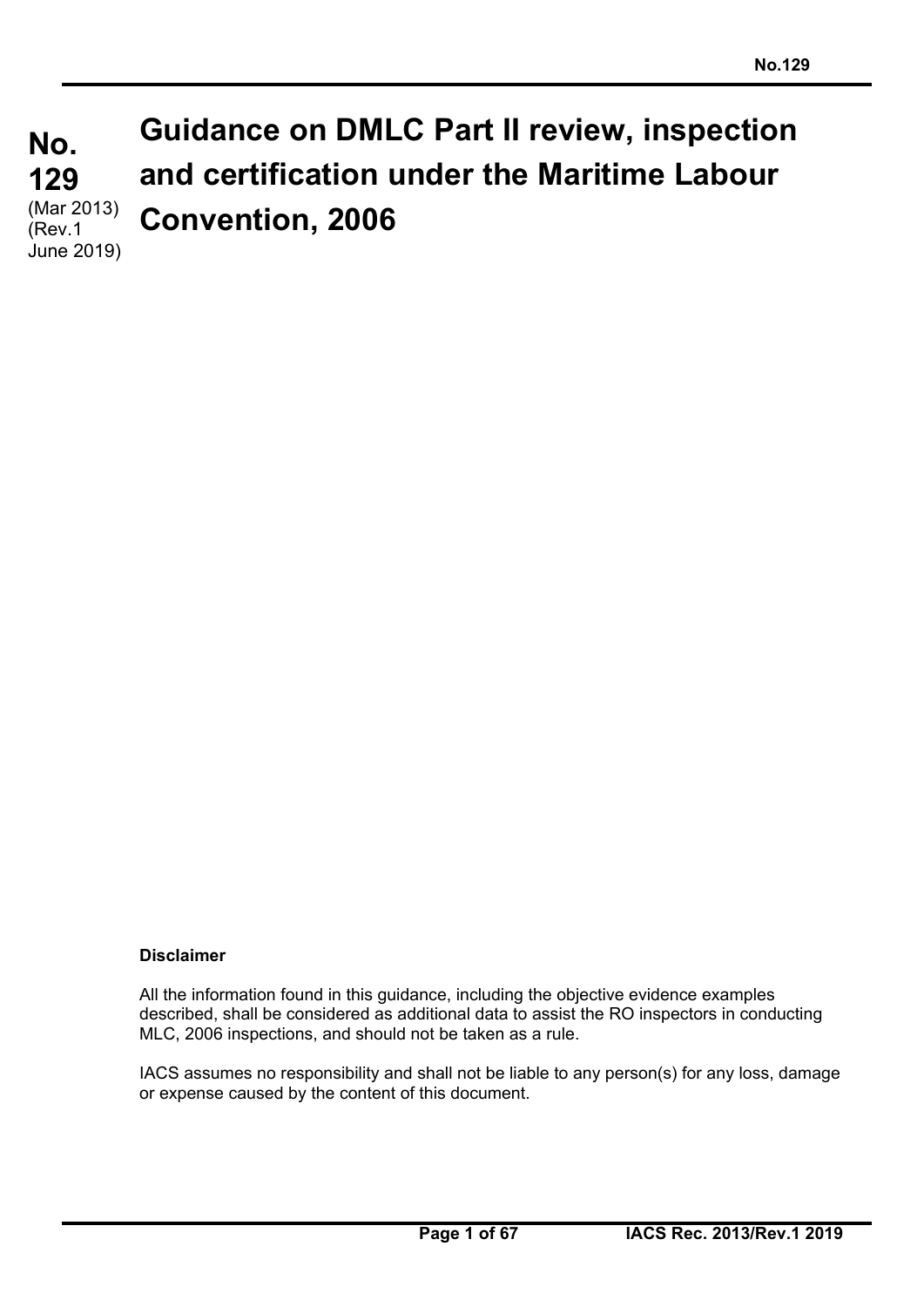# **No. 129**  (cont)

# **Section 1: Introduction**

# **1.1 Scope and Application**

This guidance is intended for use by IACS Member Societies' inspectors when performing inspection and certification service under the Maritime Labour Convention, 2006 (the Convention) unless the relevant Administration has provided special instructions that indicate otherwise.

This document is also intended to promote inspection consistency and uniformity of inspection among IACS members by providing examples and guidance, which, however, are not to be interpreted as prescriptive solutions or checklists.

Reference is made to the following documents adopted by the International Labour Organization (ILO):

- (a) Maritime Labour Convention, 2006 adopted by the 94th (Maritime) Session of the International Labour Conference of the International Labour Organization (ILO) in February 2006, as amended;
- (b) Resolutions adopted by the International Labour Conference at its 94th (Maritime) Session of the International Labour Conference of the International Labour Organization (ILO) in February 2006;
- (c) The Guidelines for flag State inspections under the Maritime Labour Convention, 2006, adopted by the ILO in September 2008, for implementing flag State responsibilities under the Convention;

## **1.2 The Maritime Labour Convention, 2006 and how it is intended to operate**

The Convention was developed by a tripartite committee made up of member states, shipowners' organisations and seafarers' representatives. It sets out a number of provisions relating to the employment, working and living conditions of seafarers.

Ratifying member states are obliged to adopt and implement laws that give full effect to those provisions, some of which are detailed and prescriptive while others are more broadly expressed. Many simply refer to the need for measures to be, for example, "adequate", "acceptable" or "sufficient", leaving it to individual member states to specify appropriate criteria in each case. Examples include the requirement that mess rooms be "of adequate size and comfort and properly furnished and equipped" and the need for "appropriately situated and furnished laundry facilities".

Consequently, it is the national requirements developed to implement the Convention with which shipowners must comply, and many of the Convention's provisions have been drafted in such a way as to permit member states a degree of flexibility when deciding on the precise criteria to be applied. However, exemptions, substantial equivalences or other variations may be adopted only after consultation with the shipowners' and seafarers' representatives concerned.

The RO inspectors are expected to verify that the seafarer's working and living conditions specified in the Appendix A5-I of the Convention correspond to the relevant flag State's national requirements implementing the Convention. A Maritime Labour Certificate is issued to the vessel after the vessel has been inspected and verified to be in compliance with the requirements of the Convention, and the provisions of the flag State's Declaration of Maritime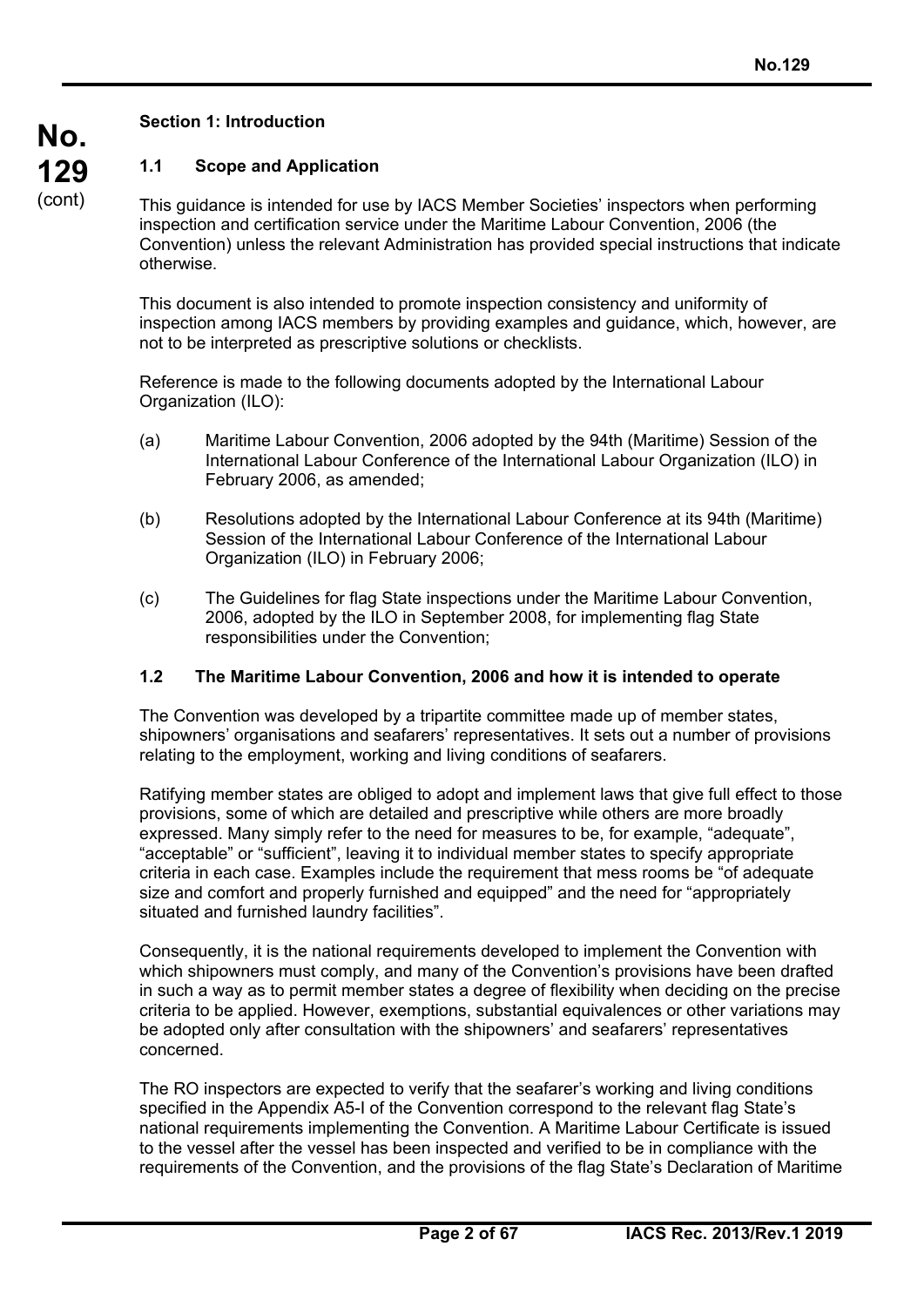Labour Compliance Part I and shipowner's Declaration of Maritime Labour Compliance, Part II.

# **1.3 Certification process**

**No.** 

**129**  (cont)

The verification of compliance with mandatory rules and regulations, required as part of the MLC, 2006 inspection neither duplicates nor replaces the audits or surveys required by the other statutory certificates. Compliance with the MLC, 2006 does not relieve the Company, the master or any other entity or person involved in the management or operation of the ship of their responsibilities.

The inspection process involves review of shipowner measures for seafarer working and living conditions onboard as described in the Declaration of Maritime Labour Compliance Part II, and onboard verification of those measures through review of documentation and records, visual observation, general discussion and private interviews with seafarers. Any inspection is a sampling process and inspectors use their professional judgment and expertise when determining the depth of inspection for each requirement subject to inspection under the MLC, 2006. The inspection is not exhaustive in nature and is merely a snapshot of the working and living conditions onboard at the time of inspection.

Issuance of certification is based upon verification that the sample is in compliance with the Convention, and the national requirements of the relevant flag State. Where non-conformities have not been found and reported, it does not mean that none exist.

## **1.4 Situations where there are not adequate national requirements**

Regulation 5.1.4 "Inspection and enforcement" of the Convention requires that Members should verify, through an effective and coordinated system of regular inspections, monitoring and other control measures, that ships flying its flag comply with the Convention's requirements as implemented within the national laws and regulations of the member state.

Where RO has been authorized to carry out MLC inspections on behalf of the flag State, the RO may face a situation where the national legislation does not fully address an inspection requirement or appropriate criteria for expressions such as sufficient, adequate or proper has not been defined. In such situations, RO should seek clarification from the flag Administration to avoid inconsistent application of the national requirements.

#### **1.5 Shipowner**

Shipowner means the owner of the ship or another organization or person, such as the manager, agent or bareboat charterer, who has assumed the responsibility for the operation of the ship from the owner and who, on assuming such responsibility, has agreed to take over the duties and responsibilities imposed on shipowners in accordance with this Convention, regardless of whether any other organization or persons fulfil certain of the duties or responsibilities on behalf of the shipowner.

This definition is taken to mean that the shipowner is the same entity as the Company as defined in the ISM Code, unless specified otherwise by the flag Administration.

## **1.6 Editorial principles**

For convenience, this document incorporates the actual text from Chapter 3 of the Guidelines for flag State inspections under the Maritime Labour Convention, 2006, followed by the relevant recommended guidance for IACS inspectors. The document will be updated as necessary consistent with IACS Member Societies' experience in the inspection process.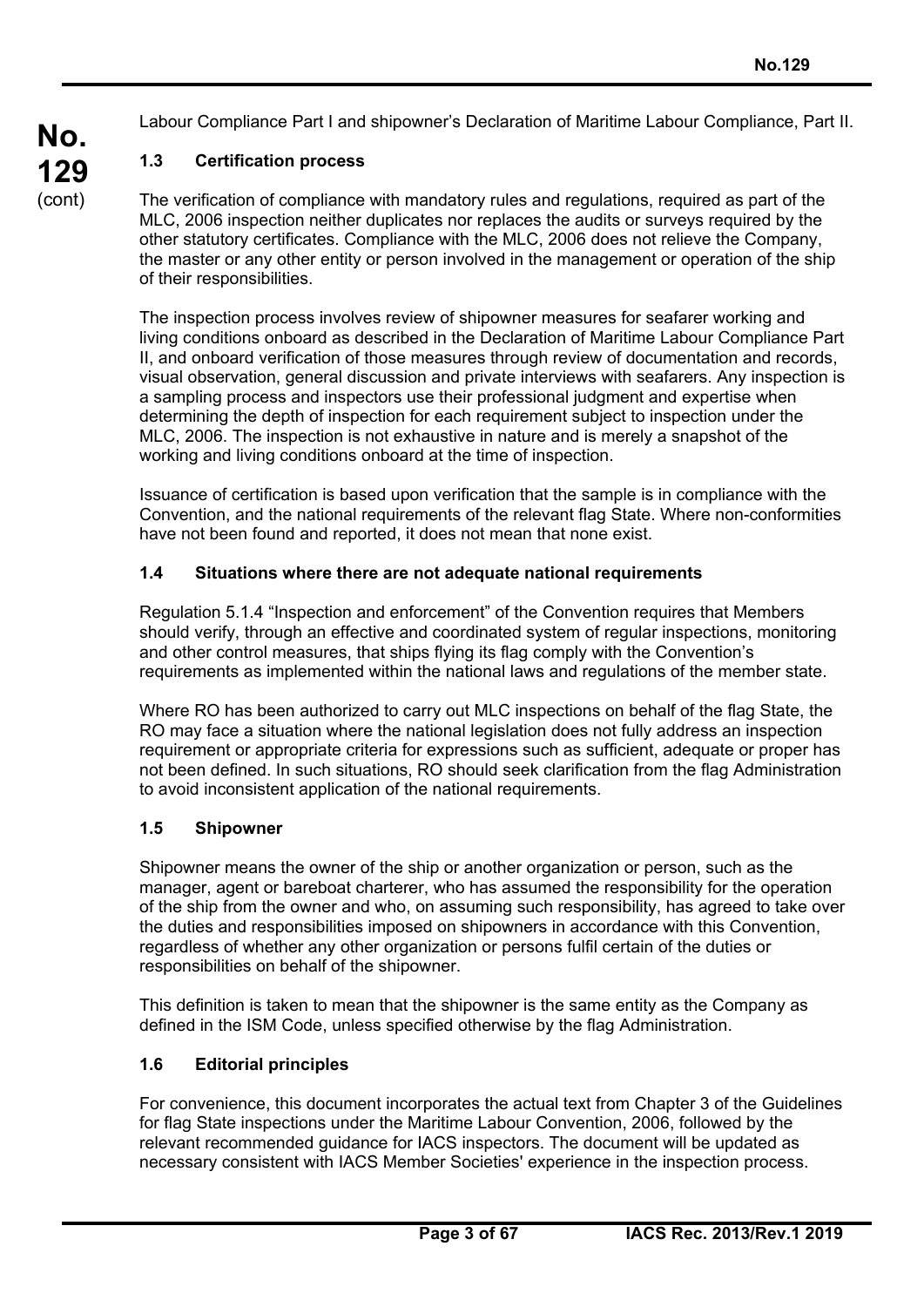# **LIST OF CONTENTS**

# **No. 129**  (cont) **Part I**

# **Review of the DMLC Part II and inspection**

Inspection and certification items

- 1. Minimum age
- 2. Medical certification
- 3. Qualifications of seafarers
- 4. Seafarers' employment agreements
- 5. Use of any licensed or certified or regulated private recruitment and placement service
- 6. Hours of work or rest
- 7. Manning levels for the ship
- 8. Accommodation
- 9. On-board recreational facilities
- 10. Food and catering
- 11. Health and safety and accident prevention
- 12. On-board medical care
- 13. On-board complaint procedures
- 14. Payment of wages
- 15. Financial security for repatriation
- 16. Financial security relating to shipowners' liability

Inspection only items

- 17. Entitlement to leave
- 18. Repatriation
- 19. Shipowners' liability
- 20. Social security
- 21. General principles

## **Part II General guidance**

- 22. Inspection process
	- 1) Review of the DMLC Part II and inspection
	- 2) How to conduct the interview
	- 3) Sampling
- 23. Interim certification
- 24. Handling of seafarer complaints by ROs
- 25. Handling of technical deficiencies
- 26. Grading of deficiencies
- 27. Confidentiality
- 28. Ad hoc certification scenarios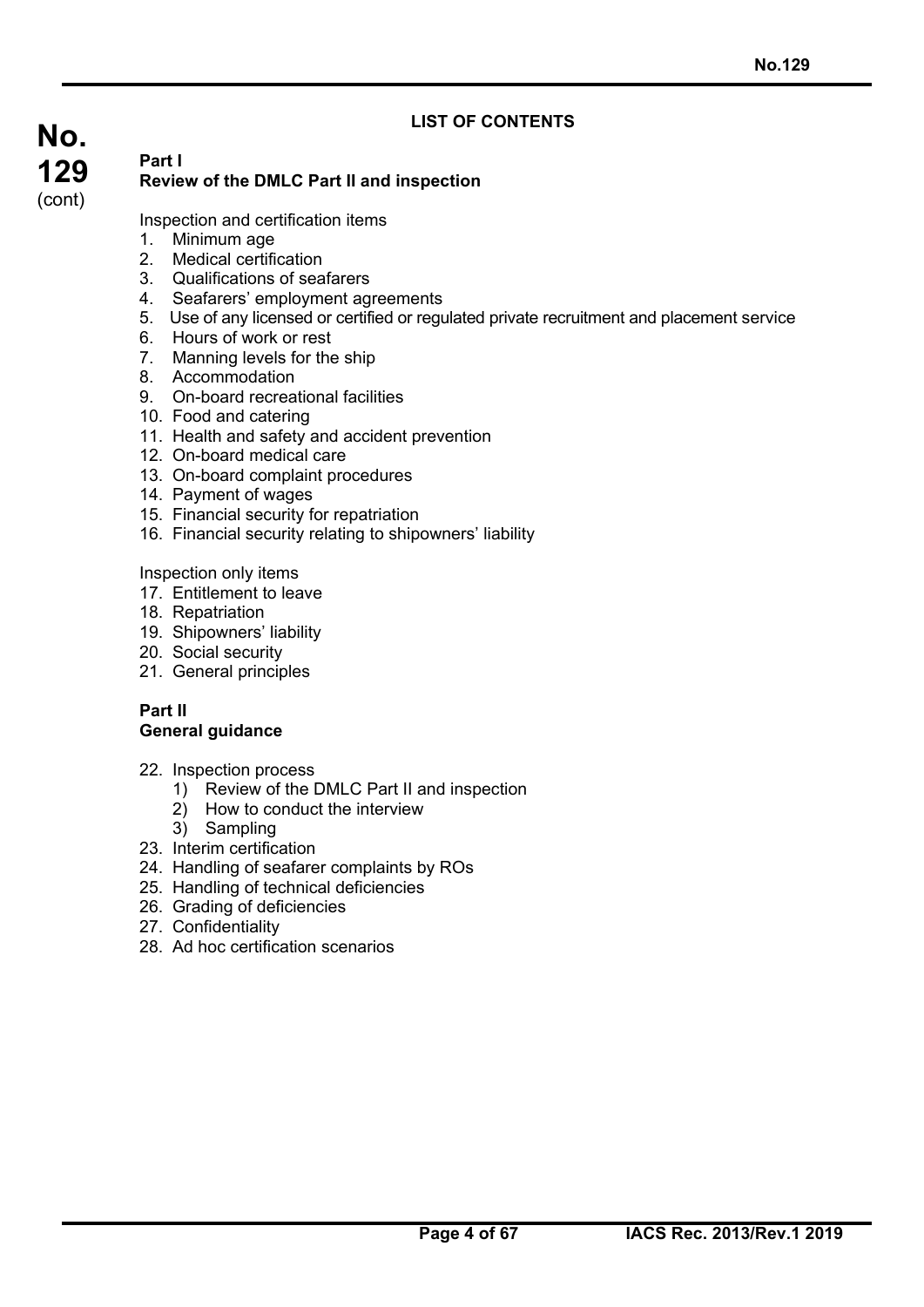## **Part I**

## **Review of the DMLC Part II and inspection**

#### **Inspection and certification items**

#### **Scope of Inspection**

This paragraph is intended to assist an inspector in determining the scope of inspection.

The table below identifies areas that must be "Inspected and Certified" (Appendix A5-I of the Convention). These areas are identified as "I/C". In addition, five areas which must be "Inspected", as required by the ILO Guidelines for flag State inspections under the Maritime Labour Convention, 2006, are identified as "I".

The Competent Authority in the flag State is required to address "Inspected and Certified" areas (items 1-16) in the DMLC Part I, hence the shipowner must address these items in their DMLC Part II.

The inspector should not expect to find "Inspected" areas in the DMLC Part I.

Regardless, the inspector is required to verify these items during on-board inspections. Inspectors should note that items 17-20 are normally addressed in the seafarer employment agreement (SEA) and/or collective bargaining agreement (CBA) and information regarding these items should be readily available on board during inspections.

| <b>Item</b>    | <b>Topic</b>                                                                               | Inspection /<br><b>Certification</b> |
|----------------|--------------------------------------------------------------------------------------------|--------------------------------------|
| 1              | Minimum age                                                                                | I/C                                  |
| $\overline{2}$ | Medical certification                                                                      | I/C                                  |
| 3              | <b>Qualification of seafarers</b>                                                          | I/C                                  |
| $\overline{4}$ | Seafarers' employment agreements                                                           | I/C                                  |
| 5              | Use of any licensed or certified or regulated private recruitment<br>and placement service | I/C                                  |
| 6              | Hours of work or rest                                                                      | I/C                                  |
| 7              | Manning levels for the ship                                                                | I/C                                  |
| 8              | Accommodation                                                                              | I/C                                  |
| 9              | On-board recreational facilities                                                           | I/C                                  |
| 10             | Food and catering                                                                          | I/C                                  |
| 11             | Health and safety and accident prevention                                                  | I/C                                  |
| 12             | On-board medical care                                                                      | I/C                                  |
| 13             | On-board complaint procedures                                                              | I/C                                  |
| 14             | Payment of wages                                                                           | I/C                                  |
| 15             | Financial security for repatriation                                                        | I/C                                  |
| 16             | Financial security relating to shipowners' liability                                       | I/C                                  |
| 17             | <b>Entitlement to leave</b>                                                                |                                      |
| 18             | Repatriation                                                                               |                                      |
| 19             | Shipowners' liability                                                                      |                                      |
| 20             | Social security                                                                            |                                      |
| 21             | General principles (copy of MLC, 2006 on board)                                            |                                      |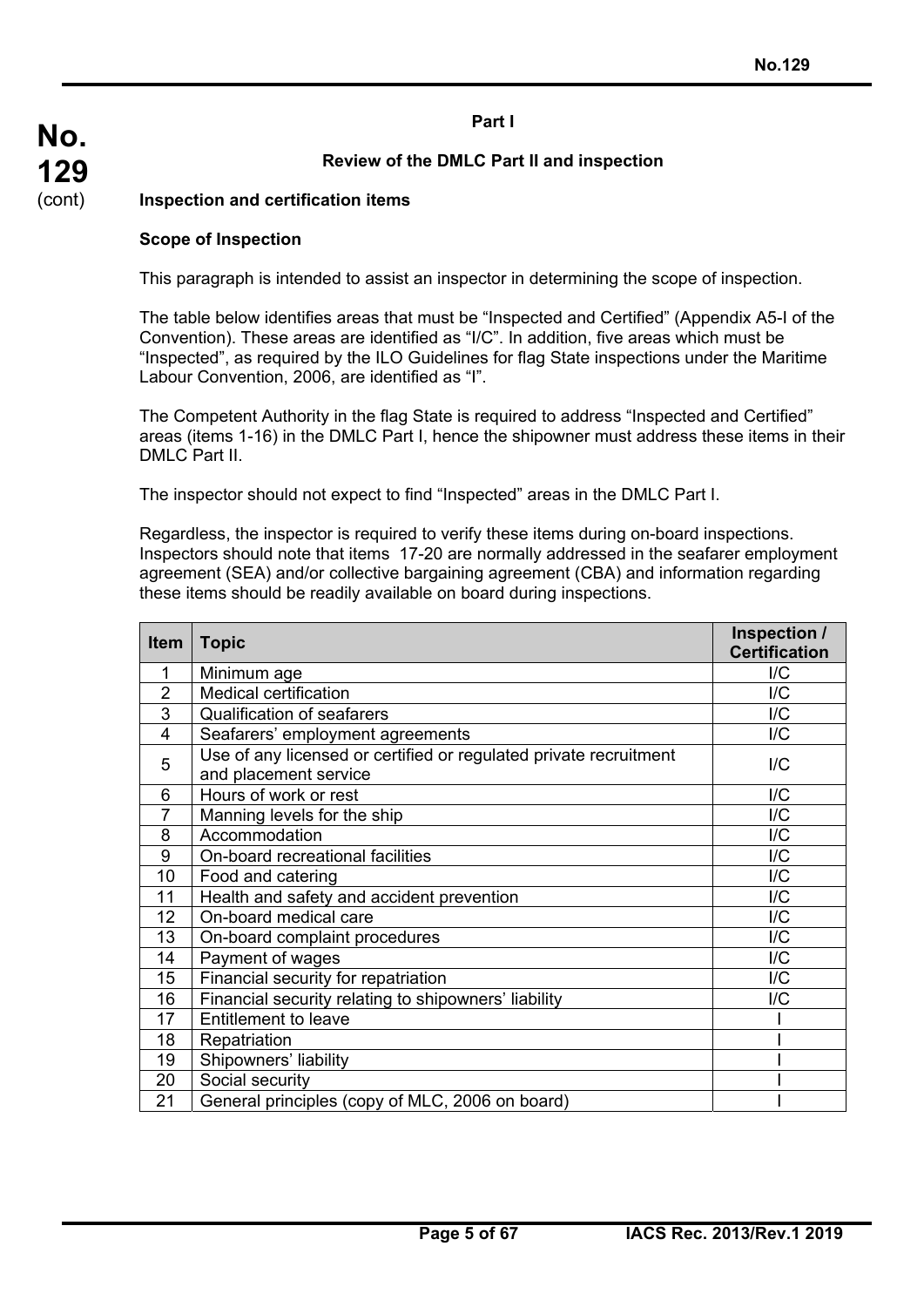# **1. Minimum age (Reg. 1.1)**

## **General**

Regulation 1.1 sets out requirements for minimum age of seafarers. The purpose of this regulation is that no under-age persons work on board a ship. The Convention requires that the minimum age of the seafarer be at least 16 years of age at the time of employment. A higher minimum age is required for certain category of personnel such as cooks.

#### *Inspected and certified*

#### *Basic requirements*

- *Persons below the age of 16 shall not be employed or engaged or work on a ship (Standard A1.1, paragraph 1).*
- *Seafarers under the age of 18 shall not be employed or engaged or work where the work is likely to jeopardize their health or safety (Standard A1.1, paragraph 4).*
- *Special attention must be paid to the safety and health of seafarers under the age of 18, in accordance with national laws and regulations (Standard A4.3, paragraph 2(b)).*
- *Night work\* for seafarers under the age of 18 is prohibited, except to the extent that an exemption has been made by the competent authority under Standard A1.1, paragraph 3, in the case of training programs (Standard A1.1, paragraph 2).*
- *\* "Night" is defined in accordance with national law and practice. It covers a period of at least nine hours starting no later than midnight and ending no earlier than 5 a.m. (Standard A1.1, paragraph 2).*

#### *How to check the basic requirements*

- *Check a crew list, or passports or other official documents confirming seafarers' birth dates.*
- *Check work schedule with respect to seafarers under the age of 18 to determine hours and nature of work.*
- *Check to see that types of work on board that are likely to jeopardize the safety of seafarers under the age of 18 have been identified.*
- *Check recent accident reports and safety committee reports to determine whether seafarers under the age of 18 were involved.*
- *Confirm information through interviews, in private, with a representative number of seafarers.*

## *Examples of deficiencies*

- *Person under the age of 16 working as a seafarer.*
- *Seafarer under the age of 18 working at night (and not as part of a training program).*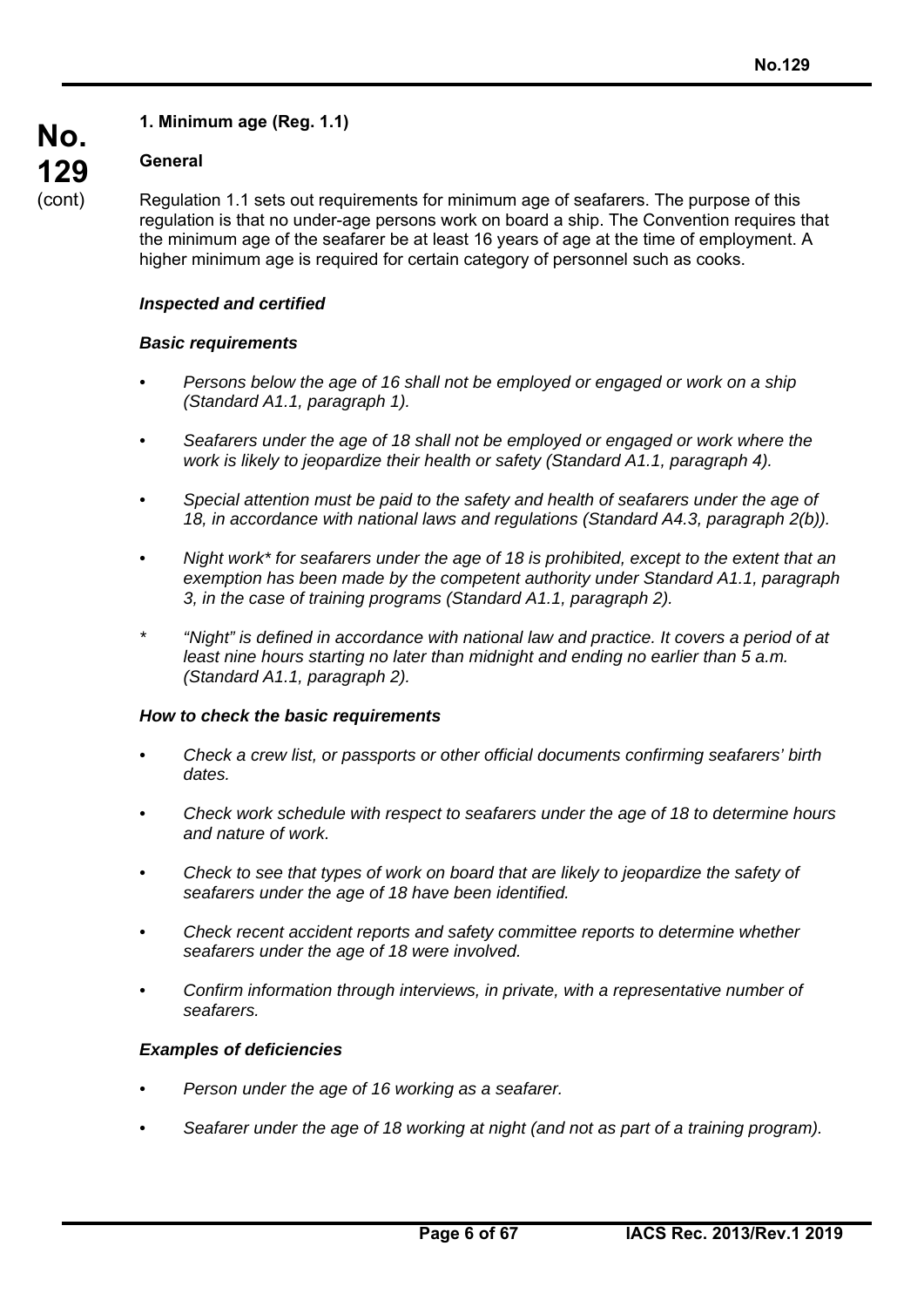*• Seafarer under the age of 18 carrying out tasks that are likely to jeopardize their safety or health.* 

# **Items for review of DMLC Part II**

Check that the DMLC Part II has measures to ensure initial and on-going compliance with the requirements in accordance with the flag State's DMLC Part I for:

Minimum age;

**No.** 

**129**  (cont)

- Night work periods are specified, including handling of exemptions, if any:
- Hazardous work is identified, including control measures for assignment of such work;
- Any other relevant requirements of the flag State, including substantially equivalent provisions, if any.

#### **Guidance for Inspection**

While carrying out the MLC inspection, the inspector should review the national requirements and the company's own criteria for the minimum age of seafarers. Minimum age for seafarers is 16 years (or higher if required by competent authority of the flag State). Ship cooks must not be less than 18 years of age. A check should also be made of the shipowner's measures for ensuring that the age verification is performed before the seafarers are employed on board.

Seafarers between the age of 16 and 18 are considered young seafarers under the Convention. The inspector should verify through sampling of records and private interviews of seafarers that young seafarers are not engaged in night work unless authorized by the competent authority as part of their training program. Additionally, a check should be made to ensure that the young seafarers are not engaged in any work which is likely to jeopardize their health and safety. Types of work that are considered hazardous for young seafarers are normally identified by the competent authority in their national laws or the DMLC Part I.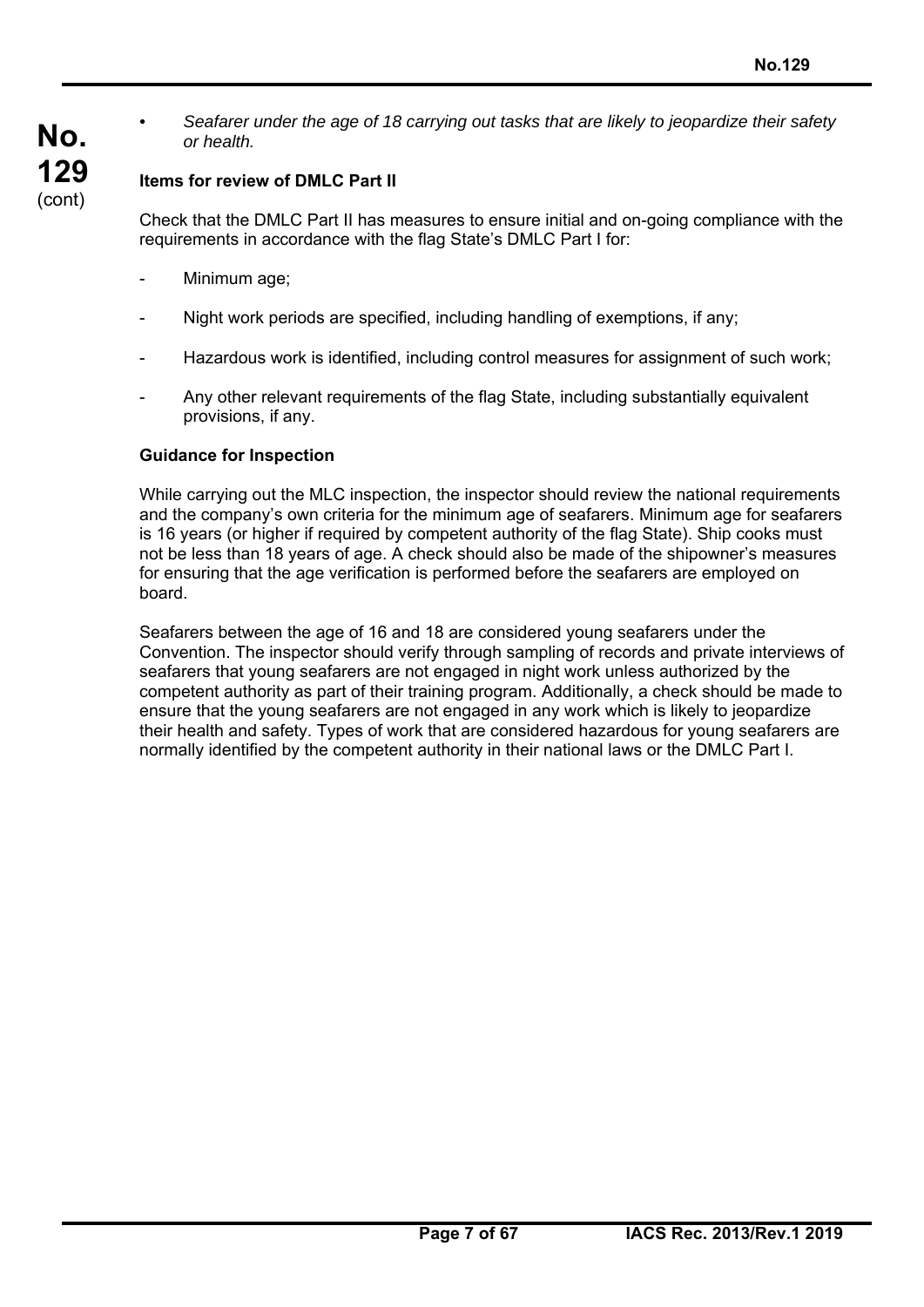# **2. Medical certification (Reg. 1.2)**

## **General**

Regulation 1.2 sets out requirements for medical certification of seafarers. The purpose of this regulation is that seafarers should not work on a ship unless they are certified as medically fit to perform their duties.

#### *Inspected and certified*

#### *Basic requirements*

- *Seafarers are not allowed to work on a ship unless they are certified\* as medically fit to perform their duties.*
- *For seafarers working on ships ordinarily engaged on international voyages the certificate must be provided in English (Standard A1.2, paragraph 10).*
- *The medical certificate must have been issued by a duly qualified medical practitioner and must be still valid.*
- *The period of validity for a certificate is determined under national law in accordance with the following:* 
	- *two-year maximum for medical certificates except for seafarers under 18; then it is one year;*
	- *six-year maximum for a colour vision certificate.*
- *\* Certificates issued in accordance with, or meeting the substance of the applicable requirements, under the International Convention on Standards of Training, Certification and Watchkeeping for Seafarers, 1978 (STCW), as amended, are to be accepted as meeting these requirements (Standard A1.2, paragraph 3).*

#### *How to check the basic requirements*

- *Check the crew list.*
- *Check for valid medical certificates stating that seafarers are medically fit to perform their duties.*
- *Check for valid colour vision certificates, where appropriate.*
- *Check (by reviewing work schedules and interviews, in private) that medical restrictions on work for individual seafarers are being respected and that seafarers are not assigned to or carrying out work contrary to these restrictions.*
- *In urgent cases where the competent authority of the flag State has permitted a seafarer to work without a valid or with an expired certificate, the authorization or permit should be checked to ensure it is still valid (subject to a three-month maximum).*
- *In cases where a medical certificate has expired while at sea, the certificate must be obtained within a maximum of three (3) months.*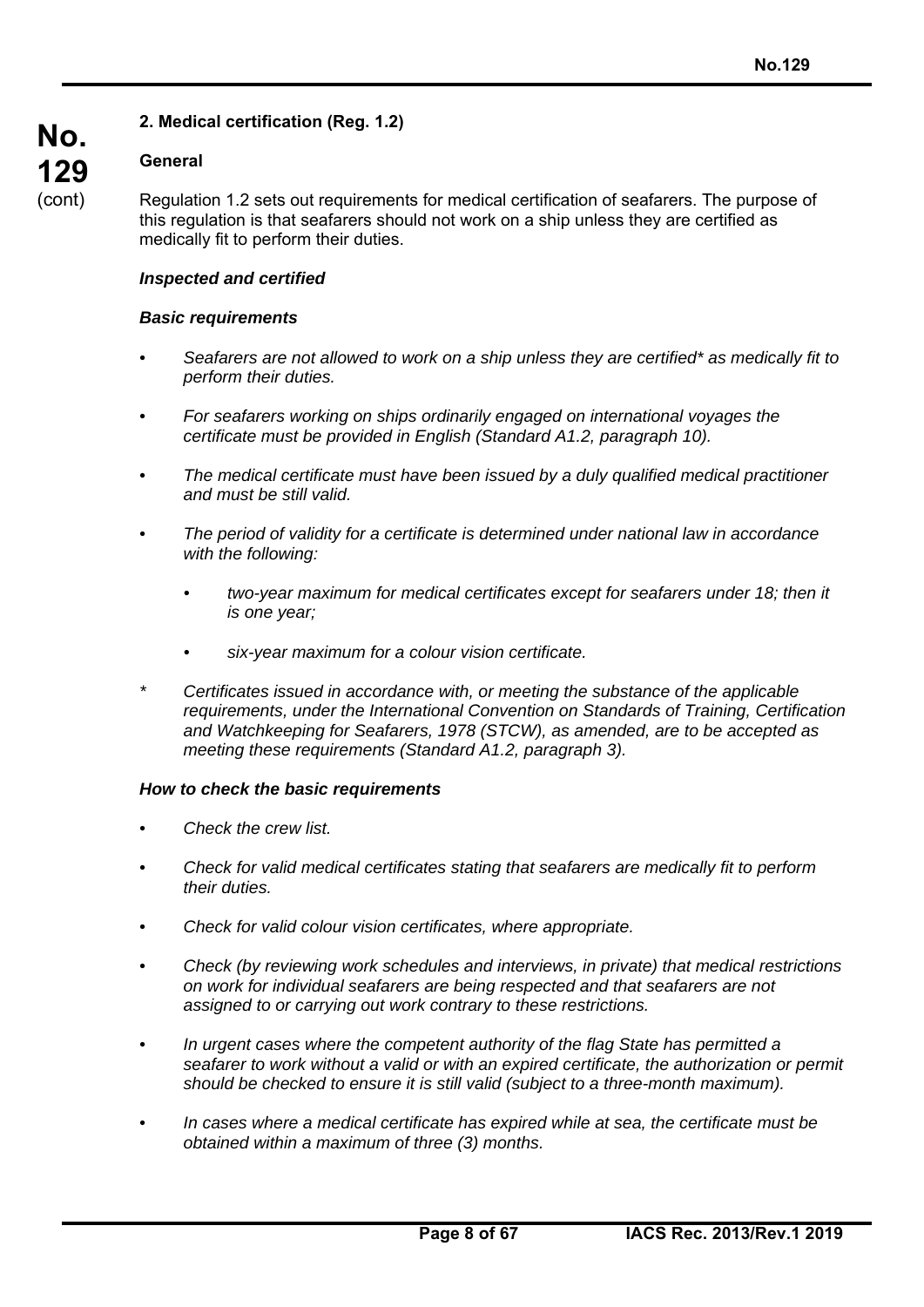- *Check that the medical certificates of seafarers on ships ordinarily engaged in international voyages are in English.* 
	- *Check that the medical certificate has been issued by a duly qualified medical practitioner.*

#### *Examples of deficiencies*

**No.** 

**129**  (cont)

- *Seafarer on board without a valid medical or colour vision certificate (where appropriate) or authorization from the competent authority in urgent cases.*
- *Seafarer working on the ship or performing tasks contrary to a restriction on a medical certificate.*
- *Seafarer's medical certificate not in the English language on a ship ordinarily engaged in international voyages.*
- *A medical certificate that has not been issued by a qualified medical practitioner.*

#### **Items for review of DMLC Part II**

Check that the DMLC Part II has measures to ensure initial and on-going compliance with the requirements in accordance with the flag State's DMLC Part I for:

- Control of seafarers' medical and colour vision certificates and their validity;
- Format of medical certificate, and language;
- Any other relevant requirements of the flag State, including any substantially equivalent provisions, if any.

#### **Guidance for Inspection**

The inspector should verify during shipboard inspection that all seafarers are holding medical certificates relevant to their duties on board and that these certificates are valid in accordance with the requirements of its flag State. For example, the medical certificates for young seafarers are considered valid for up to one year from the date of issuance, the medical certificates for seafarers of 18 or higher may be valid for up to two years except in cases where the flag Administration limits the validity of the medical certificates to less than two years.

The certificates solely concerning eyesight / colour vision may be issued by a person recognised by the competent authority other than a duly qualified medical practitioner. In such cases, the inspector should verify that the validity of colour vision certificates is not greater than six years.

Where restrictions are stated on the seafarers' medical certificates, the inspector should review on-board work schedules for the seafarers in question to confirm that such restrictions are observed during the shipboard work assignments, and the shipowner's measures for controlling such restrictions are effective.

The medical certificates are required to be issued in English language if the ship is ordinarily engaged in international voyages. Inspectors should be mindful that for a ship engaged in domestic voyages only, the seafarers' medical certificates may be in languages other than English. The medical certificates should be issued by duly qualified medical practioners. In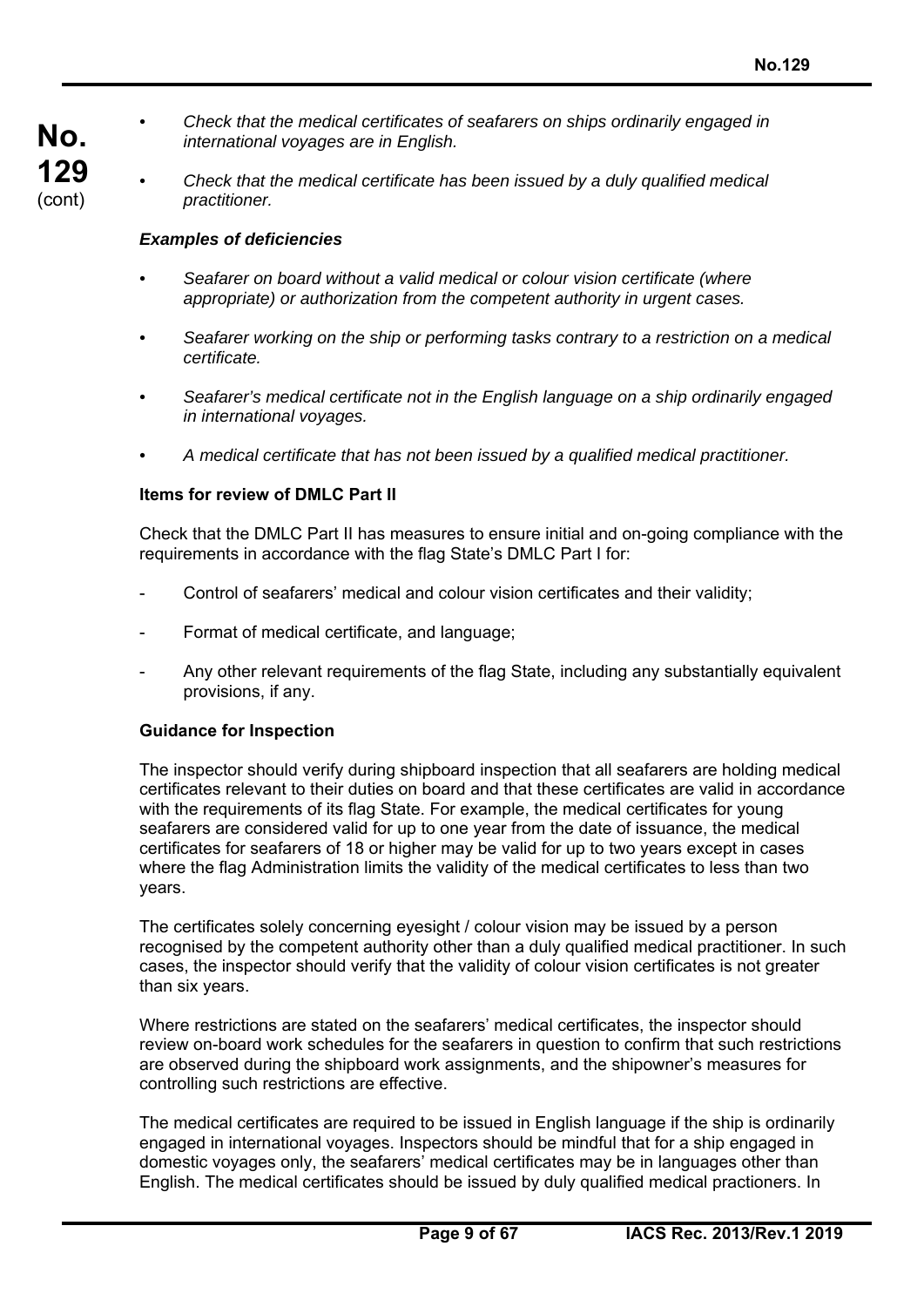some cases, the flag State may have published a list of duly qualified medical practitioner. The flag States may also recognize medical practioners who are duly qualified by the other members states.

Certificates complying with the Medical Examination (Seafarers) Convention, 1946 (ILO No. 73), or International Convention on Standards of Training, Certification and Watchkeeping for Seafarers, 1978 (STCW) are generally considered acceptable by most flag States. In case of seafarers not covered by STCW Convention, a medical certificate meeting the substance of those requirements may be accepted.

The inspector should be mindful of any national provisions related to the issuance and the validity of the medical certificates as stated in DMLC Part I, including any specific flag State authorizations for urgent cases or special provisions for certificates which expire at sea during the course of a voyage.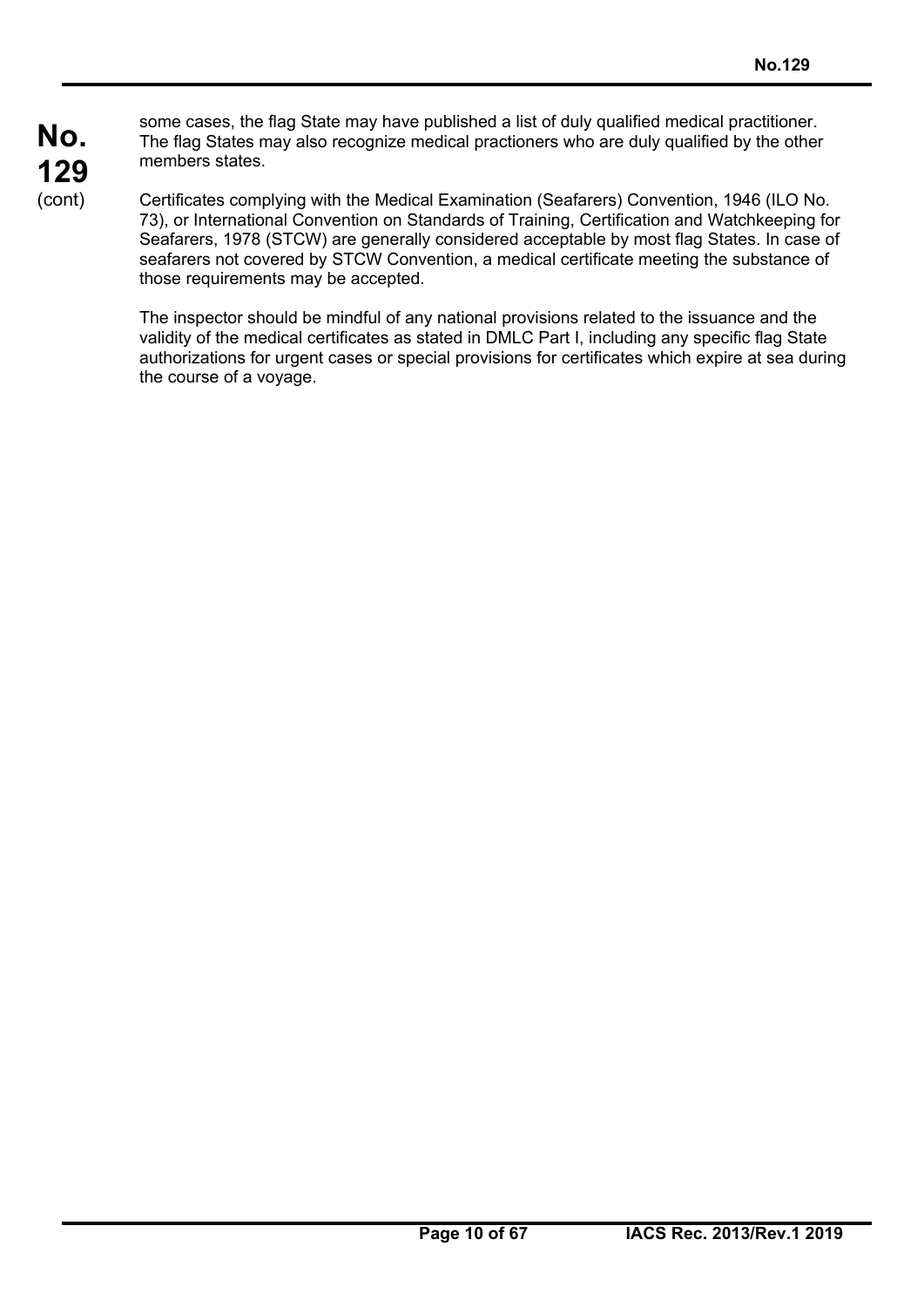# **3. Qualifications of seafarers (Reg. 1.3)**

## **General**

Regulation 1.3 sets out requirements for training and qualifications of seafarers. The purpose of this regulation is to ensure that seafarers are trained and qualified to carry out their duties on board ship. The Convention states that seafarers should not work on a ship unless they are trained or certified as competent or otherwise qualified to perform their duties, and have successfully completed training for personal safety on board ship.

#### *Inspected and certified*

#### *Basic requirements*

- *Seafarers must be trained or certified\* as competent or otherwise qualified to perform their duties in accordance with flag State requirements.*
- *Seafarers must have successfully completed training for personal safety on board ship.*
- *\* Training and certification in accordance with the International Convention on Standards of Training, Certification and Watchkeeping for Seafarers, 1978 (STCW), as amended, is to be accepted as meeting these requirements.*

#### *How to check the basic requirements*

- *Check the minimum safe manning document (SMD) to verify the required qualifications of the seafarers.*
- *Check certificates and endorsements for STCW personnel confirming seafarers' competency with respect to their duties (check crew list to determine duties).*
- *Check documentary evidence (from a shipowner or, if relevant to the position concerned, a national authority or otherwise) confirming that seafarers have any qualifications that may be required under national law for those performing other duties on board ship (for example, ships' cooks – see below, Regulation 3.2).*
- *Check for evidence confirming that all seafarers have successfully completed training for personal safety on board ship.*
- *Check a copy of the appropriate training material that is available to the crew.*
- *Confirm training through interviews, in private, with a representative number of seafarers.*

#### *Examples of deficiencies*

- *Seafarer's qualifications not in accordance with the SMD.*
- *Seafarer working on the ship who is not trained or certified or otherwise qualified to perform required duties.*
- *Certificates or endorsements are not up to date or have expired.*
- *Seafarer working on the ship who has not successfully completed personal safety training.*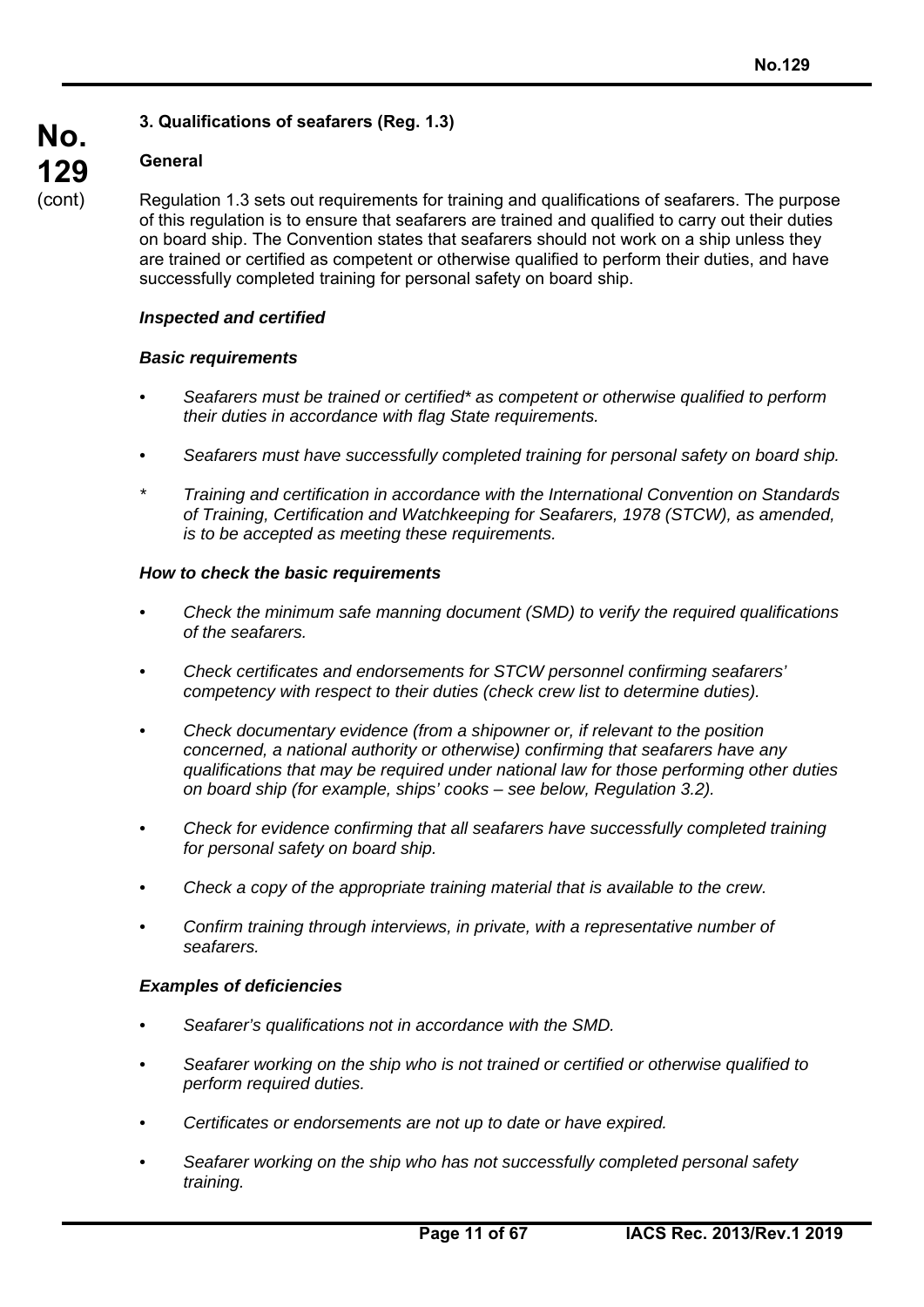# **Items for review of DMLC Part II**

**No.** 

**129**  (cont) The inspector should check shipowner's measures in DMLC Part II to ensure initial and ongoing compliance with the relevant requirements in accordance with the flag State's DMLC Part I for:

- Training and Qualifications of seafarer's and their validity;
- Any other relevant requirements of the flag State, including any substantially equivalent provisions, if any.

The inspector should review whether the implementation and control measures for Training and Qualifications of seafarers have been identified in the DMLC Part II or associated documentation.

#### **Guidance for Inspection**

The inspector should review the minimum safe manning document (SMD), crew list, training records, certificate of competencies, including relevant endorsements, for each seafarer to confirm that they are appropriate to their position on board, and that these documents are valid and comply with the requirements of the flag State and the shipowner's DMLC Part II.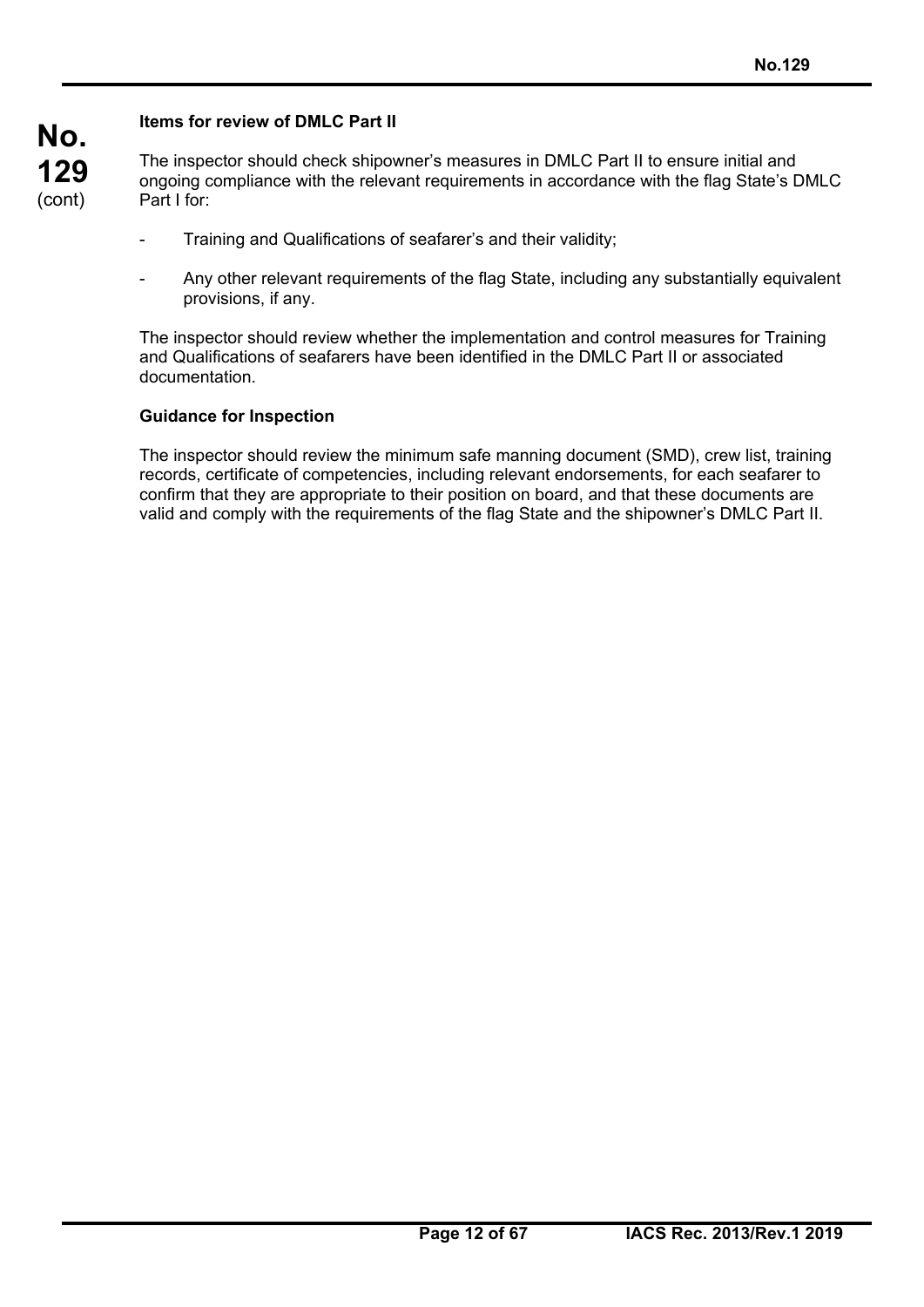# **4. Seafarers' employment agreements (Reg. 2.1)**

# **General**

**No.** 

**129**  (cont)

Regulation 2.1 set out requirements to ensure that seafarers have a fair employment agreement. Where allowed by the national law and practice, a collective bargaining agreement (CBA) complementing the seafarer employment agreement (SEA), may incorporate one or more elements from Regulation 2.1.

#### *Inspected and certified*

#### *Basic requirements*

- *All seafarers must have a copy of their seafarers' employment agreement (SEA) signed by both the seafarer and the shipowner or shipowner's representative (or, where they are not employees, other evidence of contractual or similar arrangements).*
- *A SEA must, as a minimum, contain the matters set out in Standard A2.1, paragraph 4(a)–(k) of the MLC, 2006 (Standard A2.1, paragraph 4).*
- *Seafarers must also be given a document containing a record of their employment on the ship (such as a discharge book) (Standard A2.1, paragraph 1(e)).*
- *Where a collective bargaining agreement (CBA) forms all or part of the SEA, the agreement must be on board the ship with relevant provisions in English (except for ships engaged only in domestic voyages) (Standard A2.1, paragraph 2).*

#### *How to check the basic requirements*

- *Check a copy of the SEA and any applicable CBAs for seafarers and, at a minimum, a standard form of the SEA (in English) for the ship.*
- *Check, where possible, given the timing of the inspection relative to employment period, possession by seafarers of a record of their employment (or request that such records are submitted to the inspector at a later date).*
- *Check that seafarers' records of employment do not contain statements as to the quality of their work or as to their wages.*
- *Interview, in private, a representative number of seafarers to confirm that, on signing a SEA, seafarers were given an opportunity to examine and seek advice and freely accepted the agreement before signing.*

## *Examples of deficiencies*

- *A seafarer without a SEA working on the ship.*
- *A seafarer with a SEA that does not contain all the items in Standard A2.1, paragraph 4(a)–(k).*
- *A seafarer with a SEA that is inconsistent with the national requirements.*
- *No system or provisions for seafarers to have their employment recorded.*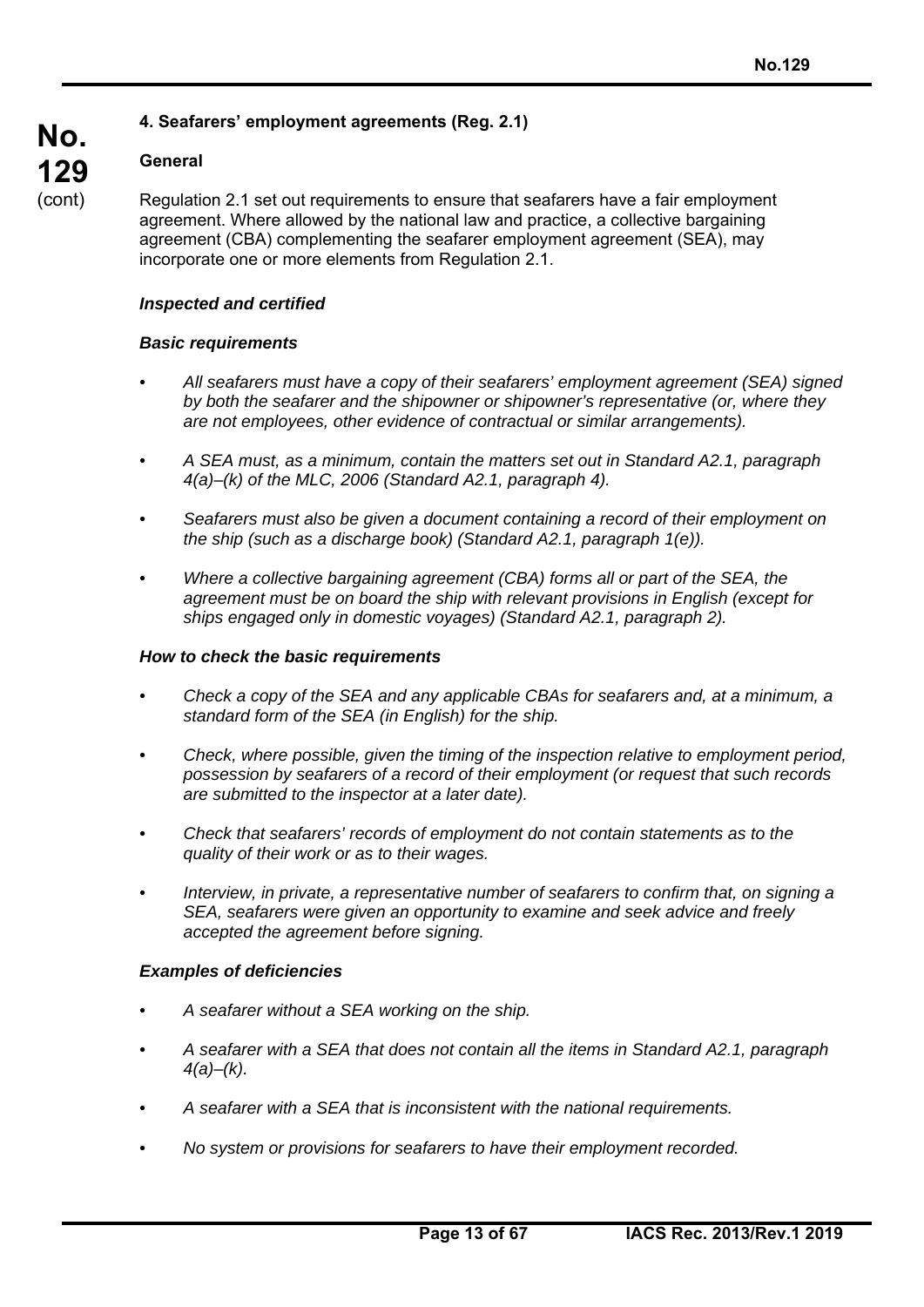- Seafarers are not given a record of their employment on the ship on completion of *engagement.*
- *A CBA that forms all or part of the SEA is either not on board or, if on board, not in English on a ship that engages in international voyages.* 
	- *Standard form SEA is not in English.*
	- *The SEA contains clauses that violate seafarers' rights.*

#### **Items for review of DMLC Part II**

**No.** 

**129**  (cont)

> The inspector should check that the shipowner's measures in the DMLC Part II are in accordance with the relevant requirements of the flag State relating to the SEA and Record of Employment, as identified in the DMLC Part I, ensuring that:

- Where DMLC Part II provides for signing the SEA on board, there are adequate procedures to ensure that the SEA has been agreed and accepted by the seafarer prior to the travel on board or the seafarer is entitled to repatriation at the shipowner's expense from the ship in case he/she cannot accept the terms and conditions of the SEA;
- The SEA, as a minimum, contains the matters set out in Standard A2.1, paragraph 4(a)–(k) of the MLC, 2006 and is consistent with the national requirements;
- The SEA and relevant parts of CBA, if applicable, are available in English (except for ships engaged only in domestic voyages);
- Notice period, both for the seafarer and for the shipowner, is at least 7 days. National legislation may define circumstances to ensure the need of the seafarer to terminate, without penalty, the employment agreement on shorter notice or without notice taken into account urgent reasons;
- The SEA should not contain any clauses that violate the following fundamental, employment and social rights of seafarers stated in Article III and IV of the Convention:
	- (a) freedom of association and the effective recognition of the right to collective bargaining;
	- (b) the elimination of all forms of forced or compulsory labour;
	- (c) the effective abolition of child labour;
	- (d) the elimination of discrimination in respect of employment and occupation;
	- (e) the right of every seafarer to:
		- safe and secure workplace that complies with safety standards,
		- fair terms of employment,
		- decent working and living conditions on board ship,
		- health protection, medical care, welfare measures and other forms of social protection.
- Seafarers are given Records of Employment and that it does not include any statement on the quality of their work or to wages;
- Any other relevant requirements of the flag State, including any substantially equivalent provisions.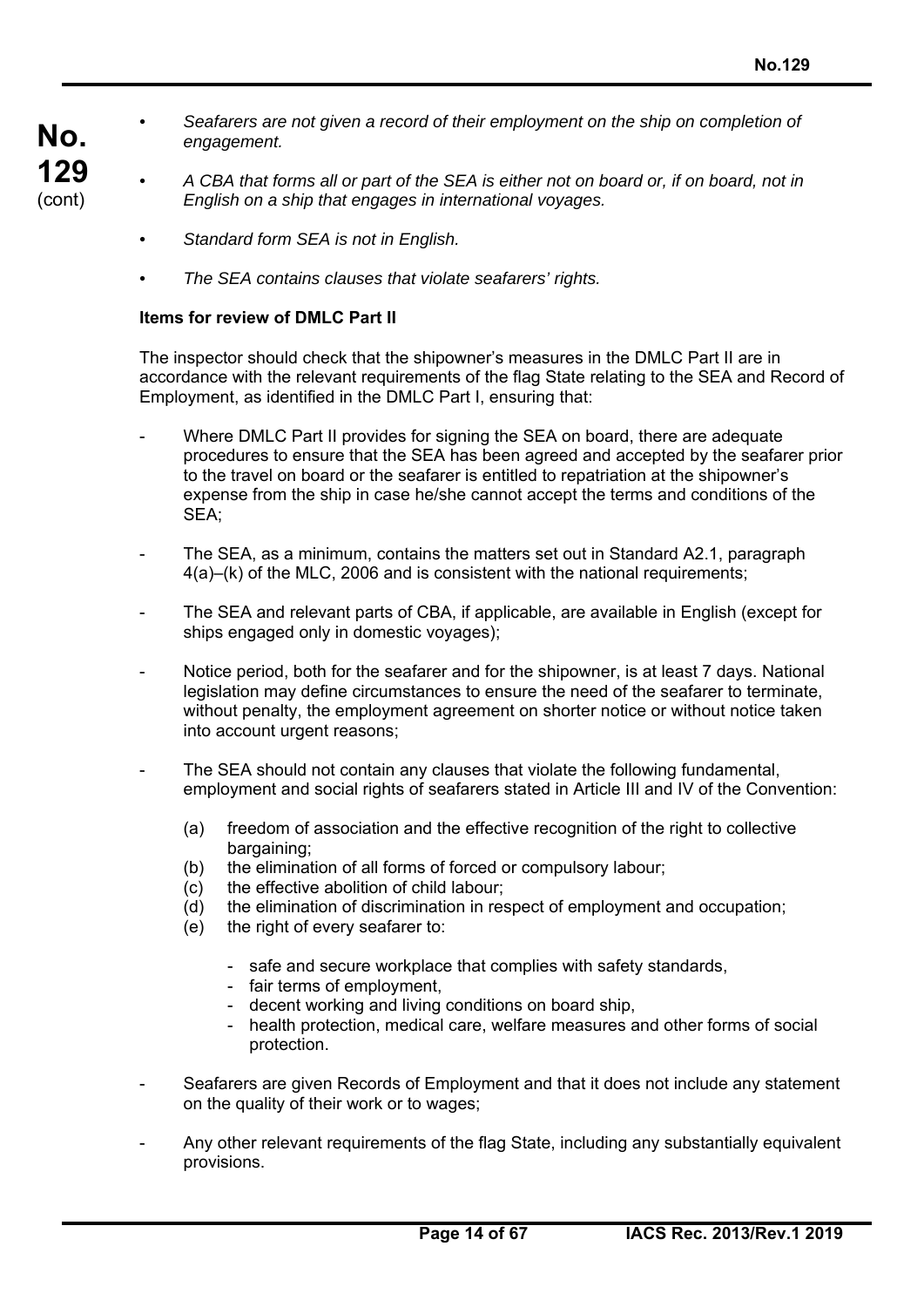# **No. 129**  (cont)

# **Guidance for Inspection**

The inspector should verify that the SEA is signed by both the seafarer and the shipowner (or a representative of the shipowner) and that it satisfies national requirements. The inspector should also confirm through interviews that the seafarers are given an opportunity to review and seek advice on the agreement before signing. Clear information as to the conditions of employment should be readily available on board.

If the SEA is signed by a recruitment and placement service (RPS) or other representatives, a (copy of) document confirming the representative's right to sign SEA on behalf of the shipowner should be demonstrated (manning agreement or power of attorney, etc.).

Irrespective of whether the seafarers on board are employed directly by the shipowner or indirectly via sub-contractors, the inspector should confirm that all contractual or similar arrangement provide the same level of protection required by the Convention. Alternatively, the "contractual or similar arrangement" may make a reference to a SEA used by the shipowner, in order to fill the gaps. In this case, the SEA to be annexed to the "contractual or similar arrangement" in order to demonstrate compliance.

The inspector should verify that the Seafarers are given a Record of Employment at the end of their contract and that it does not contain any statement related to the quality of work or to wages. Also, the inspector should confirm that such document is issued in the format specified by the flag State, if applicable. Such record may be given in the seafarer's discharge book or as a separate document.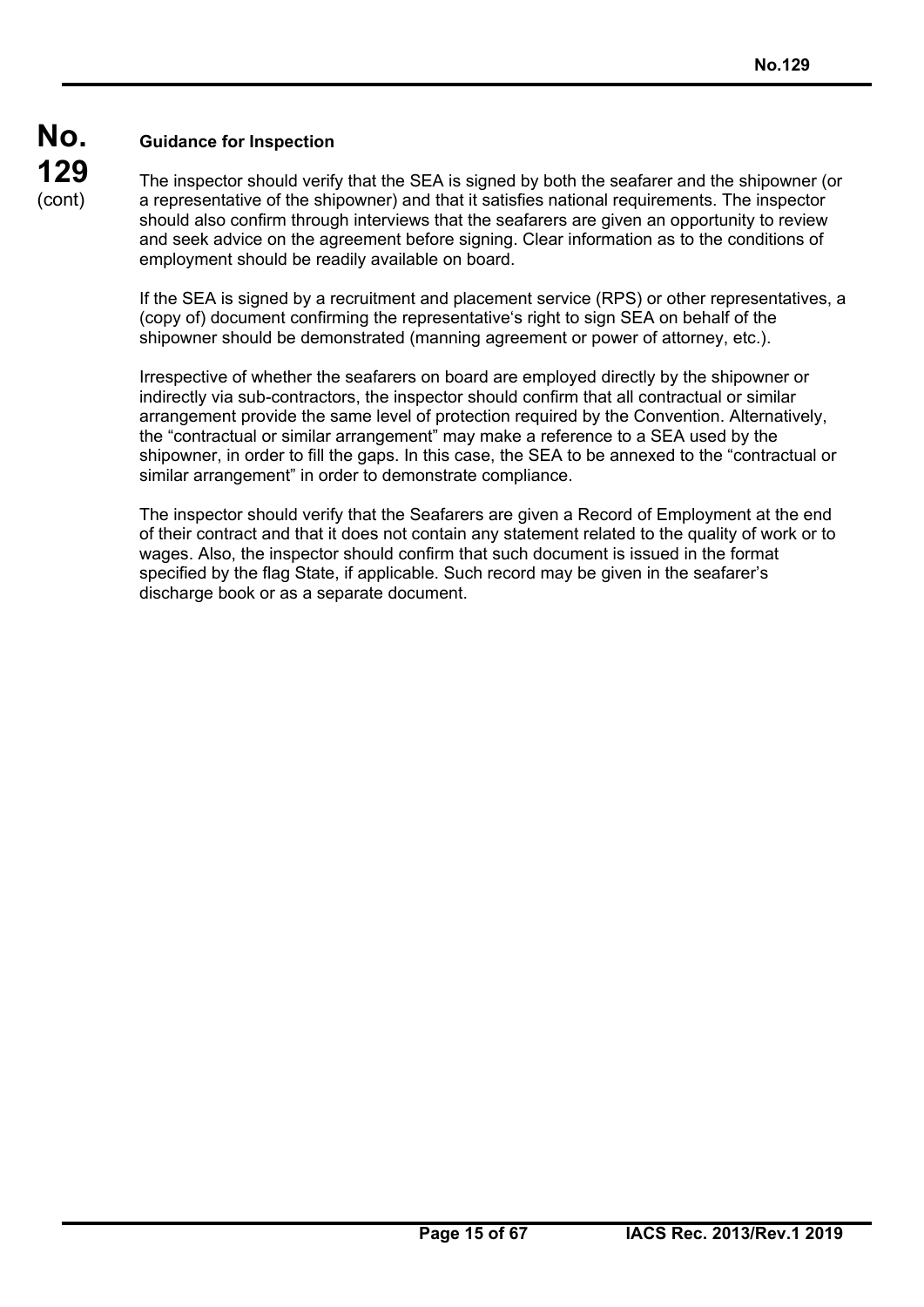## **5. Use of any licensed or certified or regulated private recruitment and placement service (Reg. 1.4)**

# **General**

**No.** 

**129**  (cont)

> Regulation 1.4 sets out requirements to ensure that seafarers have access to an efficient and well-regulated seafarer recruitment and placement system.

#### *Inspected and certified*

#### *Basic requirements*

- *Where a shipowner has used a private seafarer recruitment and placement service (RPS),\* it must be licensed or certified or regulated in accordance with the MLC, 2006.*
- *Seafarers shall not be charged for use of these services.*
- *Shipowners using services based in States not party to the MLC, 2006, must ensure, as*  far as practicable, that these services meet the requirements of the MLC, 2006 *(Standard A1.4, paragraph 9).\*\**
- *\* If private recruitment and placement services are operating in their territory, flag States are responsible for establishing an effective inspection and monitoring system with respect to those services (Regulation 5.3; Standard A5.3, paragraph 1).*
- *\*\* Flag States are responsible for ensuring that shipowners have a proper system for verifying that the recruitment and placement services conform to the national requirements implementing Standard A1.4 if they use recruitment and placement services based in States not party to the MLC, 2006. This responsibility may be fulfilled by continuously monitoring shipowners' compliance with those requirements, by monitoring recruitment and placement services in relevant non-MLC countries through a quality management system, and by providing information on the extent to which services in such countries have been found to meet the requirements of Standard A1.4.*

#### *How to check the basic requirements*

- *Check the national web sites of the competent authority regarding the licensing or regulation of seafarer recruitment and placement services (manning agencies).*
- *Check documentation or other information to allow the inspector to ascertain the following:*
- *1. Direct engagement*

*Seafarers were recruited and engaged by the shipowner. If this is the case, this fact should be noted and no further action is necessary.* 

*2. Recruited through a public service* 

*Seafarers were engaged through a public seafarer recruitment and placement service in either the flag State or in another State to which the MLC, 2006, applies. If this is the case, this should be noted and no further action is necessary.*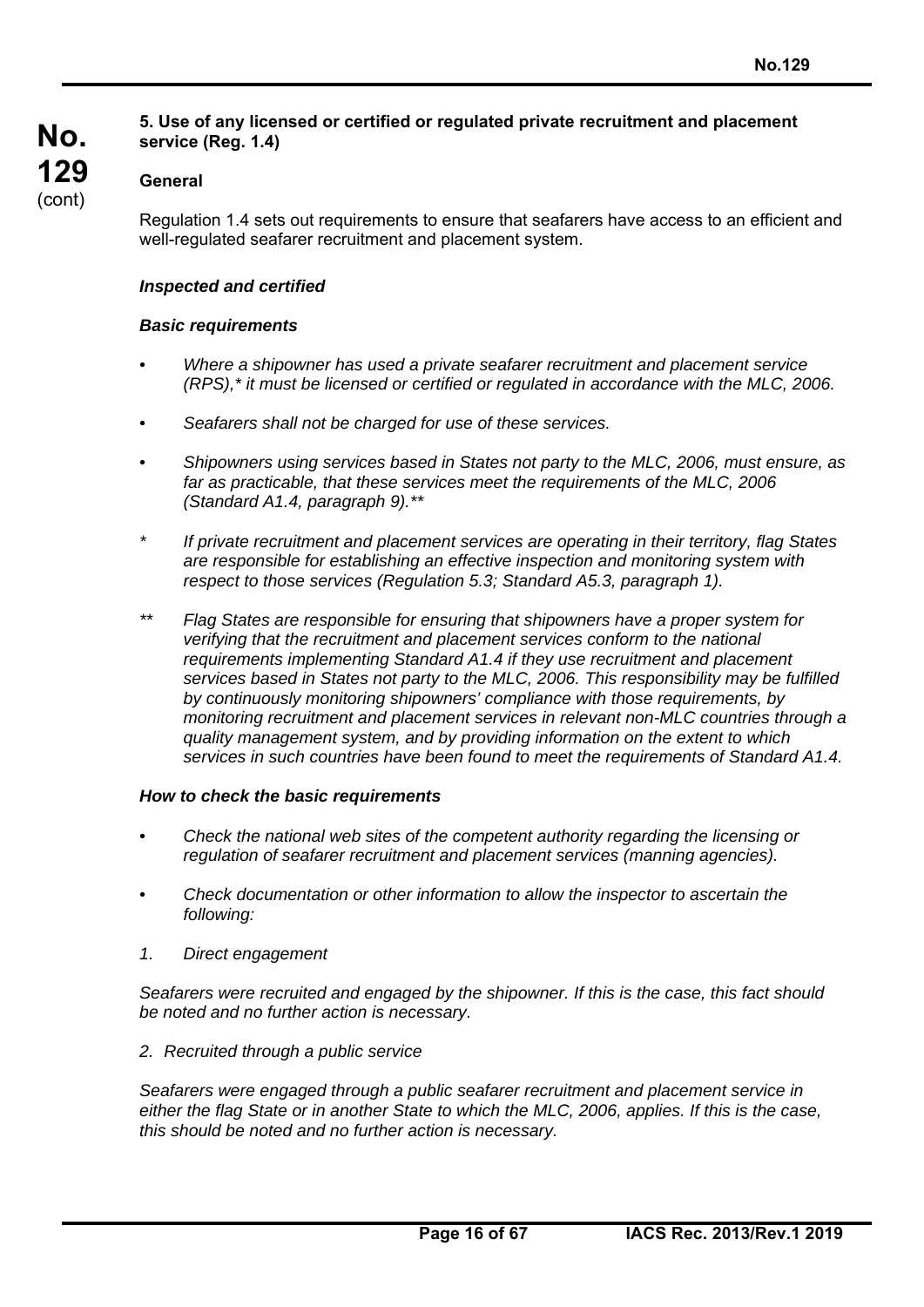*3. Recruited through a private service (or a service operated by a seafarers' organization) in a country that has ratified the MLC, 2006* 

**No. 129**  (cont)

- *A. If the seafarers were engaged through a private seafarer recruitment and placement service in the flag State, check for documentary evidence confirming that the service concerned is operating in accordance with the national laws or regulations or other measures implementing the MLC, 2006, requirements. Where the supervision of such services is entrusted to another national authority in the flag State, a statement by that authority that the service has been found to be operating in accordance with the relevant law is sufficient for this purpose.*
- *B. If the seafarers were engaged through a private seafarer recruitment and placement service in another State that has ratified the MLC, 2006, no action need be taken unless the inspector has received a clear indication that basic rights have been violated (such as charging seafarers for use of services).*
- *4. Recruited through a service that is based in a country that has not ratified the MLC, 2006*

*If the seafarers were engaged through a seafarer recruitment and placement service based in a country that has not ratified the MLC, 2006, check documentation showing that the shipowner has, as far as practicable, verified through a proper system that the service is operated consistently with the MLC, 2006. This system may, for example, take account of information collected by the flag State, as well as any audits or certifications concerning the quality of services operating in countries that have not*  ratified the MLC, 2006. Other evidence which shipowners could provide might be *checklists against the MLC, 2006 requirements or an RO audit of a recruitment and placement service based in a country that has not ratified the MLC, 2006.* 

- *Check, through interviews, in private, with a representative number of seafarers, that they have not paid a fee or other charge to a recruitment or placement service and have been informed of their rights and duties.*
- *Check, through interviews, in private, with a representative number of seafarers, that the recruitment and placement service used does not operate a blacklist.*

#### *Examples of deficiencies*

- *No documentary evidence available to indicate that the service or agency is operated in accordance with the MLC, 2006.*
- *A seafarer who was recruited through a private seafarer recruitment and placement service that was not licensed or certified or regulated in accordance with the MLC, 2006, or whose licence or certificate or any other similar document is no longer valid.*
- *Use of a recruitment and placement service requiring the seafarer to pay a fee or otherwise making a charge for employment services (if this is a possibility then it should also be reported to the competent authority in the State where the service is based).*
- *A seafarer working on board who was recruited by a recruitment and placement service operating in a country that has not ratified the MLC, 2006, in cases where the*  shipowner cannot support its conclusion of consistency with the MLC, 2006.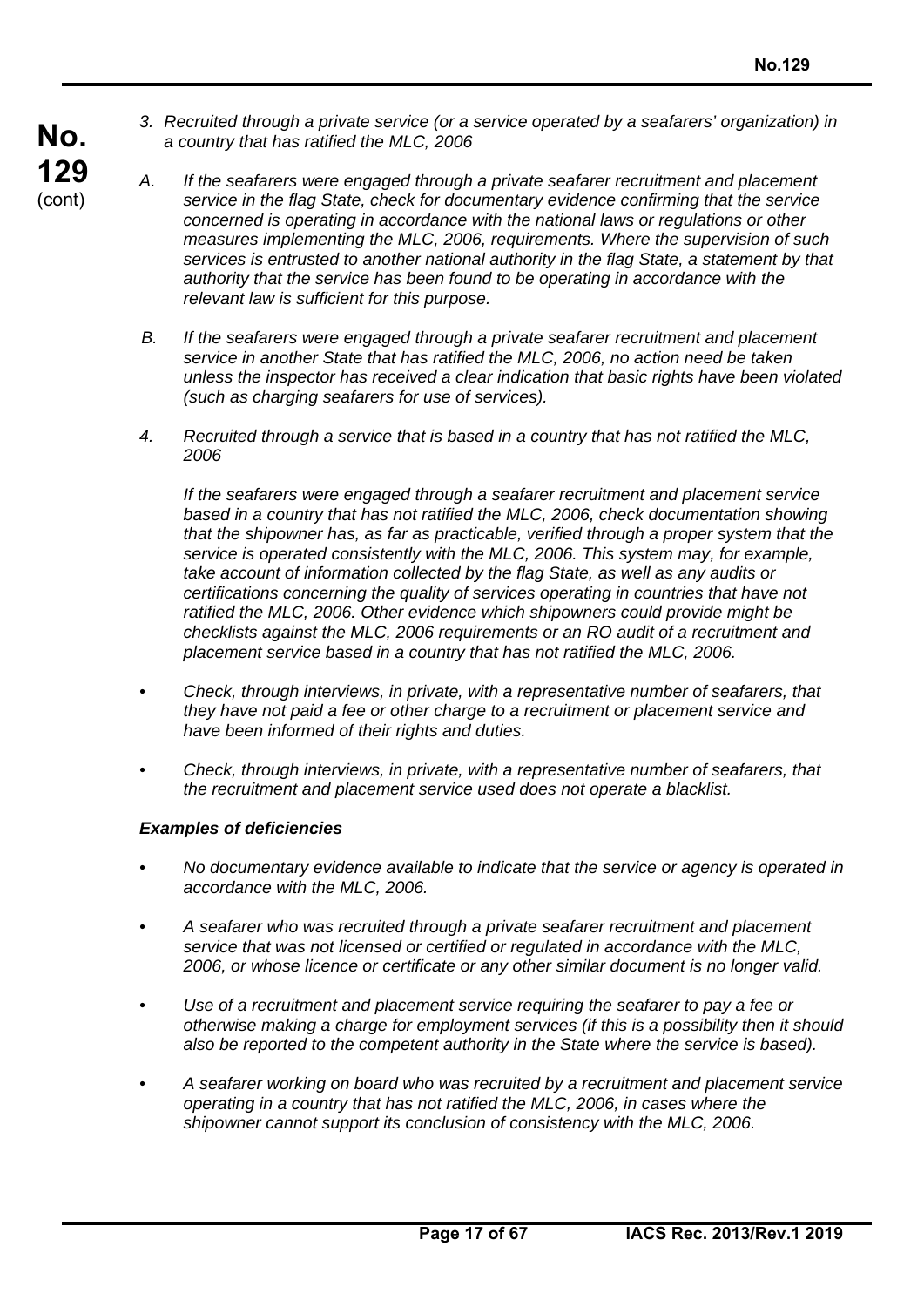## **Items for review of DMLC Part II**

**No.** 

**129**  (cont)

Check that the DMLC Part II has measures to ensure initial and on-going compliance with the requirements in accordance with the flag State's DMLC Part I for:

- Selection and recruitment of qualified and medically fit seafarers, and how such seafarers are sourced;
- Verifying that the private recruitment and placement service operating in a ratifying country is licenced or certified as appropriate;
- Verifying that the recruitment and placement service operating in a non ratifying country, as applicable, are operating in accordance with the requirements of the Convention;
- Any other relevant requirements of the flag State, including any substantially equivalent provisions.

#### **Guidance for Inspection**

As a first step the inspector has to ascertain how the seafarers on board were recruited and placed. Since types of recruitment and placement may vary depending upon the nationality and position of the seafarers onboard, the inspector should use his professional judgement in deciding the samples to be checked.

If the shipowner has used a private recruitment and placement service located in the flag State's territory or a recruitment and placement service in a non-ratified country, the inspector should verify documentary evidence that the shipowner has taken measures to ensure that the recruitment and placement service meets the requirements of this Convention and the national requirements of the competent authority in the flag State.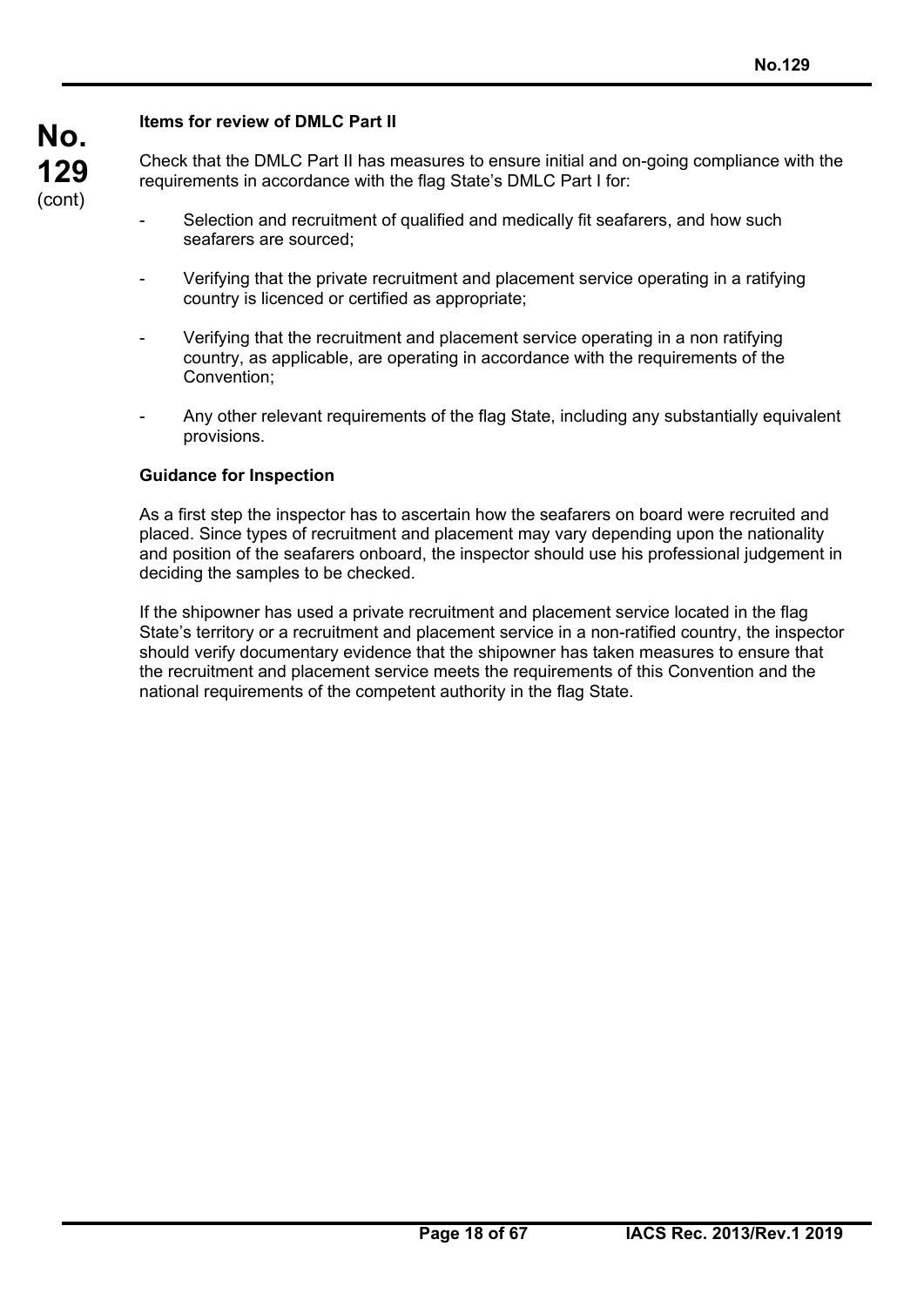# **6. Hours of work or rest (Reg. 2.3)**

## **General**

**No.** 

**129**  (cont)

Regulation 2.3 requires that seafarers have regulated hours of work or hours of rest in order to provide adequate rest to the seafarers taking into account dangers posed by the fatigue.

## *Inspected and certified*

#### *Basic requirements*

- *The minimum hours of rest\* must not be less than 10 hours in any 24-hour period and 77 hours in any seven-day period, if the relevant national law relates to hours of rest, or, if the relevant national law relates to hours of work, the maximum hours of work\*\* must not exceed 14 hours in any 24-hour period and 72 hours in any seven day period (Standard A2.3, paragraph 5, as implemented in national standards).\*\*\**
- *Hours of rest may be divided into no more than two periods, one of which must be at least 6 hours; the interval between consecutive periods of rest must not exceed 14 hours (Standard A2.3, paragraph 6, as implemented in the national standards).\*\*\**
- *Account must be taken of the danger posed by the fatigue of seafarers (Standard A2.3, paragraph 4).*
- *\* "Hours of rest" means time outside hours of work; this term does not include short breaks (Standard A2.3, paragraph 1(b)).*
- *\*\* "Hours of work" means time during which seafarers are required to do work on account of the ship (Standard A2.3, paragraph 1(a)).*
- *\*\*\* With respect to the national standards implementing Standard A2.3: Standard A2.3, paragraph 3 provides that "Each Member acknowledges that the normal working hours' standard for seafarers, like that for other workers, shall be based on an eight-hour day with one day of rest per week and rest on public holidays. However, this shall not prevent the Member from having procedures to authorize or register a collective agreement which determines seafarers' normal working hours on a basis no less favourable than this standard." Standard A2.3, paragraph 13 provides that "Nothing in paragraphs 5 and 6 of this Standard shall prevent a Member from having national laws or regulations or a procedure for the competent authority to authorize or register collective agreements permitting exceptions to the limits set out. Such exceptions shall, as*  far as possible, follow the provisions of this Standard but may take account of *more frequent or longer leave periods or the granting of compensatory leave for watchkeeping seafarers or seafarers working on board ships on short voyages."*

#### *How to check the basic requirements*

- *Check that there is an approved standardized table of shipboard working arrangements setting out the national requirements for maximum hours of work or the minimum hours of rest and the schedule for service at sea and in port, posted in an easily accessible place on the ship.*
- *Check the working arrangement listed in the table.*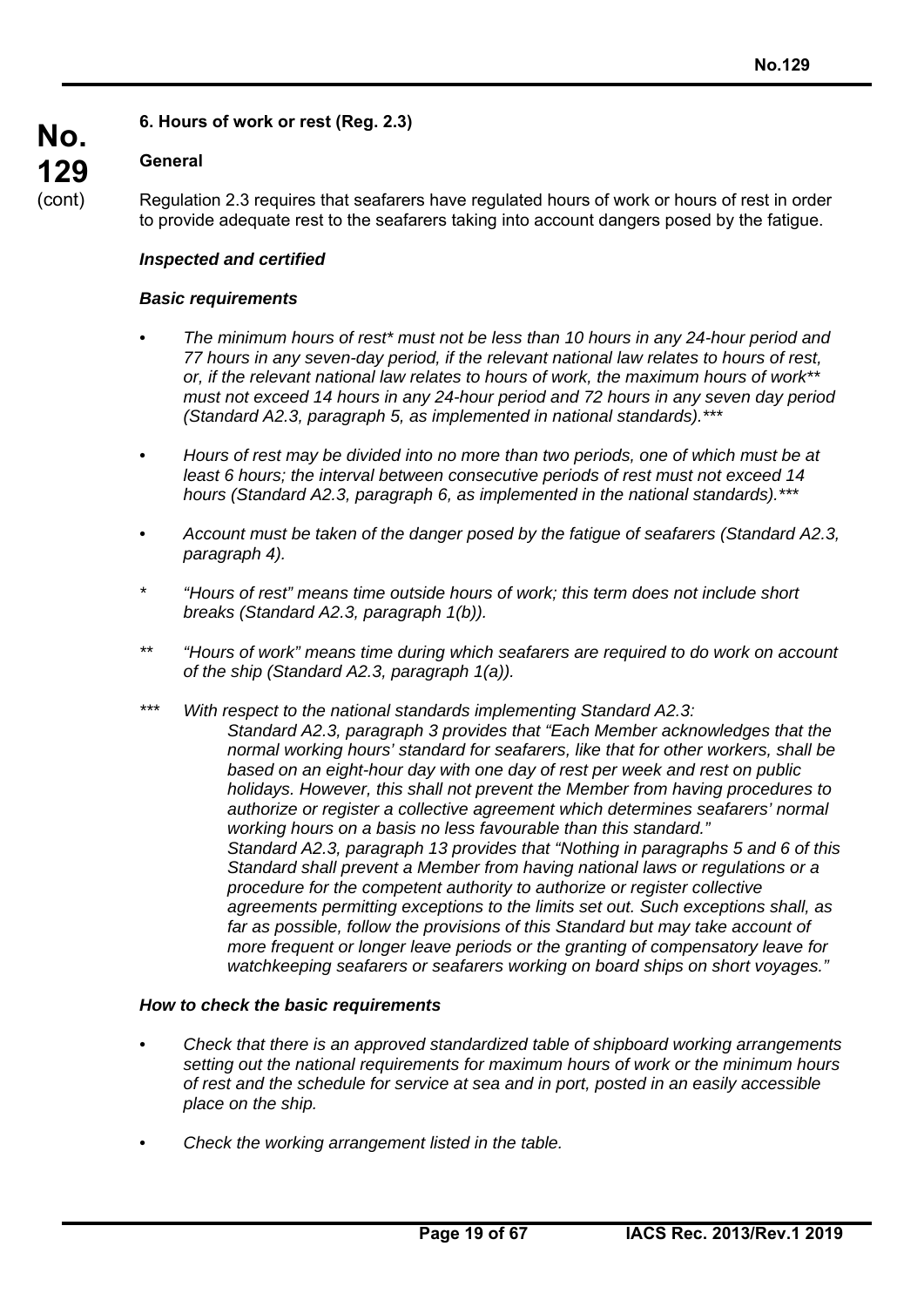- *Check documents (the SEA or the relevant collective agreement and other documents, such as the bridge and engine room logbooks, that can also be checked) to confirm compliance with the basic requirements concerning minimum hours of rest or maximum hours of work.*
- *Check for a table of working arrangements or schedule in the working language or language of the ship and in English.*
- *Check that there are up to date records of work or rest, as required under national standards, for each seafarer serving on the ship.*
- *Check for seafarer fatigue, possibly indicated by hours of work that are consistently at the upper limits and by other contributory factors, such as disrupted rest periods. If there are seafarers that show symptoms such as lack of concentration, irrelevant and inconsistent replies to questions, yawning and slow reaction times, further investigation may be considered.*

#### *Examples of deficiencies*

- *A seafarer's work schedule does not conform to the applicable standards.*
- *Table of working arrangements is not posted or does not contain required information.*
- *Table of working arrangements is not in English and the working language(s) of the ship.*
- *Records of work or rest are not available or are not maintained.*
- *Evidence of exceeding the limits of work and no record of suspension of the schedule, in accordance with Standard A2.3, paragraph 14, has been noted in a logbook or other document.*

## **Items for review of DMLC Part II**

Check that the DMLC Part II has measures to ensure initial and on-going compliance with the requirements in accordance with the flag State's DMLC Part I for:

- Minimum hours of rest or maximum hours of work;
- Table of working arrangements;
- Young seafarers under the age of 18, as applicable:
- Compensatory rest period;
- Any other relevant requirements of the flag State, including any substantially equivalent provisions, if any;
- Exceptions, if any.

#### **Guidance for Inspection**

The inspector should verify that the maximum number of hours of work or minimum number of hours of rest criteria established in the National Requirements, or DMLC Part I has been implemented on board through sampling of records, log books, and private interviews, etc.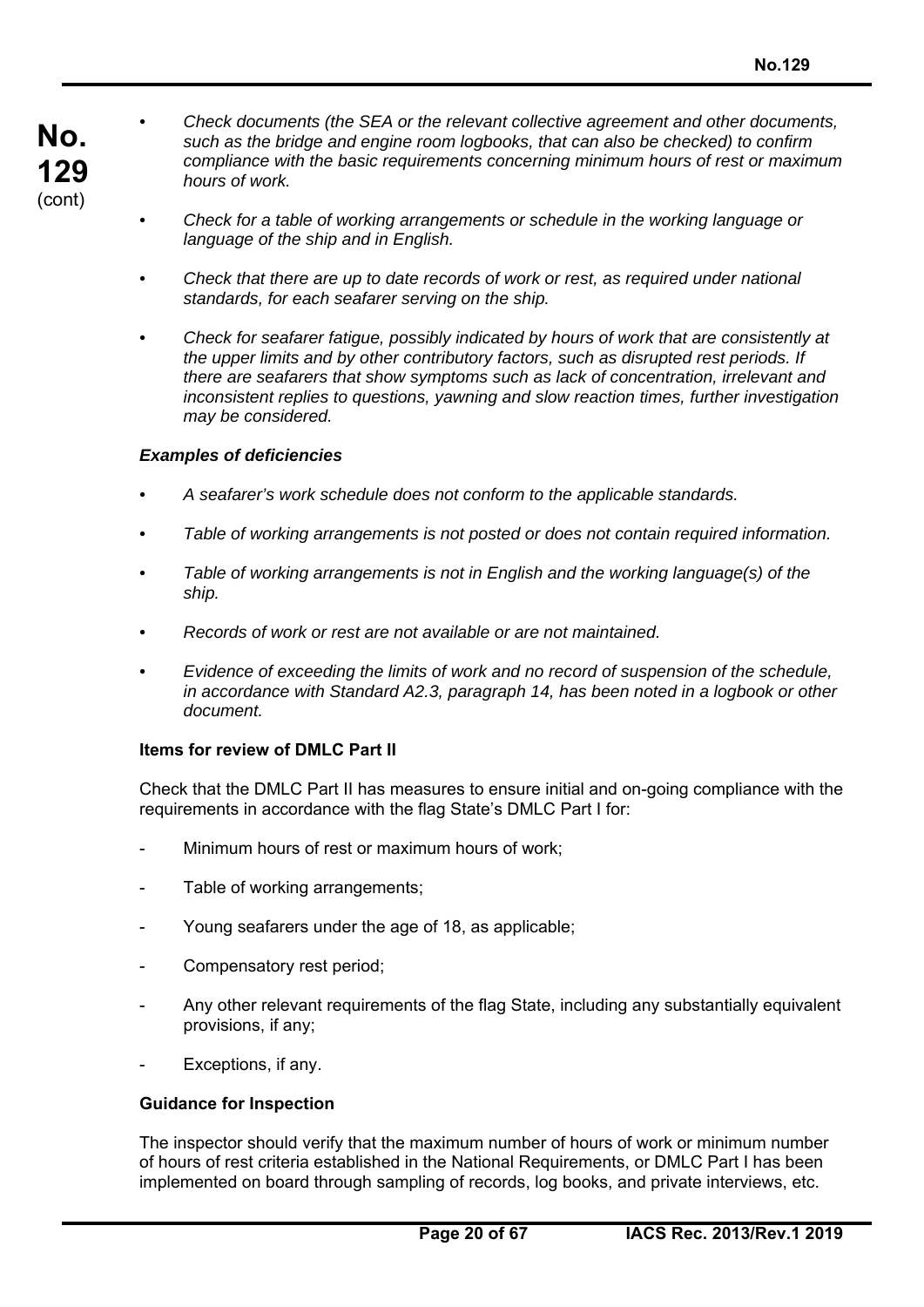The inspector should verify that a table of shipboard working arrangements setting out the national requirements with the schedule for service at sea and in port, is posted in an easily accessible place on the ship. This table should be in a standardized format and in the working language or languages of the ship and in English*.*

Inspectors should verify that short breaks are not counted towards rest periods. Any authorized exceptions to the hours of rest criteria or suspension of the work schedule are properly recorded in the log book or similar document, and compensatory rest given to the seafarers, as applicable.

Inspectors should be aware that repeated breaches of the requirement of hours of work and rest or an accident that has occurred due to the seafarer's fatigue may be indicative of inadequate manning on board.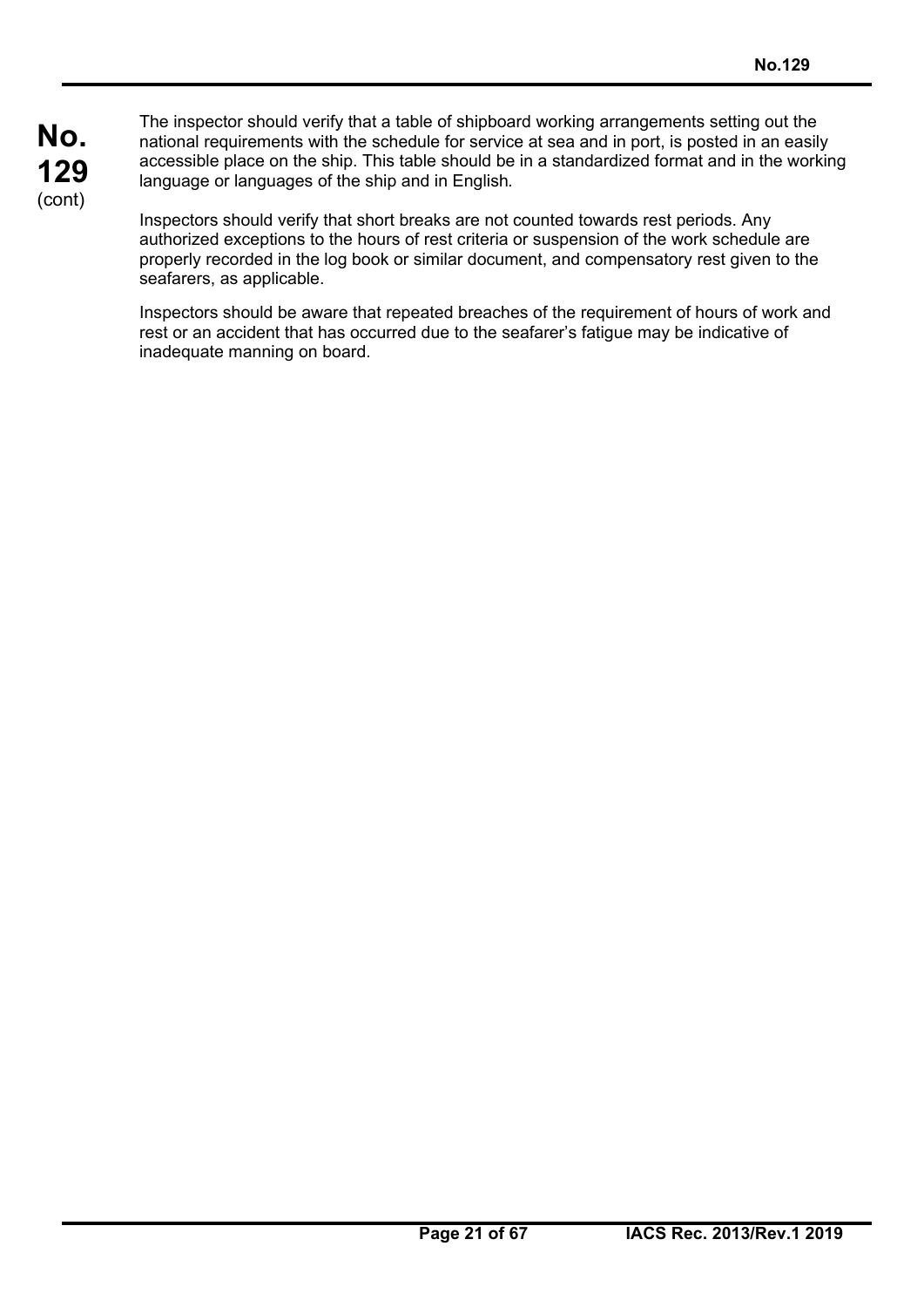# **7. Manning levels for the ship (Reg. 2.7)**

# **General**

**No.** 

**129**  (cont)

Regulation 2.7 requires that all ships have a sufficient number of seafarers employed on board to ensure that ships are operated safely, efficiently and with due regard to security under all conditions, taking into account concerns about seafarer fatigue and the particular nature and conditions on the voyage.

#### *Inspected and certified*

#### *Basic requirements*

- *Ship must have a sufficient number of seafarers employed on board to ensure that*  ships are operated safely, efficiently and with due regard to security under all *conditions, taking into account concerns about fatigue and the particular nature and conditions of voyage.*
- *Ship must comply with the manning levels listed on the Safe Manning Document (SMD) or equivalent issued by the competent authority (Standard A2.7, paragraph 1).*

#### *How to check the basic requirements*

- *Check safe manning document (SMD) or applicable equivalent.*
- *Check crew list for number, category (such as cooks and those responsible for food preparation and those who are responsible for medical care) and qualifications of seafarers working on board.*
- *Check on-board table of working arrangements to confirm that safe manning requirements are being implemented.*
- *Interview, in private, a representative number of seafarers to confirm that requirements are met.*

#### *Examples of deficiencies*

- *Number and/or categories of seafarers working on board does not correspond with those stated in the SMD.*
- *No SMD or equivalent on board.*

#### **Items for review of DMLC Part II**

Check that the DMLC Part II has measures to ensure initial and on-going compliance with the requirements in accordance with the flag State's DMLC Part I for:

- Manning levels;
- Qualification and certification of seafarers;
- Any other relevant requirements of the flag State, including any substantially equivalent provisions, if any.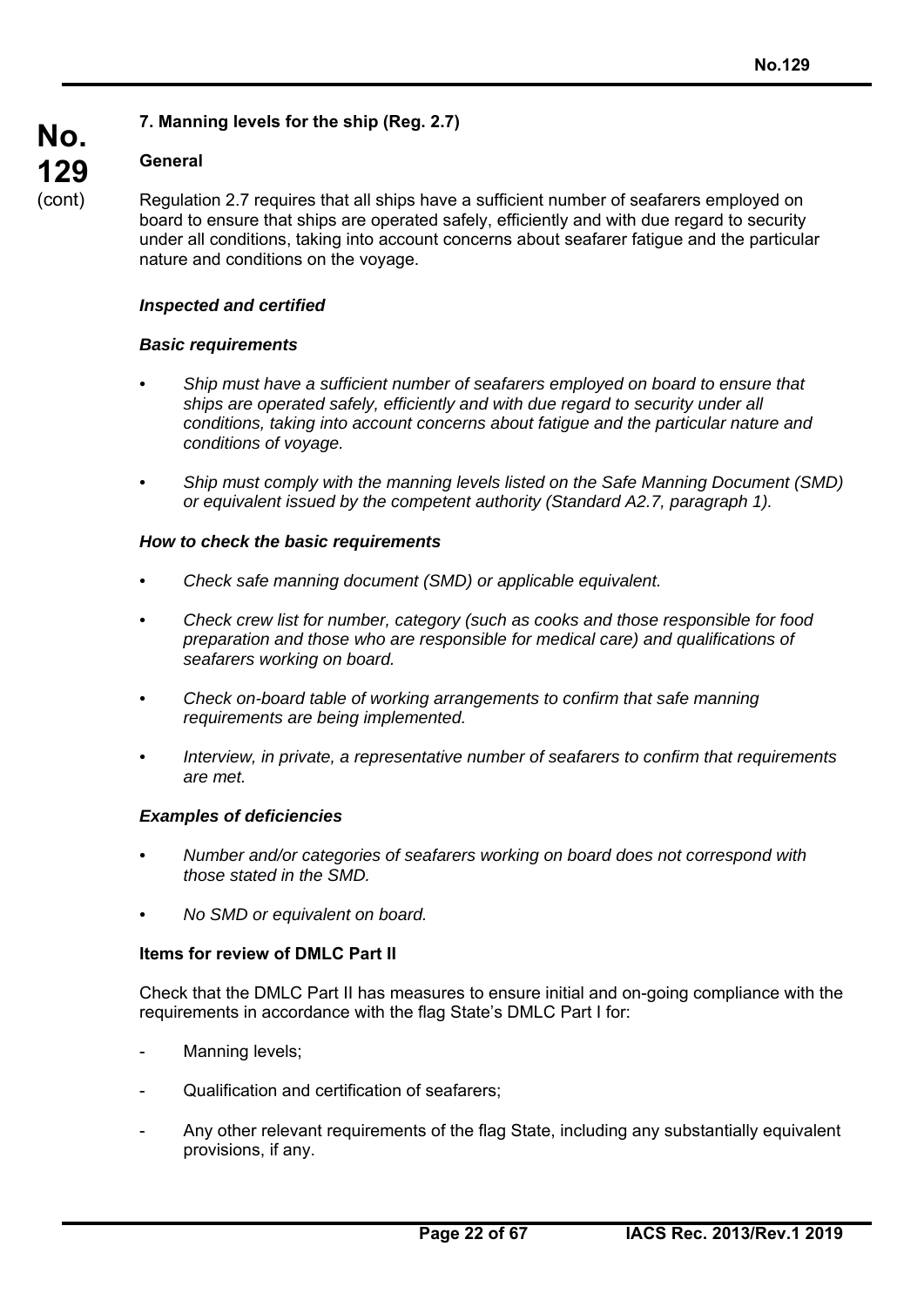# **Guidance for Inspection**

The inspector should verify that the ship is manned in accordance with the Safe Manning Document (SMD) issued by the flag State.

**No. 129**  (cont)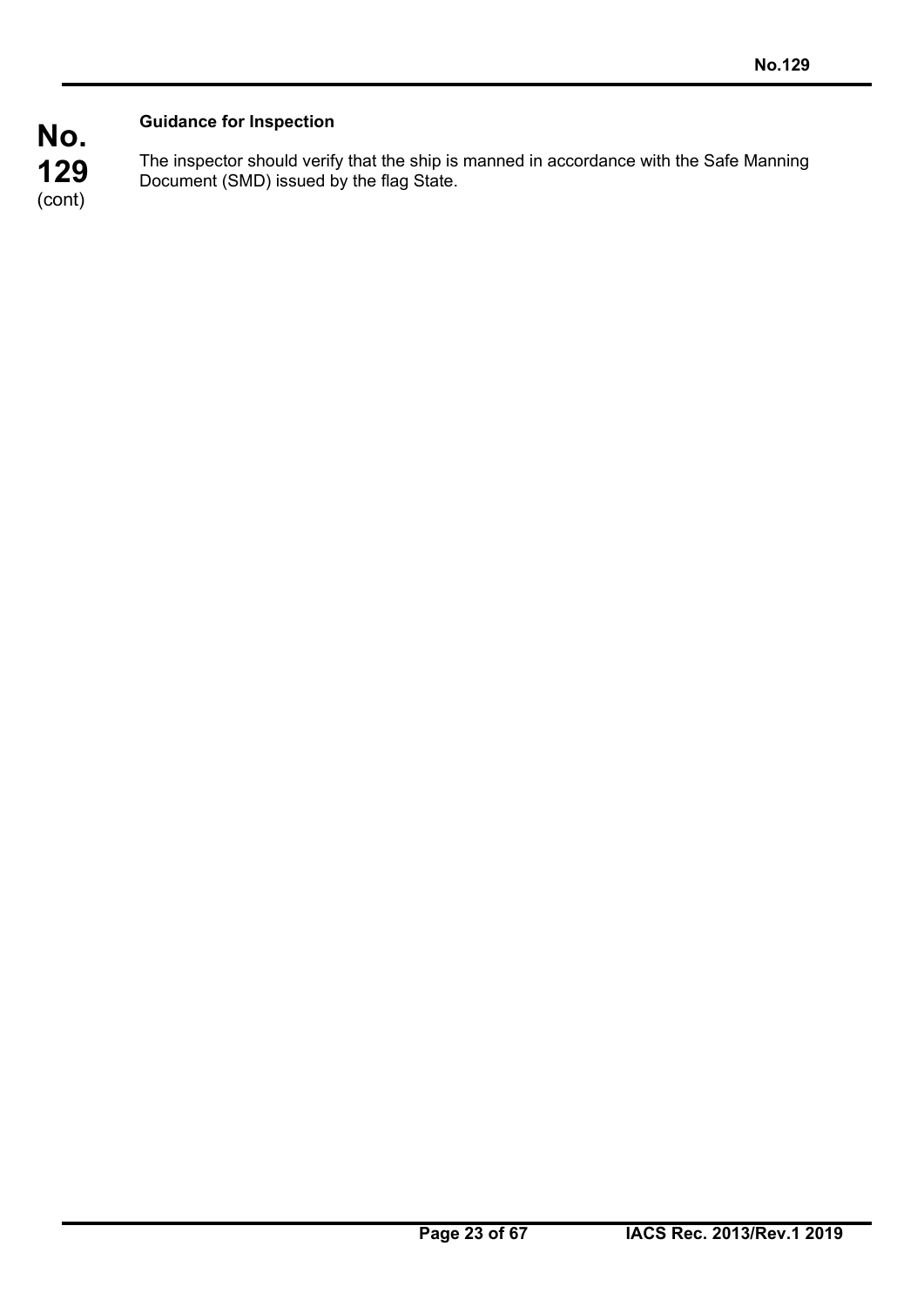# **8. Accommodation (Reg. 3.1)**

## **General**

**No.** 

**129**  (cont)

Regulation 3.1 requires that seafarers are provided with decent accommodation and recreational facilities for promoting the seafarers' health and well-being, while on board.

#### *Inspected and certified*

#### *Basic requirements*

- *Ships must be in compliance with the minimum standards established by the MLC, 2006, providing and maintaining decent recreational facilities for seafarers working or living on ships, or both, consistent with promoting seafarers' health and well-being.*
- *Seafarer recreational facilities must be safe and decent and must meet national requirements implementing the MLC, 2006 (Standard A3.1, paragraph 1).*
- *Frequent inspections of seafarer recreational facilities are carried out by the master or a designate (Standard A3.1, paragraph 18) and are recorded and the records are available for review.*

#### *Notes:*

#### *For ships coming into service:*

*• The attending inspector should be aware of the plan approval process undertaken during the construction of the ship with respect to the seafarer accommodation arrangements. As part of the first inspection of a ship the inspector will need to verify that the recreational facilities have been constructed in accordance with the approved drawings. The same applies to ships that have been substantially altered. This process need not be repeated for subsequent inspections.* 

#### *For ships that were in existence before entry into force of the MLC, 2006, for the flag State:*

- *Account must be taken of any national provisions that may have been adopted with respect to this issue. These ships will still need to be inspected in connection with seafarers' accommodation and recreational facilities to verify that the ship:* 
	- *meets the standards set out in either ILO Conventions Nos. 92, 133, 147 or the Protocol of 1996 to Convention No. 147 (if applicable in the flag State); and/or*
	- *provides and maintains decent recreational facilities for seafarers working or living on board, or both, consistent with promoting the seafarers' health and well-being in accordance with national legislation.*

#### *How to check the basic requirements*

- *Check the construction plan of the ship that shows dimensions and identifying the use to be made of each room or other area.*
- *Check the crew list compared to the number of sleeping rooms and berths.*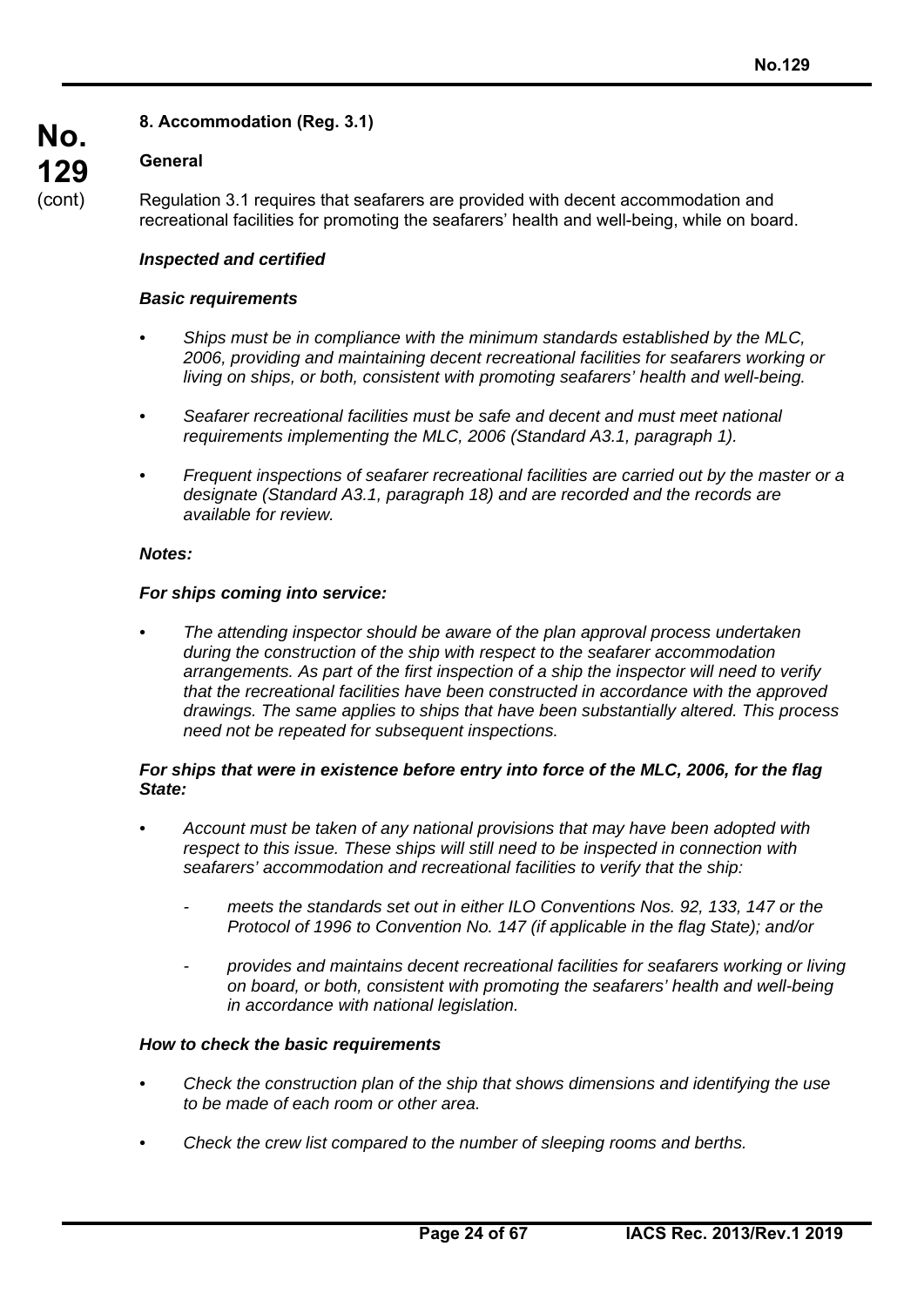**No. 129**  (cont)

*• Carry out a visual observation of seafarers' on-board recreational facilities with particular attention paid to the following requirements in the MLC, 2006:* 

- *general requirements (Standard A3.1, paragraph 6);*
- *the size of rooms and other accommodation spaces (Standard A3.1, paragraphs 9 and 10);*
- *heating and ventilation (Standard A3.1, paragraph 7);*
- *noise and vibration and other ambient factors (Standard A3.1, paragraph 6(h));*
- *sanitary and related facilities (Standard A3.1, paragraphs 11 and 13);*
- *lighting (Standard A3.1, paragraph 8);*
- *hospital accommodation (Standard A3.1, paragraph 12);*
- *recreational facilities (Standard A3.1, paragraphs 14 and 17);*
- *occupational safety and health and accident prevention requirements on ships, in light of the specific needs of seafarers who both live and work on ships (Standard A3.1, paragraphs 2(a) and 6(h));*
- *Check the on-board records to confirm that frequent inspections are carried out by, or under the authority of, the ship's master, as well as (for ships that carry a Maritime Labour Certificate) that other inspections or actions provided for in the shipowners' approved measures found in the DMLC Part II, have been carried out.*
- *Check that measures are being taken on the ship to monitor noise and vibration levels in seafarers' working and living areas.*

#### *Examples of deficiencies*

- *Location of sleeping rooms on the ship does not conform to national standards implementing the MLC, 2006.*
- *Number and/or size (including height) of sleeping rooms does not conform to national standards implementing the MLC, 2006.*
- *More than one seafarer per berth.*
- *Recreational facilities do not conform to national standards implementing the MLC, 2006.*
- *Heating, lighting or ventilation is inadequate or not functioning correctly.*
- *Fittings and fixtures within seafarer accommodation areas, including the hospital, mess rooms and recreational rooms, do not conform to national standards implementing the MLC, 2006.*
- *Separate sleeping rooms are not provided for males and females.*
- *Separate sanitation facilities are not provided for males and females.*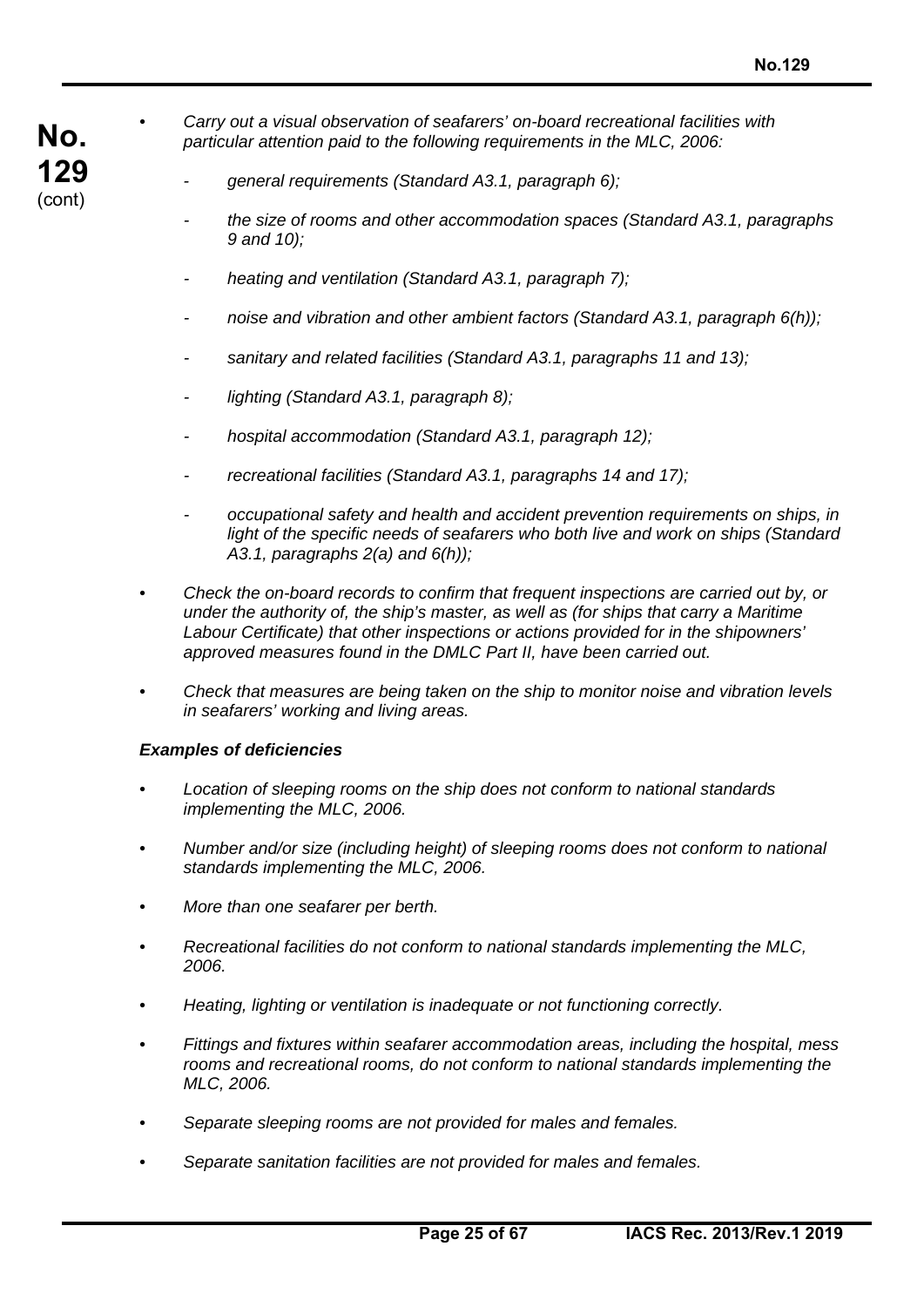**No.**  *• Sanitary facilities are inadequate and not functioning.* 

**129**  (cont)

- *Hospital is being used to accommodate persons who are not sick.*
- *Seafarer recreational facilities are not being maintained in a clean and tidy condition.*
- *Regular inspections of seafarer recreational facilities are not being carried out by the master or another designated person.*
- *Laundry facilities are inadequate or not functioning correctly.*
- *Exposure to hazardous levels of noise and vibration and other ambient factors and chemicals in the seafarer accommodation or recreational or catering facilities.*

# **Items for review of DMLC Part II**

Check that the DMLC Part II has measures to ensure initial and on-going compliance with the requirements in accordance with the flag State's DMLC Part I for:

- Providing and maintaining decent accommodation facilities on board for seafarers working or living on board, or both, and consistent with promoting the seafarers' health and well-being;
- Frequent inspection of accommodation under the authority of the master and that records are maintained.

In addition, the inspector should request documentary evidence (i.e. certificate/Statement of Fact/survey report, or a letter from the Administration) attesting to the fact that the vessel was built to the applicable standards and its accommodation design and construction has been accepted by the Administration.

Documentary evidence for existing ship as follows:

- meets the standards set out in either ILO Conventions Nos. 92, 133, 147 or the Protocol of 1996 to Convention No. 147 (if applicable in the flag State);
- where ILO Convention Nos. 92, 133, 147 are not applicable for the existing ship, because, for example the flag State has not ratified any of those Conventions or there is no national legislation, a confirmation from flag State should be obtained indicating that the flag State has accepted the accommodation arrangement as it is.

Documentary evidence for the new ship as follows:

meet the standards set out in MLC, 2006 Standard A3.1.

RO responsible for MLC, 2006 certification may accept a Certificate/Statement of Compliance or other form of evidence confirming compliance with design and constructions requirements with ILO Conventions 92/133 or Regulation 3.1 of the MLC, 2006 provided it is issued by the flag State or an authorized RO of the flag State.

## **Guidance for Inspection**

On existing ships or at the first inspection following a new building, the inspectors should verify that documentary evidence confirming compliance with the requirements of Regulation 3.1 which relate to ship construction and equipment is available on board.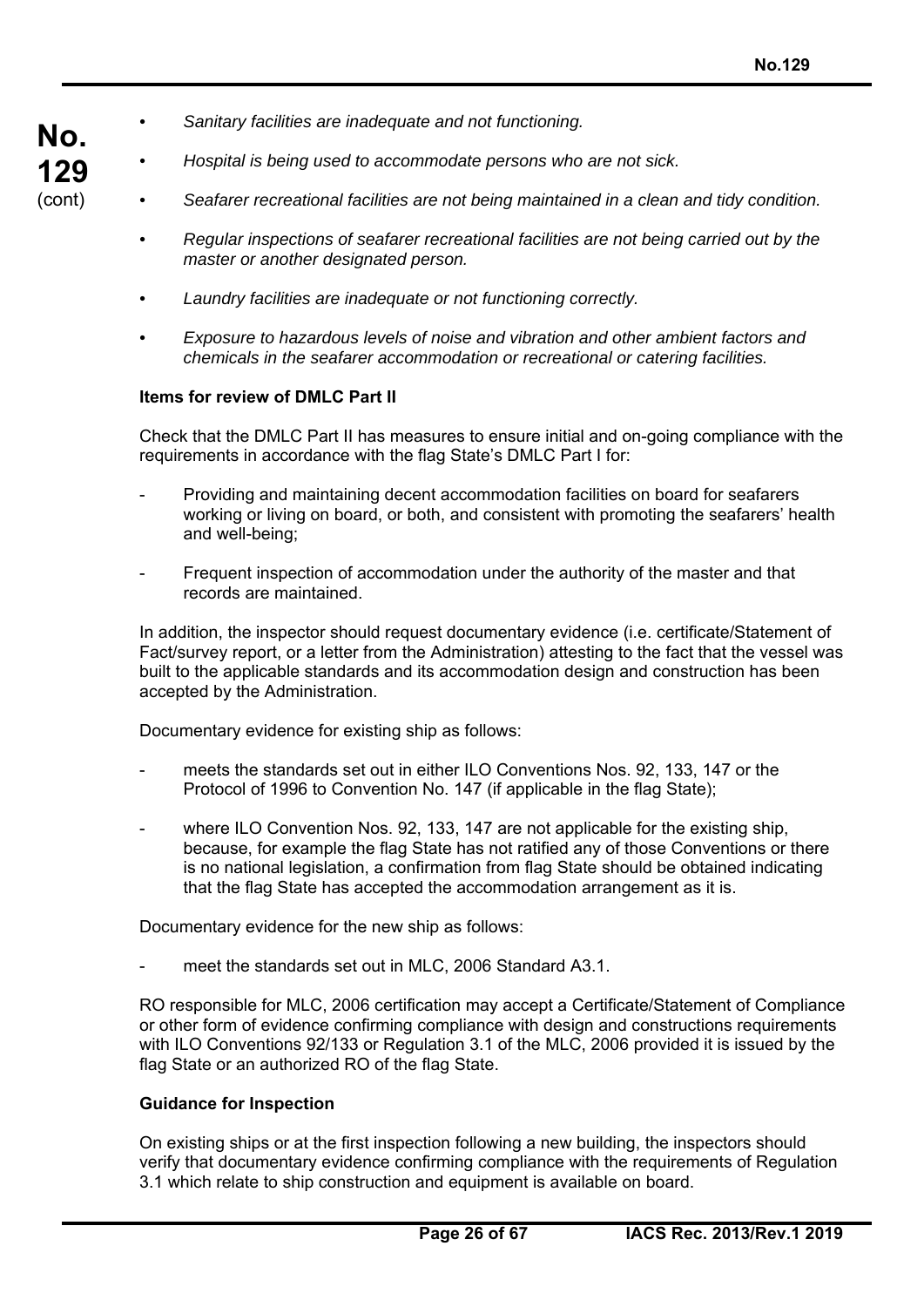During subsequent inspections, the inspectors should perform visual inspections of the accommodation spaces and sample the approved arrangements to confirm that no alterations or modifications have been made resulting in non-compliance, and that the accommodation continues to be maintained in safe and hygienic condition and in accordance with the national requirements. Additionally, records of frequent inspections by or under the authority of the master should be verified on board.

According to Regulation 3.1 all ships should provide and maintain decent and safe accommodation for seafarers, working or living on board.

Regulation 3.1 contains elements related to construction and equipment as well as those which relate to "operational" matters.

For elements related to design and construction, the inspector should verify that the existing vessel has some documentation (i.e. certificate/Statement of Fact/report, etc.) attesting to the fact that the vessel was built to C 92 and/or C 133, or national requirements as applicable. Similarly, for new vessels constructed after the MLC, 2006 enters into force for the flag State, the documentation indicating that the vessel was built to the MLC, 2006 should be verified during MLC inspections.

Items related to "operational" matters should be inspected during each regular inspection and include:

- Lighting, hot and cold water supply, drainage, heating and ventilation arrangements in the accommodation with respect of state of repair and functionality;
- Furniture and equipment in the sleeping rooms is in a good state of repair to ensure reasonable comfort and to facilitate tidiness. Separate sleeping rooms for men and women and a separate berth for each seafarer is provided in all circumstances;
- Mess rooms, sanitary facilities, hospital, recreational and catering facilities with respect to cleanliness and hygiene;
- Measures implemented for monitoring and maintenance of conditions in respect of noise and vibration levels as specified in the national requirements;
- Laundry facilities with respect of maintenance and equipment;
- Mosquito protection devices on ships regularly trading to mosquito-infested areas with respect of state of repair and functionality;
- Recreational facilities, amenities and services provided as required by the flag Administration;
- Records of inspections carried out on board ships, by or under the authority of the master, to ensure that seafarers' accommodation is clean, decently habitable and maintained in a good state of repair and results of these inspections.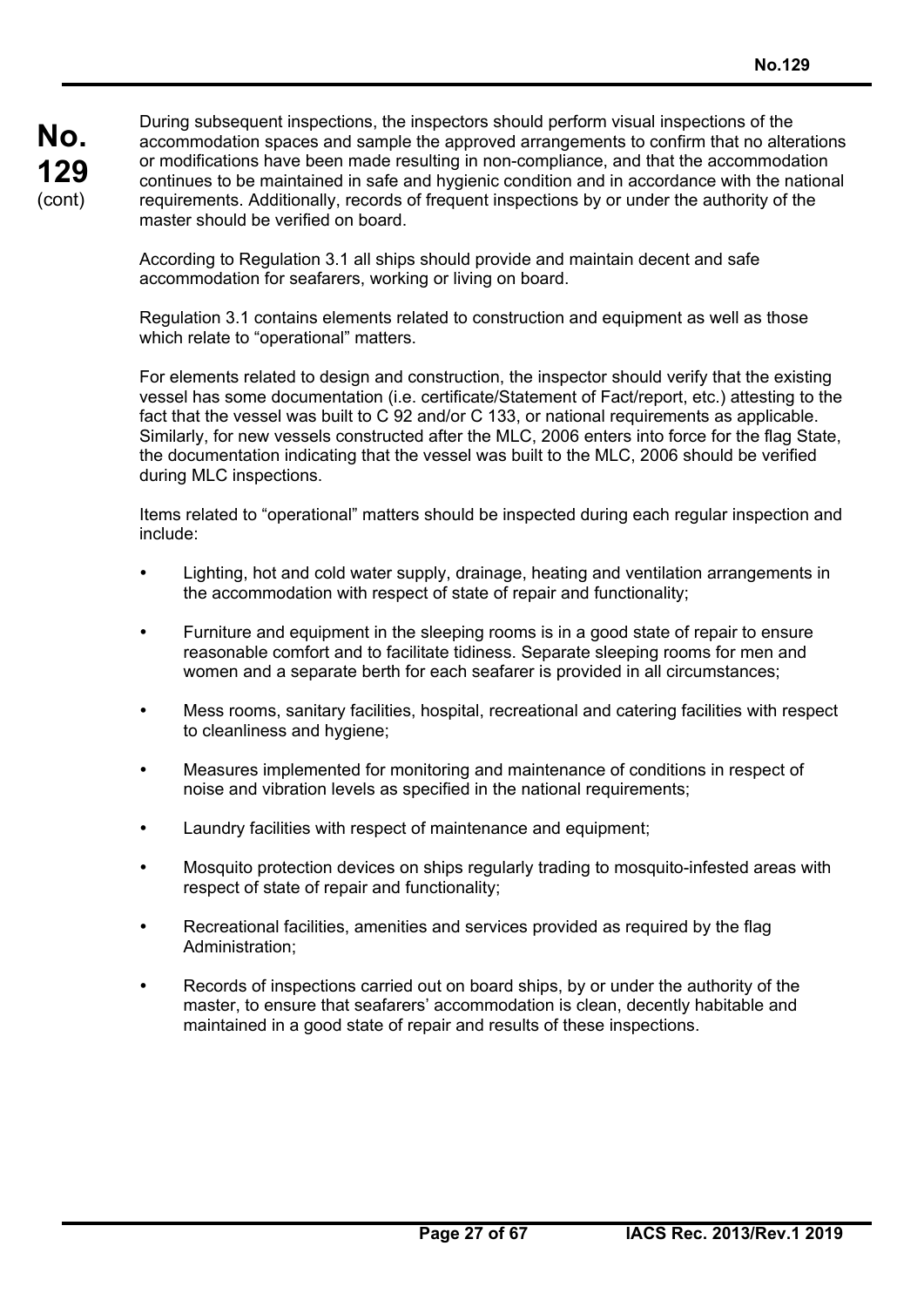# **9. On-board recreational facilities (Reg. 3.1)**

# **General**

**No.** 

**129**  (cont)

Regulation 3.1 requires that decent recreational facilities on board are provided for seafarers working or living on board, consistent with promoting the seafarers' health and well-being.

#### *Refer to section 8 (Accommodation) for basic requirements for inspection, how to check basic requirements, and examples of deficiencies in recreational facilities.*

## **Items for review of DMLC Part II**

Check that the DMLC Part II has measures to ensure initial and on-going compliance with the requirements in accordance with the flag State's DMLC Part I for:

- Provision of on-board recreational facilities;
- Frequent inspection of on-board recreational facilities under the authority of the master and the records to be maintained.

#### **Guidance for Inspection**

When carrying out on-board inspection, the inspector should ascertain that on-board recreational facilities are maintained in a clean and hygienic condition, and maintained in a good state of repair. The inspector should sample records of shipboard inspections, by the master or his designee, to confirm ongoing compliance with the national requirements relative to these facilities is being maintained.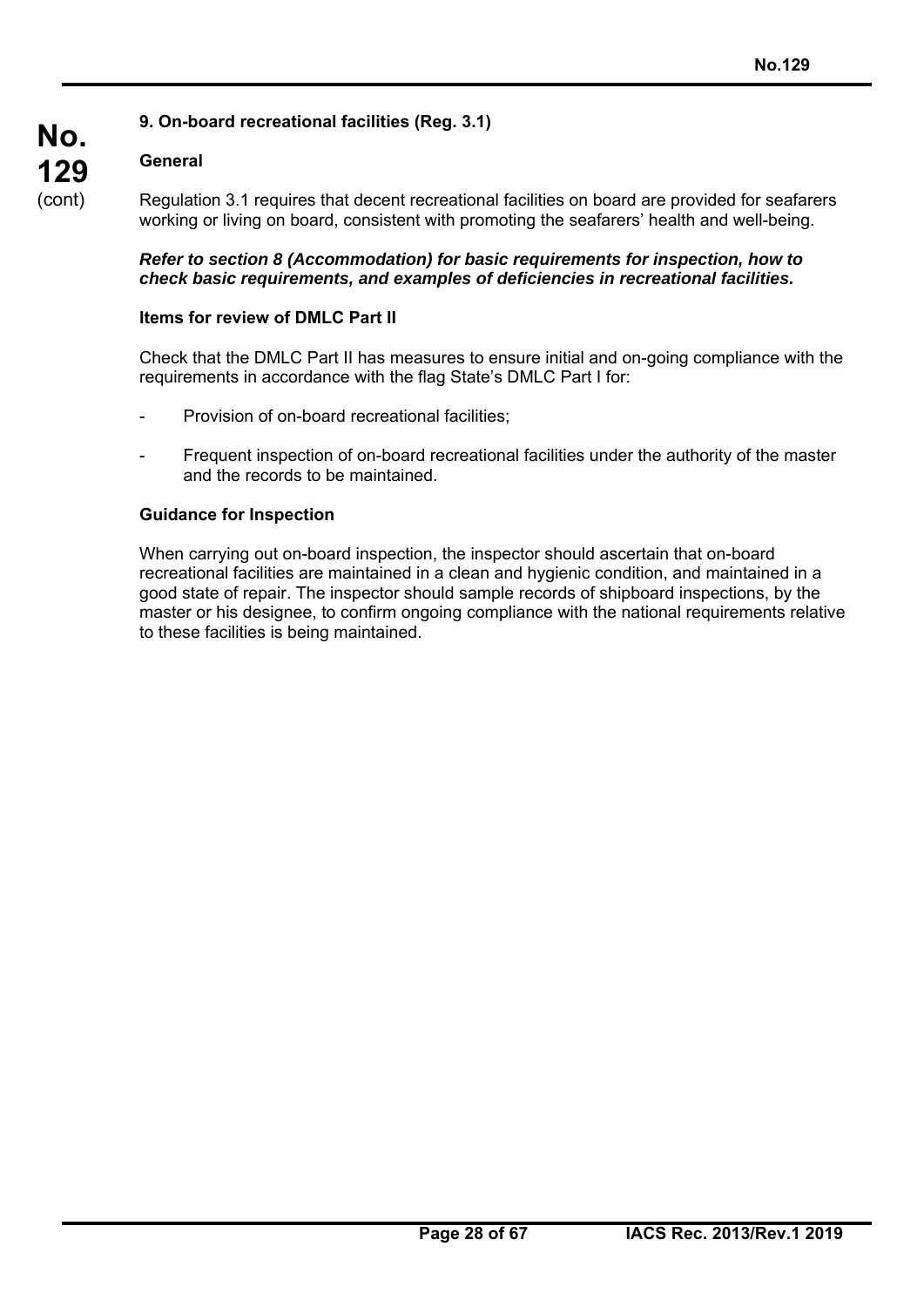# **10. Food and catering (Reg. 3.2)**

# **General**

**No.** 

**129**  (cont)

Regulation 3.2 requires that seafarers have access to free of charge good quality food and drinking water provided under regulated hygienic conditions and that they are of appropriate nutritional value and quantity that adequately covers the requirements of the ship and takes into account the differing cultural and religious backgrounds. The ships' cooks employed with the responsibility for food preparation should be trained and qualified for their position.

#### *Inspected and certified*

#### *Basic requirements*

- *Food and drinking water must be of appropriate quality, nutritional value and quantity, taking into account the requirements of the ship and the differing cultural and religious backgrounds of seafarers on the ship.*
- *Food is to be provided free of charge to seafarers during the period of engagement.*
- *Seafarers employed as ship's cooks\* with responsibility for preparing food must be trained and qualified for their positions.*
- *Seafarers employed as ship's cooks\* must not be less than 18 years old (Standard A3.2, paragraph 8).*
- *Frequent and documented inspections of food, water and catering facilities are carried out by the master or a designate (Standard A3.2, paragraph 7).*
- *\* "Ship's cook" means a seafarer with responsibility for food preparation (Regulation 3.2, paragraph 3; Standard A3.2, paragraphs 3 and 4)*

#### *How to check the basic requirements*

- *Check documents (see Regulation 1.1 on minimum age) to confirm that ship's cooks are 18 years old or older and that the ship's cooks are trained, qualified and competent for their positions in accordance with national requirements. In cases where a fully qualified cook is not required, check that seafarers processing food in the galley are trained or instructed on food and personal hygiene and handling and storage of food on board ships.*
- *Check on-board records to confirm that frequent and documented inspections are made*   $of$ 
	- *supplies of food and drinking water;*
	- *spaces used for handling and storage of food;*
	- *galleys and other equipment used in the preparation and service of meals;*
	- *visual observation of catering facilities, including galleys and store rooms, to check that they are hygienic and fit for purpose.*
- *Check that food and drinking water are of an appropriate quality (for example, not out of date) and quantity and nutritional value by:*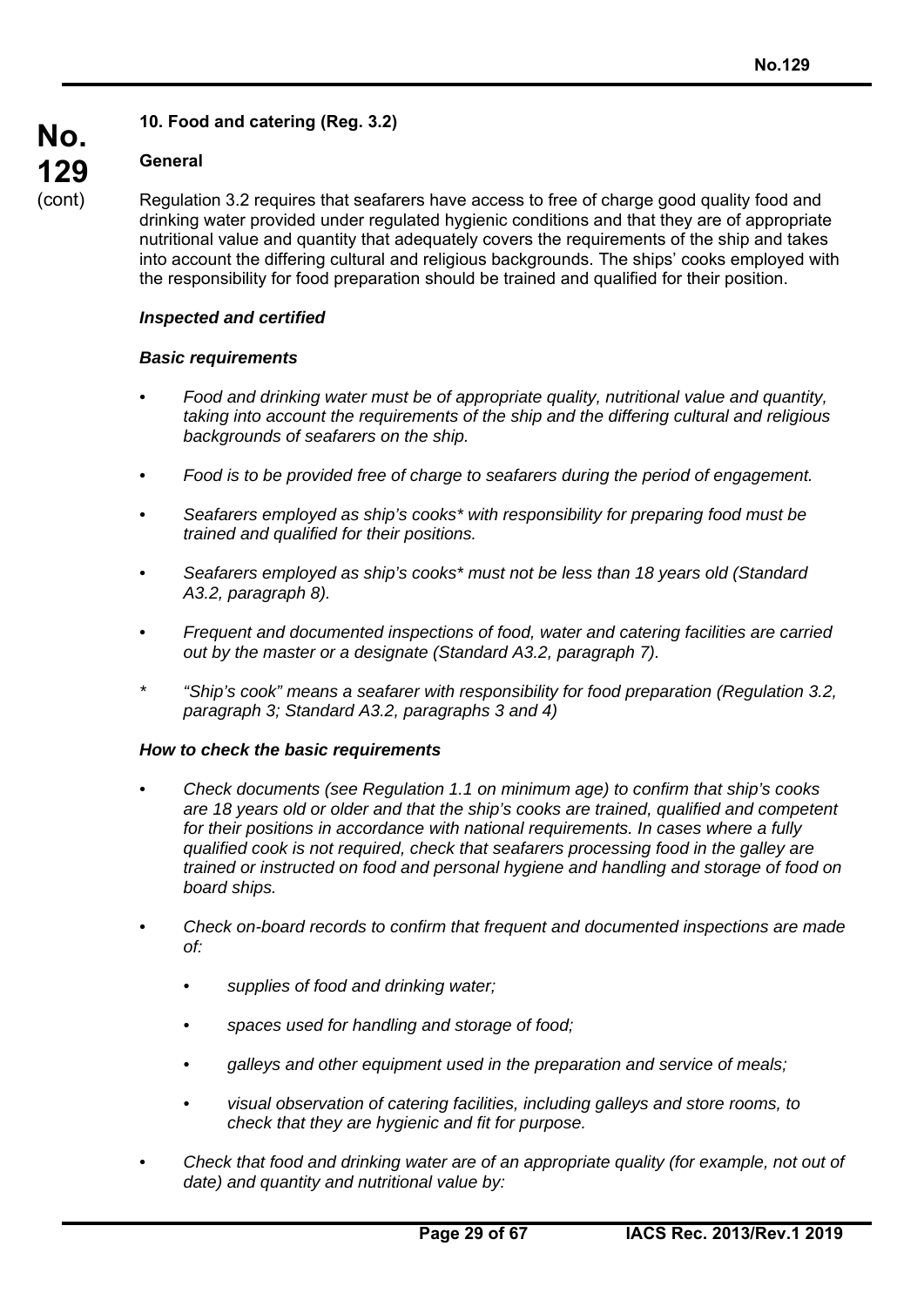- **No. 129**  (cont)
- *checking drinking water quality and ascertaining how the quality is monitored;*
- *reviewing menu plans together with visual observation of food supplies and storage areas to ensure that the food supplied is varied in nature.*
- *Check, by interviewing, in private, a representative number of seafarers, that they are not charged for food and are provided with drinking water and that food and drinking water are of appropriate quality and quantity.*

#### *Example of deficiencies*

- *Food and drinking water are not of appropriate quality, nutritional value and quantity, for the seafarers on the ship.*
- *Seafarer is charged for food and/or is not provided with drinking water.*
- *Seafarer who has responsibility for preparing food or water or the preparation /storage/handling areas are not being carried out.*
- *Ship's cook is not trained and qualified.*
- *Ship's cook is under 18 years of age.*
- *Frequent and documented inspections of the food or water or the preparation /storage/handling areas are not being carried out.*
- *Catering facilities are not hygienic or are otherwise unfit for purpose.*

#### **Items for review of DMLC Part II**

Check that the DMLC Part II has measures to ensure initial and on-going compliance with the requirements in accordance with the flag State's DMLC Part I for:

- Quantity, nutritional value, quality and variety of food and water;
- Organization and provision of suitable equipment;
- Age verification of cooks and training and qualifications of catering staff;
- Frequent documented inspections;
- Any other relevant requirements of the flag State, including any substantially equivalent provisions, if any.

#### **Guidance for Inspection**

The following areas should be inspected, and compliance with the national requirements ascertained by means of private interviews, review of documentation and physical inspection of facilities, as appropriate to verify proper implementation of the convention requirements on board:

- Inventory of food and drinking water and related records;
- Drinking water quality tests and schedule of the inspections and their records;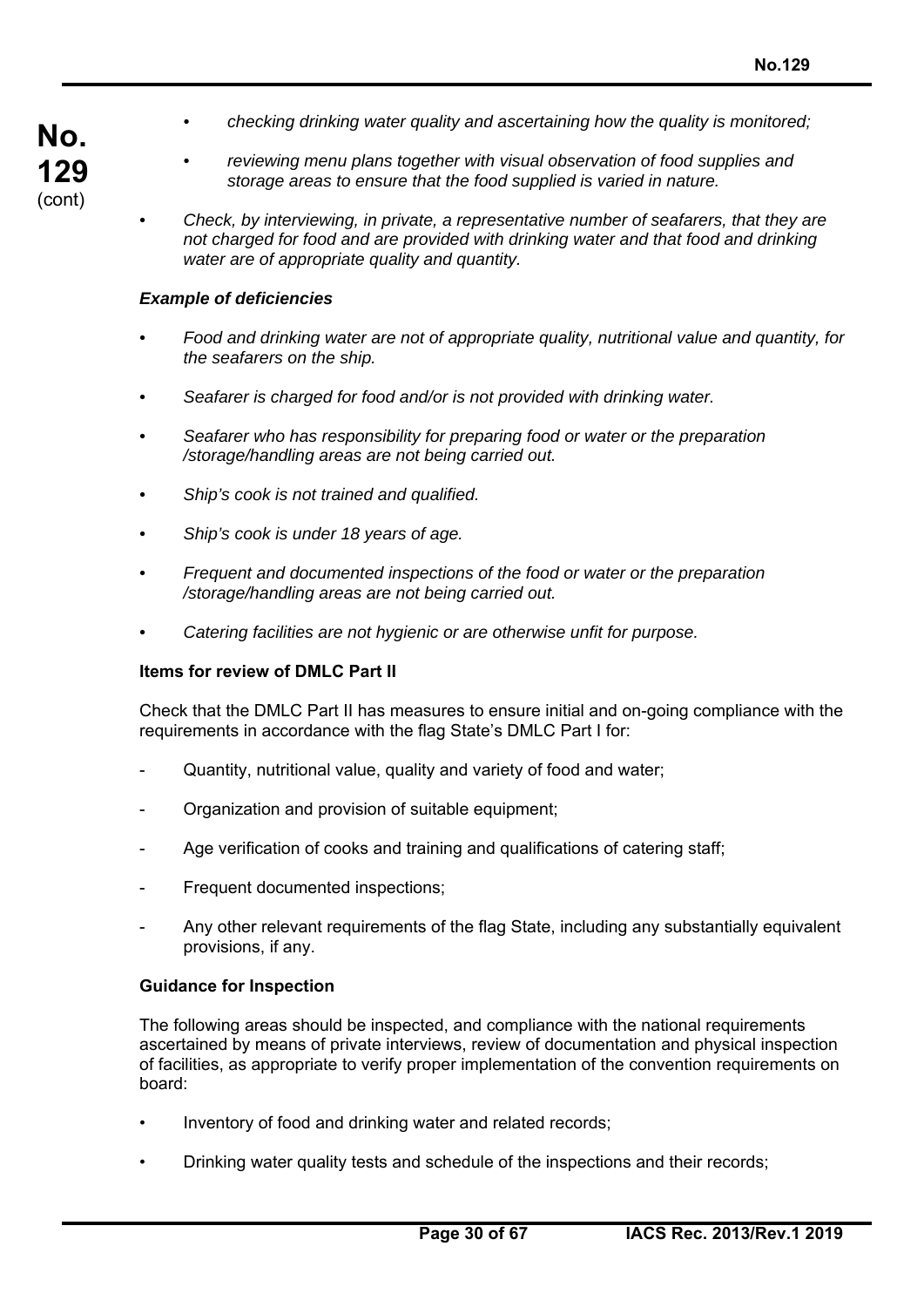- Seafarers menus to verify that the food supplied is varied in nature;
- Inspection records (accommodation, mess-rooms, galleys, food storage areas, etc.);
- Galley and mess-rooms maintenance records;

**No.** 

**129**  (cont)

- Training certificates and records for the ship's cook(s) and catering staff;
- Records for demonstrating age of ship's cook(s).

Inspectors should be aware that a cook is required to be on board where the prescribed manning is 10 or more seafarers. In exceptional cases, the flag State may issue a dispensation permitting a non-qualified cook for a limited period, not to exceed one (1) month. Where such permission is granted, the inspector should verify that the dispensation issued by the flag State is valid and relevant personnel have been trained or instructed in handling and storage of food, and personnel hygiene.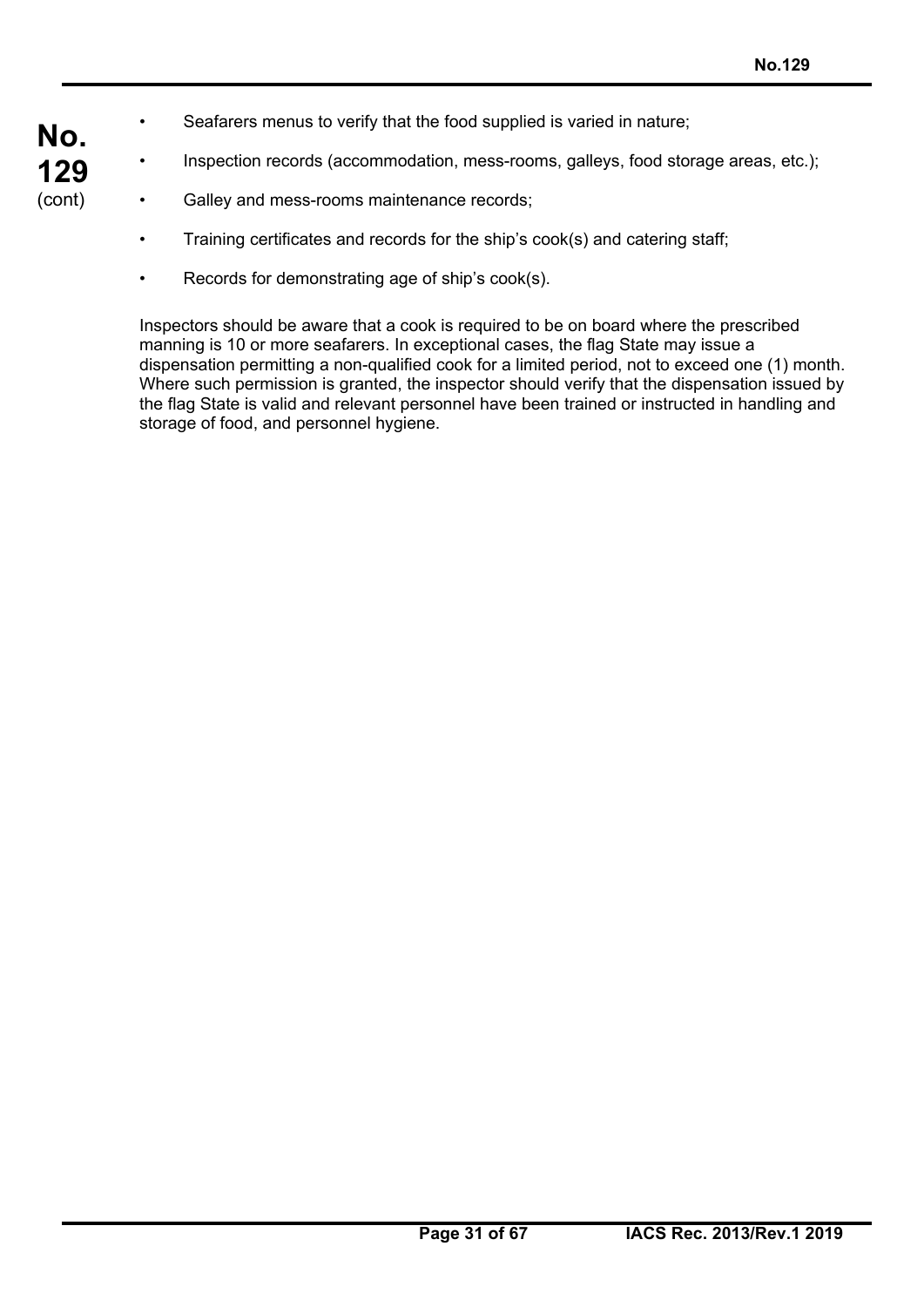# **11. Health and safety and accident prevention (Reg. 4.3)**

# **General**

Regulation 4.3 sets out requirements to ensure that seafarers' work environment on board ships promotes occupational safety and health. The purpose of this regulation is to ensure that seafarers on ships are provided with occupational health protection and live, work and train on board ship in a safe and hygienic environment.

#### *Inspected and certified*

#### *Basic requirements*

- *The working, living and training environment on ships must be safe and hygienic and conform to national laws and regulations and other measures for occupational safety and health protection and accident prevention on board ship. Reasonable precautions should be taken to prevent occupational accidents, injuries and diseases on board ship,*  including measures to reduce and prevent the risk of exposure to harmful levels of *ambient factors and chemicals as well as the risk of injury or disease that may arise from the use of equipment and machinery on board ships (Standard A4.3, paragraph 1(b)).*
- *Ship must have an occupational safety and health policy and program to prevent occupational accident injuries and diseases, with a particular concern for the safety and health of seafarers under the age of 18 (Standard A4.3, paragraphs 1(c) and 2(b)).*
- *A ship safety committee, that includes participation by the seafarer safety representative, is required (for ships with five or more seafarers) (Standard A4.3, paragraph 2(d)).*
- *Risk evaluation is required for on-board occupational safety and health management (taking into account relevant statistical data) (Standard A4.3, paragraph 8).*

#### *How to check the basic requirements*

- *Check relevant documents, such as the on-board occupational accident reports, and the reports of risk evaluations undertaken for the management of occupational safety and health on the ship.*
- *Check documents evidencing membership and meetings of the safety committee (e.g. records and minutes of the meetings, etc) if the ship has more than five seafarers.*
- *Check documents related to the ship's on-board ongoing occupational safety and health policy and program, to confirm that:* 
	- *it is available to seafarers;*
	- *it is consistent with national provisions;*
	- *it includes risk evaluation, training and instruction for seafarers;*
	- *it pays special attention to the health and safety of young seafarers;*
	- *adequate preventive measures are being taken;*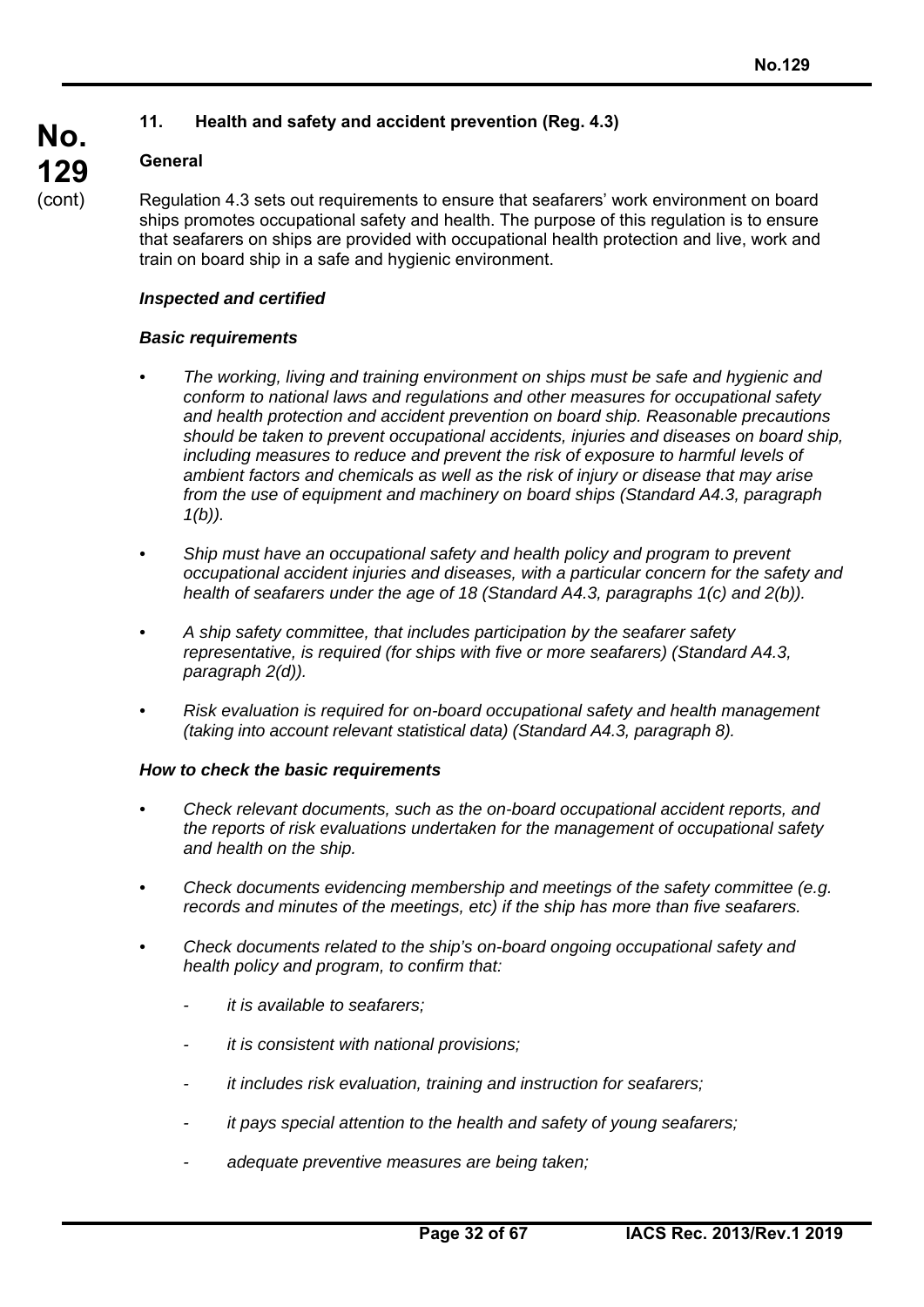- **No. 129**  (cont)
- *appropriate personal protective equipment is being used and maintained correctly.*
- *Check that relevant occupational safety and health and accident prevention notices and official instructions with respect to particular hazards on the ships are posted on the ship in a location that will bring it to the attention of seafarers (Standard A4.3, paragraph 7).* 
	- *Check that appropriate protective equipment is available for seafarers to use.*
	- *Check that a reporting procedure for occupational accidents is in place.*
	- *Interview, in private, a representative number of seafarers to confirm on-board occupational safety and health programs and practices.*
	- *Check that, with respect to health and safety protection and accident prevention, special consideration is given to any national requirements covering:* 
		- *the structural features of the ship, including means of access and asbestos related risks;*
		- *machinery;*
		- *the effects of the extremely low or high temperature of any surfaces with which seafarers may be in contact;*
		- *the effects of noise in the workplace and in shipboard accommodation;*
		- *the effects of vibration in the workplace and in shipboard accommodation;*
		- *the effects of ambient factors (other than noise and vibration) in the workplace and in shipboard accommodation, including tobacco smoke;*
		- *special safety measures on and below deck;*
		- *loading and unloading equipment;*
		- *fire prevention and fire-fighting;*
		- *anchors, chains and lines;*
		- *dangerous cargo and ballast;*
		- *personal protective equipment for seafarers;*
		- *work in enclosed spaces;*
		- *physical and mental effects of fatigue;*
		- *the effects of drug and alcohol dependency;*
		- *HIV/AIDS protection and prevention;*
		- *emergency and accident response.*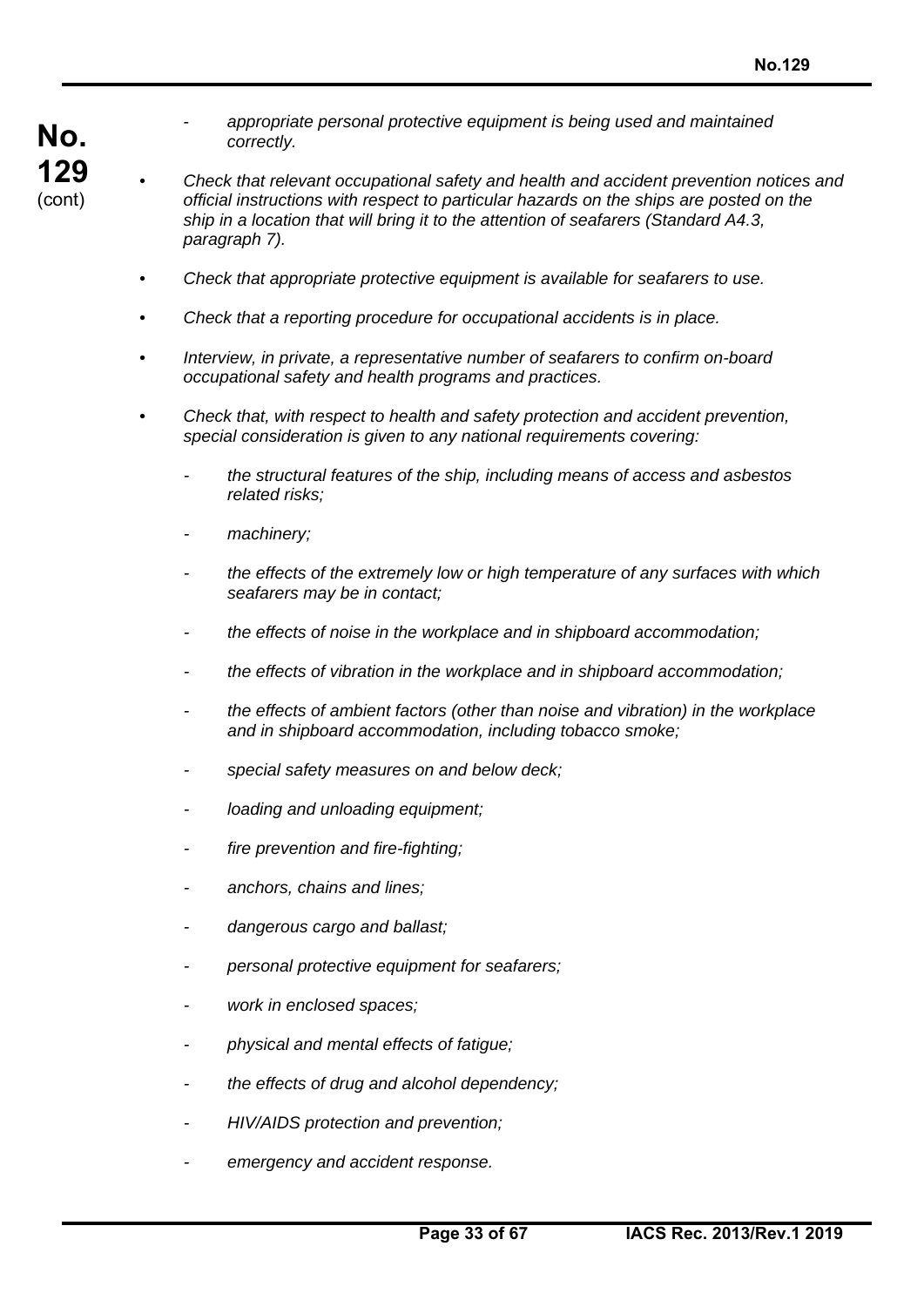# *Examples of deficiencies*

- *Conditions exist on board which may impair efforts to prevent accidents.*
- *No evidence of an on-board policy and/or programs for the prevention of occupational accidents, injuries and diseases.*
- *No established or functioning ship's safety committee when there are five or more seafarers working on board.*
- *Personal protective equipment is in poor condition or being incorrectly used or not being used.*
- *Risk assessments are missing.*
- *Seafarers are unaware of the measures adopted by the management to provide OSH and to prevent accidents.*
- *Risks posed to young seafarers have not been addressed.*
- *Occupational accidents are not being investigated or reported in accordance with the ship's procedures.*

#### **Items for review of DMLC Part II**

Check that the DMLC Part II has measures to ensure initial and on-going compliance with the requirements in accordance with the flag State's DMLC Part I:

- Occupational safety and health policies;
- On-board program for the prevention of occupational accidents, injuries and diseases with special attention being paid to the safety and health of seafarers under the age of 18;
- Procedure for investigating and reporting on-board occupational accidents;
- Risk evaluation procedure in relation to management of occupational safety and health;
- List of hazardous works;
- Appointment of safety representative on board the ship:
- Ship's safety committee;
- Any other relevant requirements of the flag State, including any substantially equivalent provisions, if any.

#### **Guidance for Inspection**

The inspector should verify that the shipowner has carried out a risk assessment of all possible hazards, and the seafarers are provided with appropriate occupational health protection, and a safe and hygienic environment.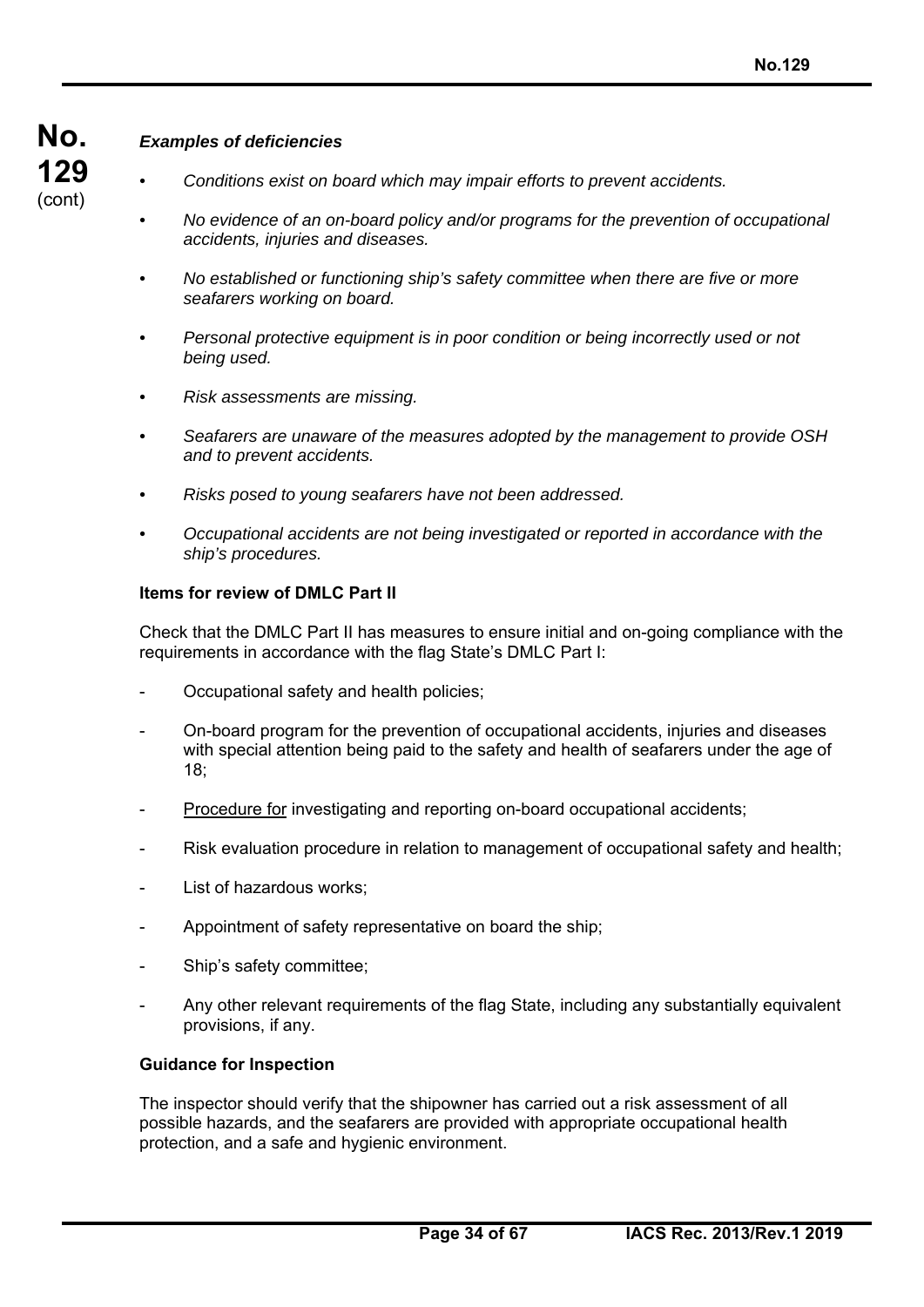The inspector should verify that health and safety policy, and occupational health and safety programs are implemented on board with special attention being paid to seafarers under the age of 18.

When dangerous goods are carried on board, the inspector should verify that adequate additional protection equipment is available on board in accordance with the national requirements.

The inspectors should verify that the shipowner has undertaken investigations into the causes and circumstances of all occupational accidents, injuries and diseases, and they are reported in accordance with the company's procedures and national requirements.

During inspection, the inspector should pay special attention to the following areas:

- Machinery is adequately guarded where necessary;
- Safe operating instructions are clearly displayed;
- Safety signs are clearly displayed;
- Permits-to-work system is used when necessary;
- Seafarers are wearing necessary protective clothing, and have proper equipment suitable for the task;
- Protective clothing and equipment are in good condition and being correctly used;
- Activities of the safety committee to confirm that it is functional.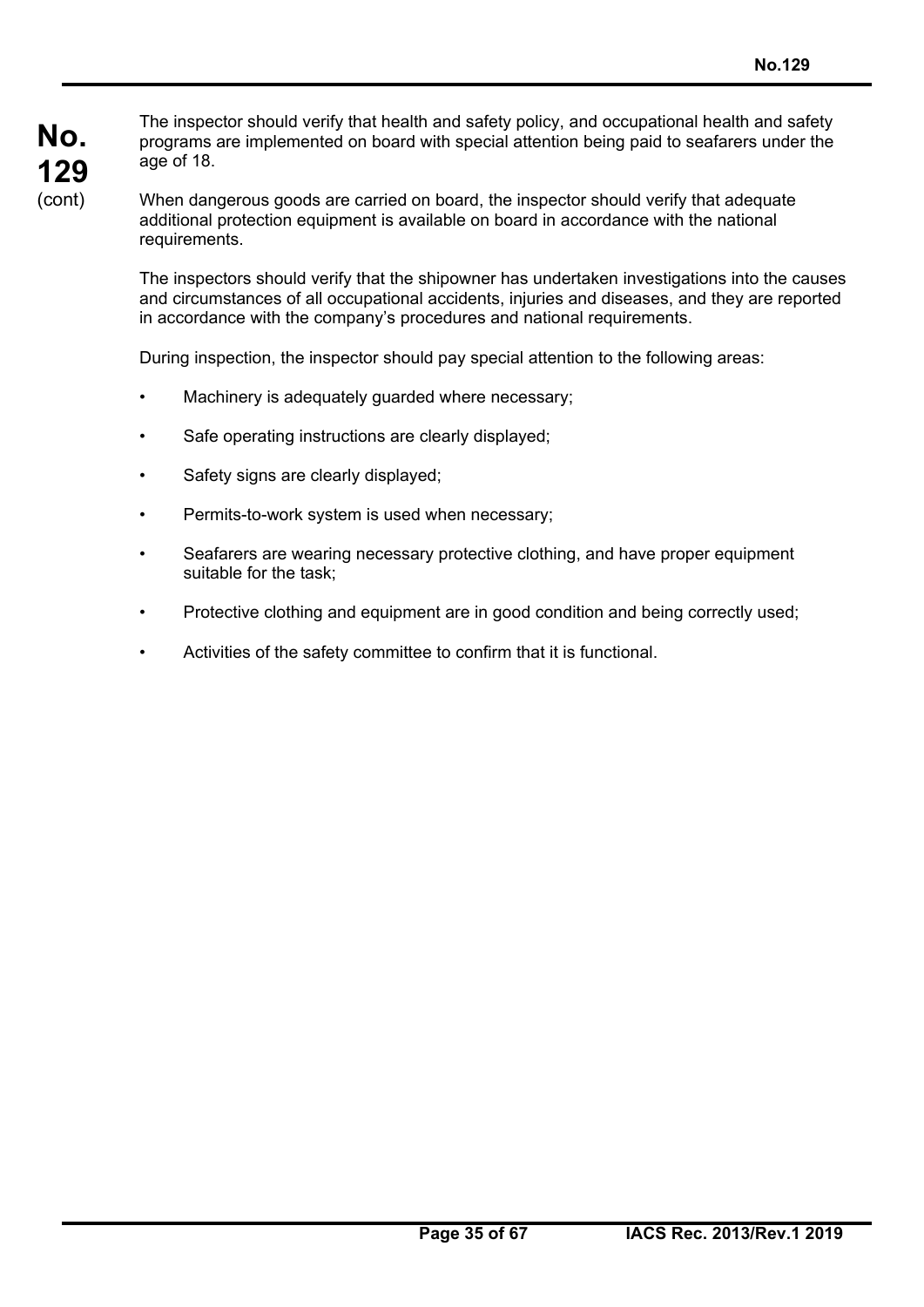# **12. On-board medical care (Reg. 4.1)**

## **General**

**No.** 

**129**  (cont)

Regulation 4.1 sets out requirements for medical care of seafarers while they are employed on board ship. The purpose of this regulation is to protect the health of seafarers and ensure their prompt access to medical care on board ship and ashore.

#### *Inspected and Certified*

#### *Basic requirements*

- *Seafarers must be covered by adequate measures for the protection of their health and have access to prompt and adequate medical care, including essential dental care, whilst working on board.*
- *Health protection and care are to be provided at no cost to the seafarer, in accordance with national law and practice.*
- *Shipowners are to allow seafarers the right to visit a qualified medical doctor or dentist without delay in ports of call, where practicable (Standard A4.1, paragraph 1(c)).*

#### *How to check the basic requirements*

- *Check documents (such as the SEA) to confirm that, to the extent consistent with national law and practice, medical care and health protection services while seafarers are on board ship or landed in a foreign port, are provided free of charge (see Standard A4.1, paragraph 1(d)).*
- *Check documents (such as the SEA) to confirm that seafarers are given the right to visit a qualified medical doctor or dentist, without delay, when calling at a port, where practicable (see Standard A4.1, paragraph 1(c)).*
- *Check records and equipment to confirm that general provisions on occupational health protection and medical care are being observed (Standard A4.1, paragraph 1(a)).*
- *Undertake visual observation to confirm that the ship is equipped with sufficient medical supplies including a medicine chest and equipment, including either the most recent edition of the International Medical Guide for Ships or a medical guide as required by national laws and regulations.*
- *Check documents (such as the SMD and crew list) to confirm that a qualified medical doctor is working on board ships that carry 100 or more people and that are ordinarily engaged in voyages of more than three days' duration.*
- *Check that, where ships are not required to carry a medical doctor, they have at least one seafarer on board (who is trained and qualified to the requirements of STCW) to be in charge of medical care or is competent to provide medical first aid as part of their regular duties.*
- *Check that medical report forms are carried on board the ship.*
- *Interview, in private, a representative number of seafarers to confirm that seafarers have access to medical care on board without charge and are given leave to obtain medical and dental care services when calling in a port, where practicable.*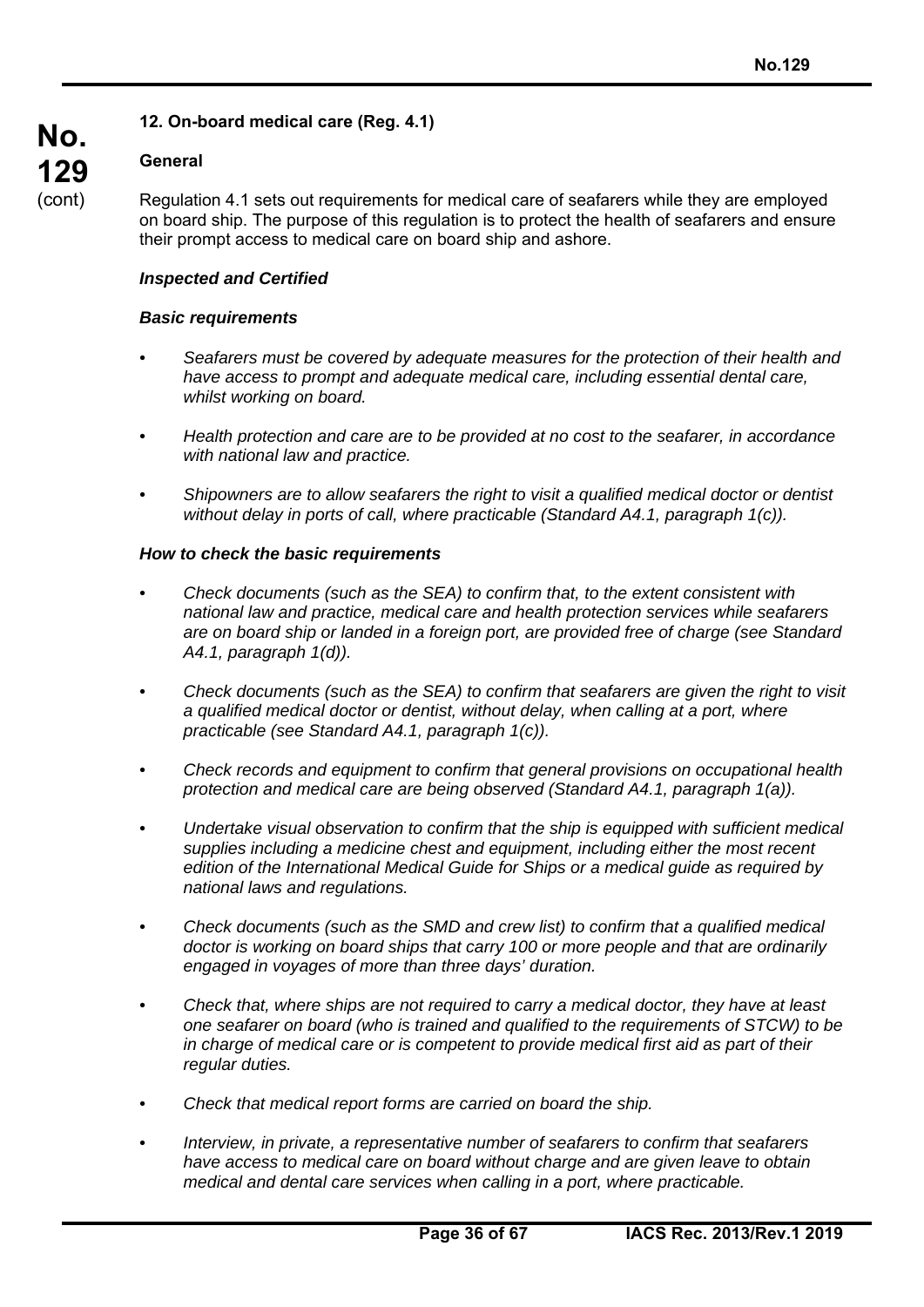*• Check that procedures are in place for radio or satellite communications for medical assistance.* 

#### *Examples of deficiencies*

- *A seafarer working on the ship is denied, without justification, shore leave by the master and/or shipowner to go ashore for medical or dental care.*
- *A seafarer is not provided with appropriate health protection and medical care on board ship.*
- *Medical personnel, with appropriate qualifications, as required by national laws or regulations, are not on board.*
- *Medical chest or equipment does not meet national standards and/or no medical guide is on board.*
- *No medical report forms are on board.*
- *Evidence that a seafarer is being charged for medical or dental care, contrary to national law or practice.*

#### **Items for review of DMLC Part II**

Check that the DMLC Part II has measures to ensure initial and on-going compliance with the requirements in accordance with the flag State's DMLC Part I for:

- Coverage of medical care including dental care (reference could be made in SEA(s) and complementary documents);
- Use of medical report form;
- Maintenance of medical chest and equipment in accordance with the national requirements;
- Any other relevant requirements of the flag State, including any substantially equivalent provisions, if any.

#### **Guidance for Inspection**

The inspector should verify that the shipowner provides medical and essential dental care for seafarers in accordance with the national requirements of its flag State and the SEA/CBA. These services are generally provided free of charge when the seafarer is on board or landed in a foreign port.

The inspector should sample SEA, qualifications and required number of medical care providers on board, medical logs, medical chest, medical equipment, ship's hospital, medical publications, medical reports, radio and satellite communication procedures, etc. to confirm that the flag State requirements have been complied with.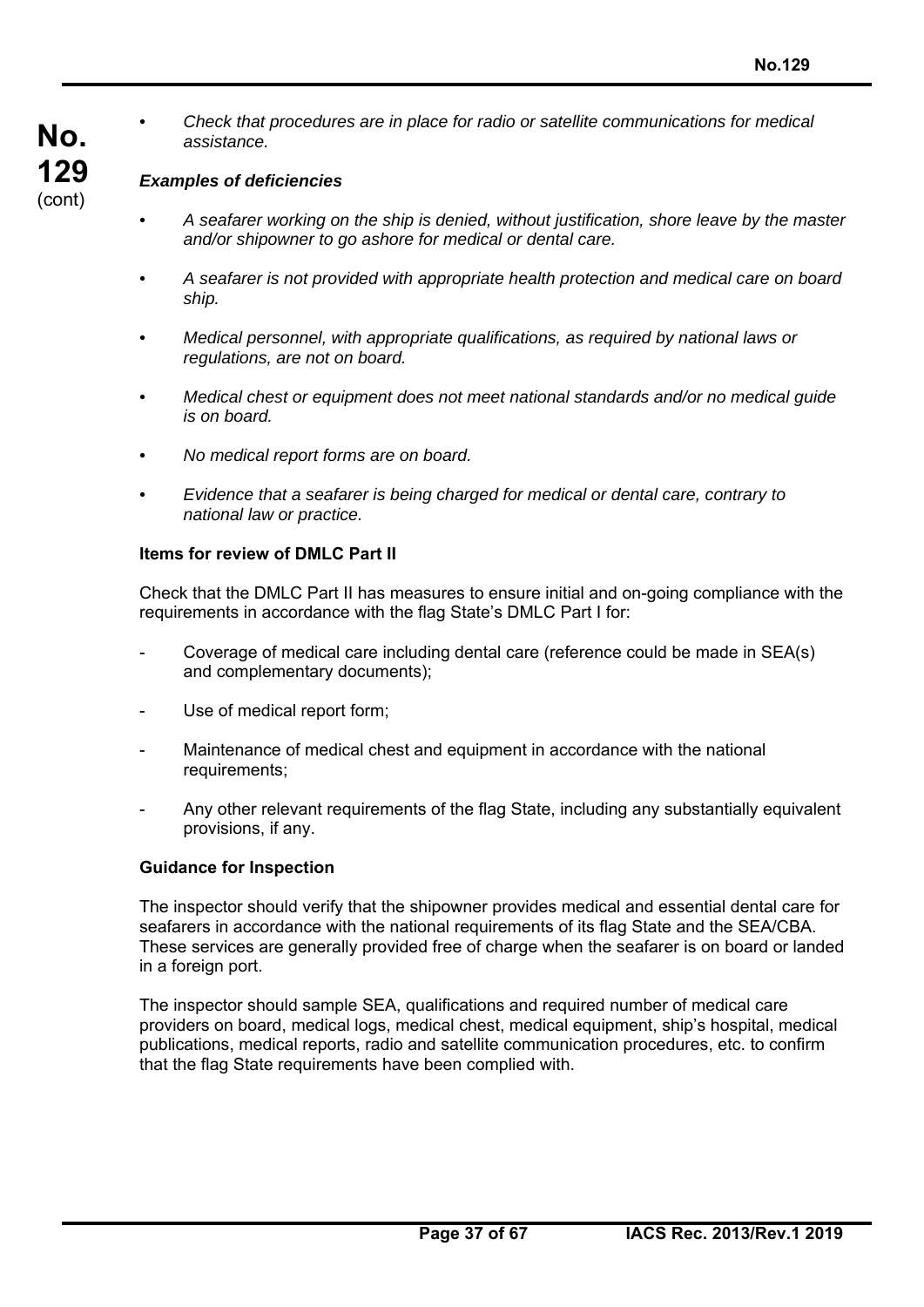# **13. On-board complaint procedures (Reg. 5.1.5)**

# **General**

**No.** 

**129**  (cont)

Regulation 5.1.5 sets out requirements for on-board complaint procedure for seafarers that are employed on board a ship. The purpose of this regulation is to provide a mechanism by which seafarers can file their grievances and complaints to the master, shipowner, and relevant external authorities such as the competent authority in the flag State.

## *Inspected and certified*

#### *Basic requirements*

- *Ships must have on-board procedures for the fair, effective and expeditious handling of seafarer complaints alleging breaches of the requirements of the MLC, 2006 (including seafarers' rights).*
- *All seafarers must be provided with a copy of the on-board complaint procedures applicable on the ship. This should be in the working language of the ship.*
- *Victimization of seafarers for filing complaints under the MLC, 2006, is prohibited.*

#### *How to check the basic requirements*

- *Check the document outlining the on-board complaint procedures to confirm that the procedures are functioning on the ship, paying particular attention to the right of representation and to the required safeguards against victimization.*
- *Check that seafarers are provided with a copy of the on-board complaint procedures in the working language of the ship.*
- *Check a document outlining the on-board complaint procedures to confirm that seafarers are able to complain directly to the ship's master or an external authority.*
- *Interview, in private, a representative number of seafarers to confirm that seafarers are given a copy of the procedures and that they are able to complain directly to the ship's master or an external authority and that there is no victimization.*

#### *Examples of deficiencies*

- *No document setting out the on-board complaint procedures.*
- *Ship's on-board complaint procedures are not operating.*
- *Victimization of a seafarer for making a complaint.*
- *Seafarer is not provided with a copy of the complaint procedures in the working language of the ship.*

#### **Items for review of DMLC Part II**

Check that the DMLC Part II has measures to ensure initial and on-going compliance with the requirements of the flag State relative to on-board complaint procedures.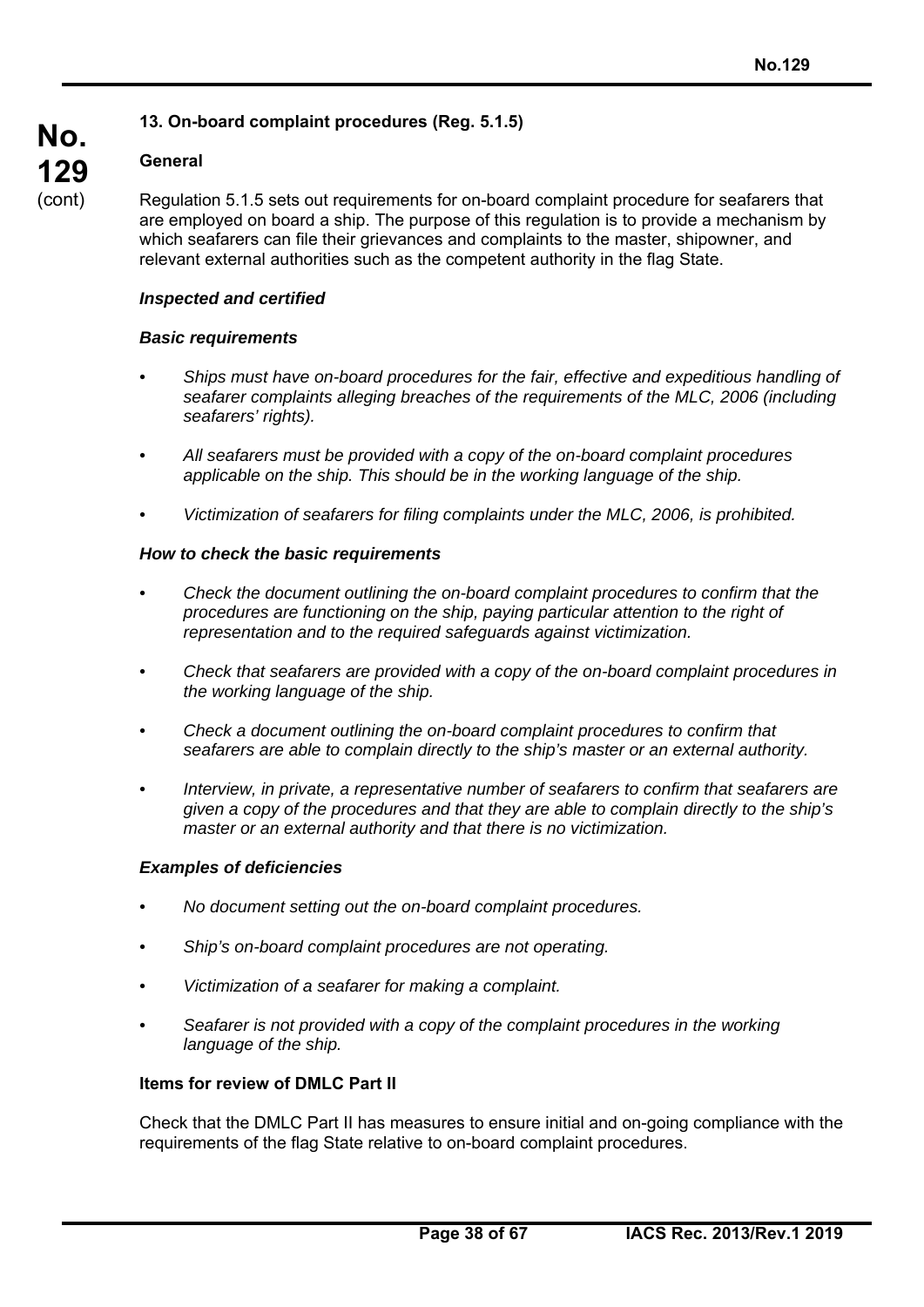**No. 129**  (cont)

A copy of on-board complaint procedure should be requested at the time of DMLC Part II review to verify that it:

- Seeks to resolve complaints at the lowest possible level:
- Provides the right of the seafarer to complain directly to the master and/or external authorities;
- Provides the right of the seafarer to be accompanied or represented;
- Provides for safeguards against the possibility of victimization;
- Includes contact information of the competent authority in the flag State and where different, in the seafarer's country of residence;
- Includes names/positions of person or persons who can, on confidential basis, provide seafarers with impartial advice and assist them in following the complaint procedures;
- Any other relevant requirements of the flag State, including any substantially equivalent provisions, if any.

#### **Guidance for Inspection**

The inspector should verify that the seafarers are provided with a copy of on-board complaint procedures in the working language of the ship, and that the seafarers are familiar with these procedures, including their rights and responsibilities. The inspector should confirm, through private interviews, that seafarers are aware of their ability to complain directly to the master and/or external authorities.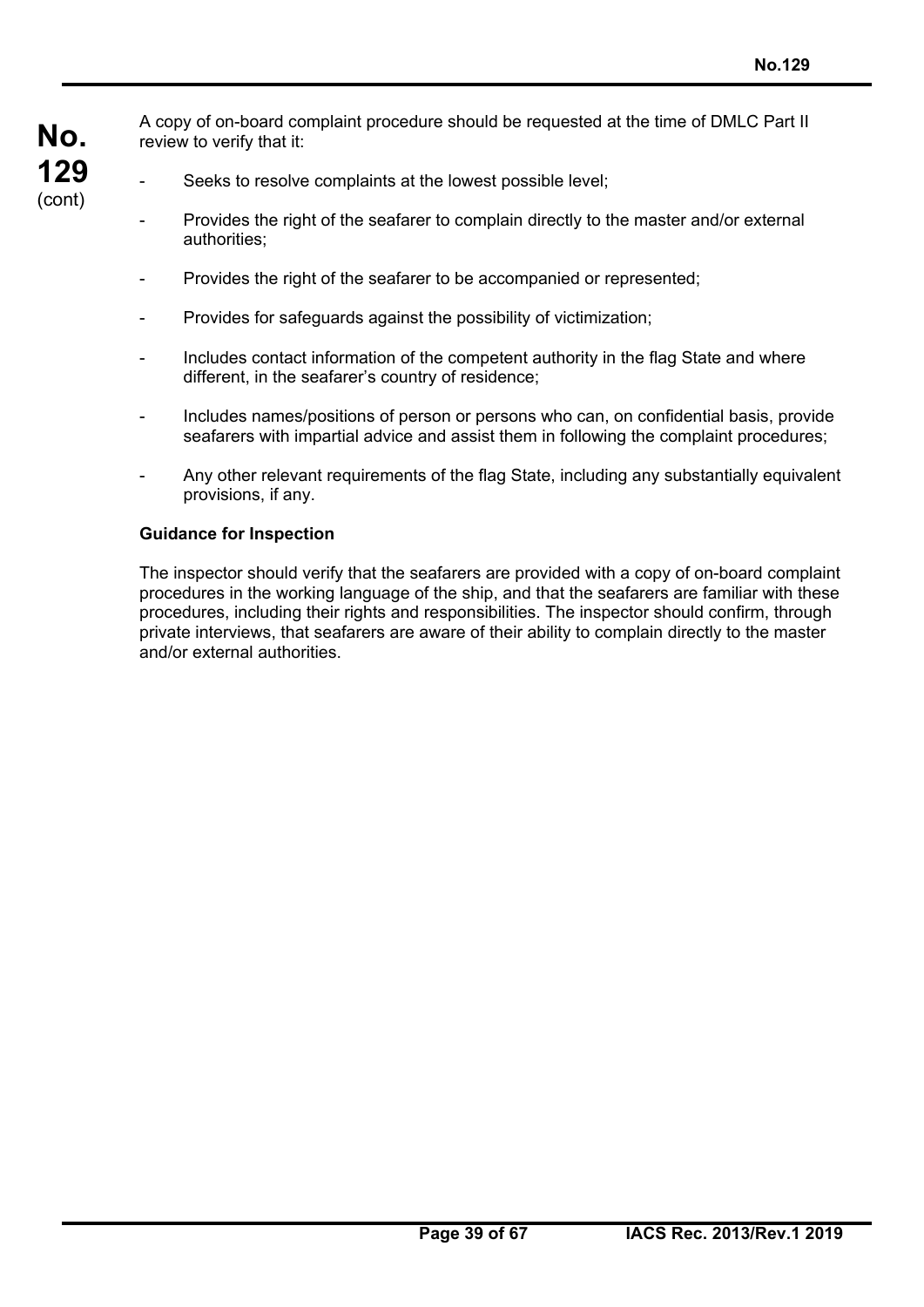# **14. Payment of wages (Reg. 2.2)**

## **General**

**No.** 

**129**  (cont)

Regulation 2.2 sets out requirements for payment of seafarers wages. All seafarers should be paid for their work regularly in full and in accordance with their employment agreements. Seafarers must be paid at no greater than monthly intervals.

#### *Inspected and certified*

#### *Basic requirements*

- *Seafarers must be paid at no greater than monthly intervals and in full for their work in accordance with their employment agreements.\**
- *Seafarers are entitled to an account each month indicating their monthly wage and any authorized deductions such as allotments.*
- *No unauthorized deductions, such as payments for travel to or from the ship.*
- *Charges for remittances/allotment\*\* transmission services must be reasonable and exchange rates in accordance with national requirements.*
- *\* Flag States may wish to consider requiring shipowners to carry on board their ships' documents such as a copy of payroll or electronic record sheets.*
- *\*\* An allotment is an arrangement whereby a proportion of seafarers' earnings are regularly remitted, on their request, to their families or dependants or legal beneficiaries whilst the seafarers are at sea (Standard A2.2, paragraphs 3 and 4).*

#### *How to check the basic requirements*

- *Check the SEA and documentation, such as the payroll records to confirm wages are being paid at intervals no greater than one (1) month as specified in their SEA or relevant collective agreements.*
- *Check relevant documents showing service charges and exchange rates applied to any remittances made to the seafarers' families or dependants or legal beneficiaries at their request.*
- *Check relevant documents to confirm the payment of wages including the requirement that a monthly account (such as a wage slip) is provided to the seafarers. Copies of individual accounts should be available to inspectors at their request.*
- *Check that the wages set out in the SEA are consistent with national wages for seafarers, if national laws or regulations or collective bargaining agreements governing seafarers' wages have been adopted.*
- *Interview, in private, a representative number of seafarers to confirm compliance with requirements on the payment of wages.*

## *Examples of deficiencies*

*• A seafarer is not paid regularly (at least monthly) and in full in accordance with the national legislation (DMLC Part I), SEA or CBA.*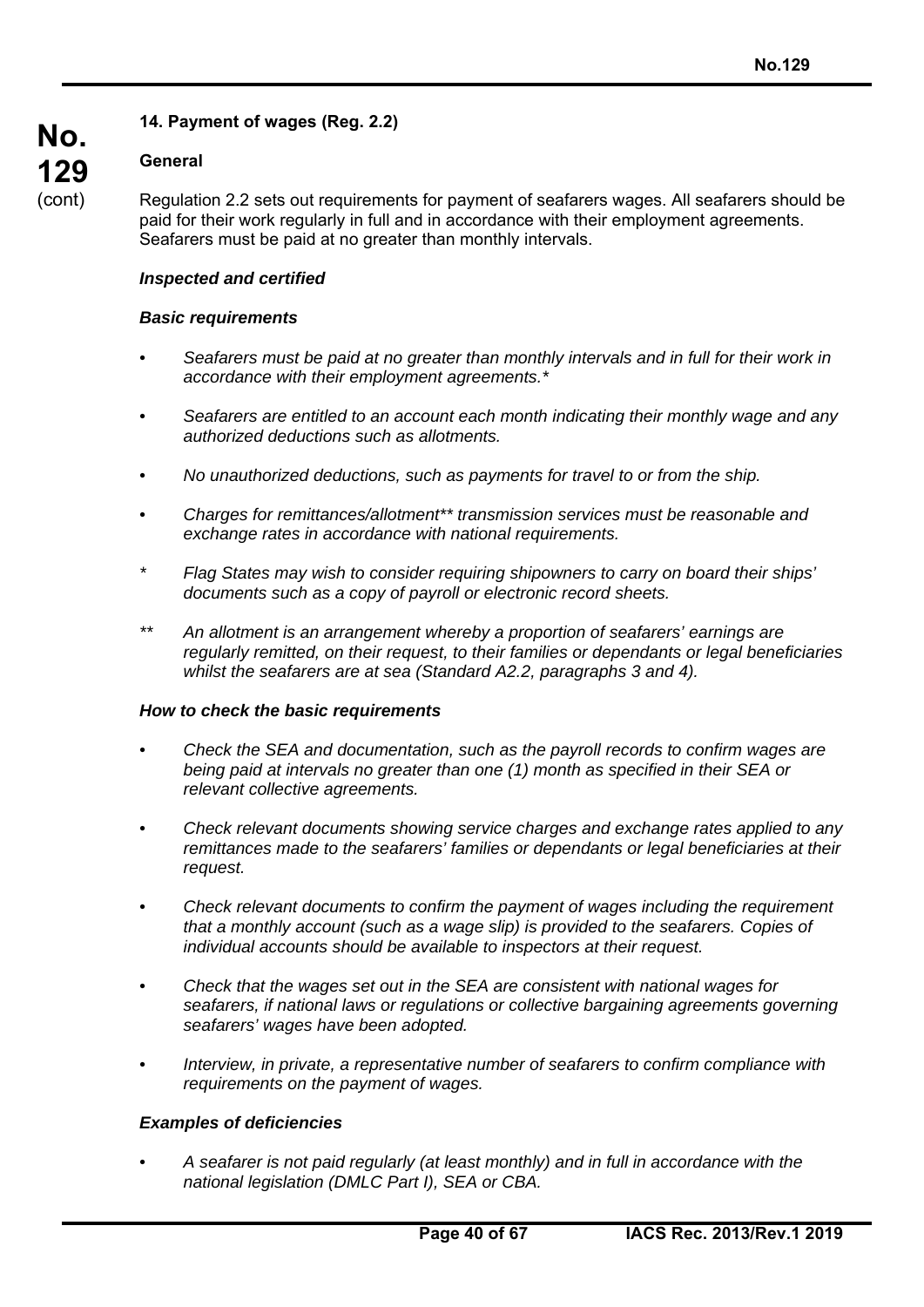- *A seafarer is not given a monthly account (such as a wage slip) of wage.*
- *Allotments are not being paid or are not being paid in accordance with the seafarer's instructions.*
- *Charge for converting and transmitting currencies is not in line with national requirements.*
- *More than one set of wage accounts is in use.*

#### **Items for review of DMLC Part II**

**No.** 

**129**  (cont)

> Check that the DMLC Part II has measures to ensure initial and on-going compliance with the requirements in accordance with the flag State's DMLC Part I for:

- Procedure for payment of wages, including intervals at which they are paid;
- Remittance/allotment requested by seafarers and application of exchange rate/service charge(s), if any;
- other relevant requirements of the flag State, including any substantially equivalent provisions, if any.

#### **Guidance for Inspection**

The inspector should check through documentary evidence and private interviews with representative number of seafarers that seafarers receive their wages regularly at the specified interval. The amount of the paid monthly wage should correspond to the agreed sum or as per calculation method defined in the SEAs.

The inspectors should verify through documentary inspection and private interviews that all seafarers are given wage slips at least monthly, either in hard copy or in electronic form, indicating all allotments and deductions, if any. No unauthorized deductions are allowed.

The inspector should verify that the requirements of national laws, SEAs and CBAs regulating the wages are met.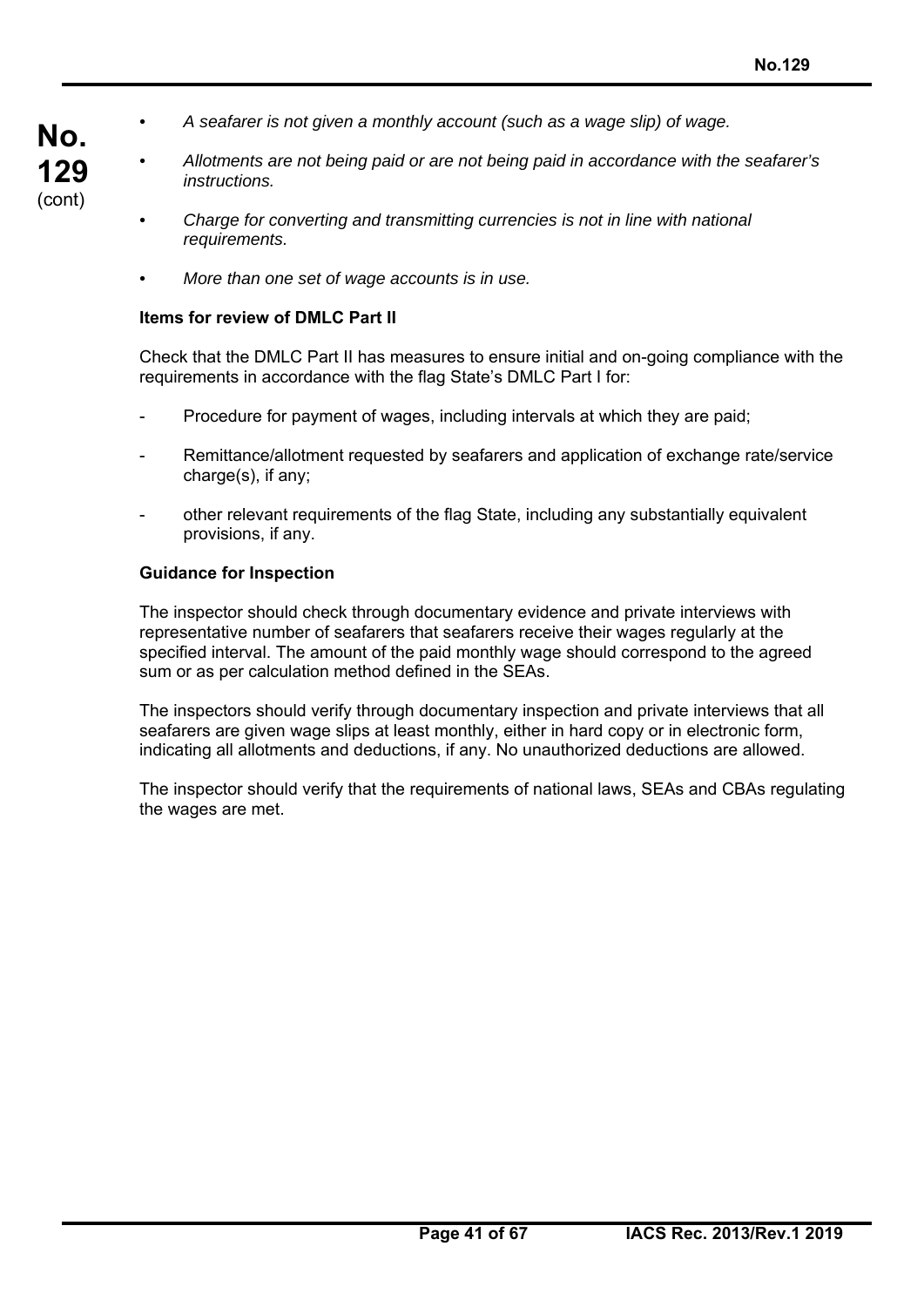## **15. Financial security for repatriation (Reg. 2.5)**

# **General**

**No.** 

**129**  (cont)

Regulation 2.5 sets out requirements for establishing an expeditious and effective financial security system which shall provide direct access, sufficient coverage and expedited financial assistance to any abandoned seafarer. The system may be in the form of a social security scheme or insurance or a national fund or other similar arrangements.

## *Inspected and certified*

#### *Basic requirements*

- *A certificate or other documentary evidence of financial security for seafarers repatriation, issued by a financial security provider, is carried on board.*
- *A copy of the document(s) is posted in a conspicuous place on board where it is available to seafarers.*

#### *How to check the basic requirements*

*• Check that the document(s) of financial security for seafarers repatriation is carried on board and a copy of it is available to seafarers.* 

#### *Examples of deficiencies*

- *Absence of or invalid document(s) of financial security.*
- *The document has not been posted in a conspicuous place on board where it is available to seafarers.*

# **Items for review of DMLC Part II**

Check that the DMLC Part II has measures to ensure initial and on-going compliance with the requirements in accordance with the flag State's DMLC Part I for:

The carriage on board of a valid document(s) confirming that the shipowner provides financial security for seafarers' repatriation.

#### *Note:*

*The named shipowner on the financial security certificate (the same as the owner named in the IMO Liability Conventions i.e. Bunkers Convention, Wreck Removal Convention, Athens Convention, Civil Liability Convention) may be different to the person or entity named on the DMLC. It is because the P&I clubs cannot issue certificates to persons or entities that are not named on the P&I club entry, in other words to a third person who has no relationship with the P&I club. Where a financial security certificate is issued by one of the 13 member clubs comprising the International Group of P&I Clubs such certificates should be accepted as bona fide evidence of the shipowners financial security.*

#### **Guidance for Inspection**

The inspector should verify that the document or documents (where more than one financial security provider provides cover) confirming financial security for seafarers repatriation issued by the financial security provider(s) is carried on board and a copy of the document(s) is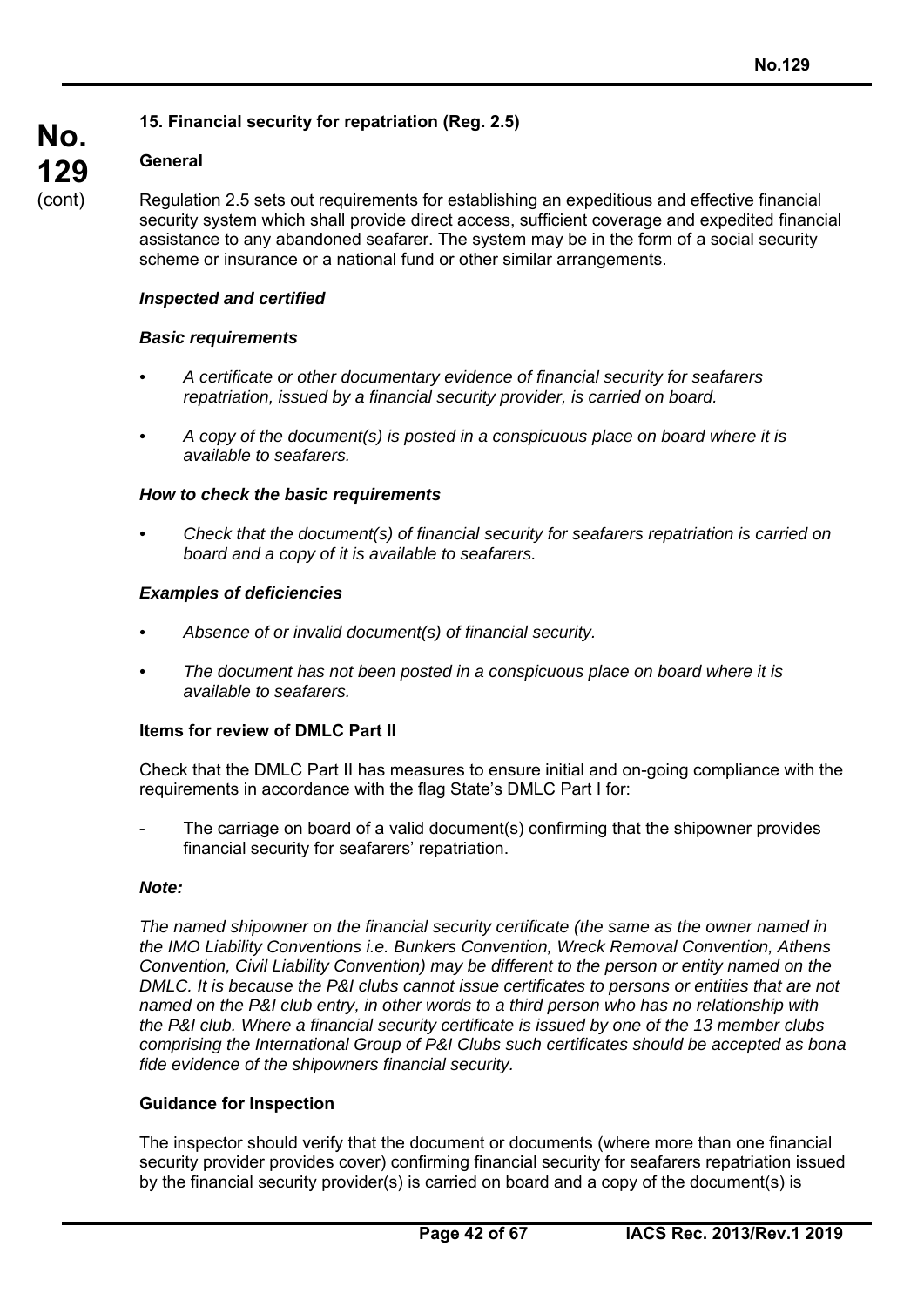posted in a conspicuous place on board where it is available to the seafarers. The document(s) shall be in English or be accompanied by an English translation and contain the following information:

- Name, port of registry, call sign and IMO number of the ship;
- Name and address of the provider(s) of the financial security;
- Contact details of the person or entity responsible for handling seafarers' requests for relief;
- Name of the shipowner;
- Period of validity of the financial security;
- An attestation from the financial security provider(s) that the financial security meets the requirements of Standard A2.5.2 and/or the flag State, as appropriate.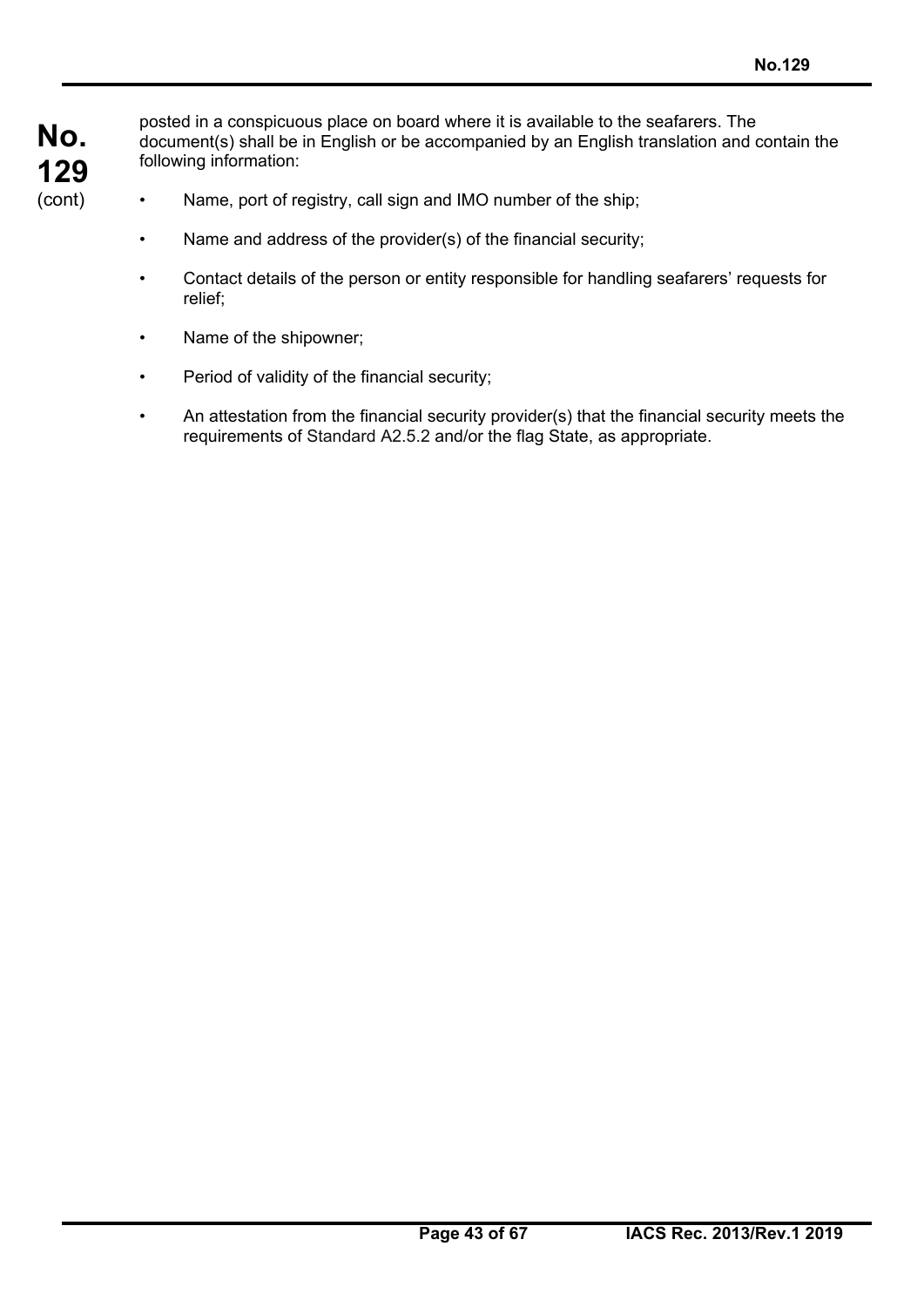# **16. Financial security relating to shipowners' liability (Reg. 4.2)**

# **General**

**No.** 

**129**  (cont)

Regulation 4.2 sets out requirements for the provision of a system of financial security to ensure compensation for contractual claims related to death or long term disability of seafarers due to an occupational injury, illness or hazard as set out in national law, the seafarers' employment agreement or collective agreement. The system may be in the form of a social security scheme or insurance or fund or other similar arrangements.

#### *Inspected and certified*

#### *Basic requirements*

- *A certificate or other documentary evidence of financial security issued by a financial security provider is carried on board.*
- *A copy of the document(s) is posted in a conspicuous place on board where it is available to seafarers.*

#### *How to check the basic requirements*

*• Check that the document(s) of financial security is carried on board and a copy of it is available to seafarers.* 

#### *Examples of deficiencies*

- *Absence of or invalid document(s) of financial security.*
- *The document is not posted in a conspicuous place on board where it is available to seafarers.*

## **Items for review of DMLC Part II**

Check that the DMLC Part II has measures to ensure initial and on-going compliance with the requirements in accordance with the flag State's DMLC Part I for:

• The carriage on board of a valid document(s) confirming that the shipowner provides financial security to assure compensation for the consequences of seafarers sickness, injury or death while they are serving under a SEA or arising from their employment under such agreement.

#### *Note:*

*The named shipowner on the financial security certificate (the same as the owner named in the IMO Liability Conventions i.e. Bunkers Convention, Wreck Removal Convention, Athens Convention, Civil Liability Convention) may be different to the person or entity named on the DMLC. It is because the P&I clubs cannot issue certificates to persons or entities that are not named on the P&I club entry, in other words to a third person who has no relationship with the P&I club. Where a financial security certificate is issued by one of the 13 member clubs comprising the International Group of P&I Clubs such certificates should be accepted as bona fide evidence of the shipowners financial security.* 

## **Guidance for Inspection**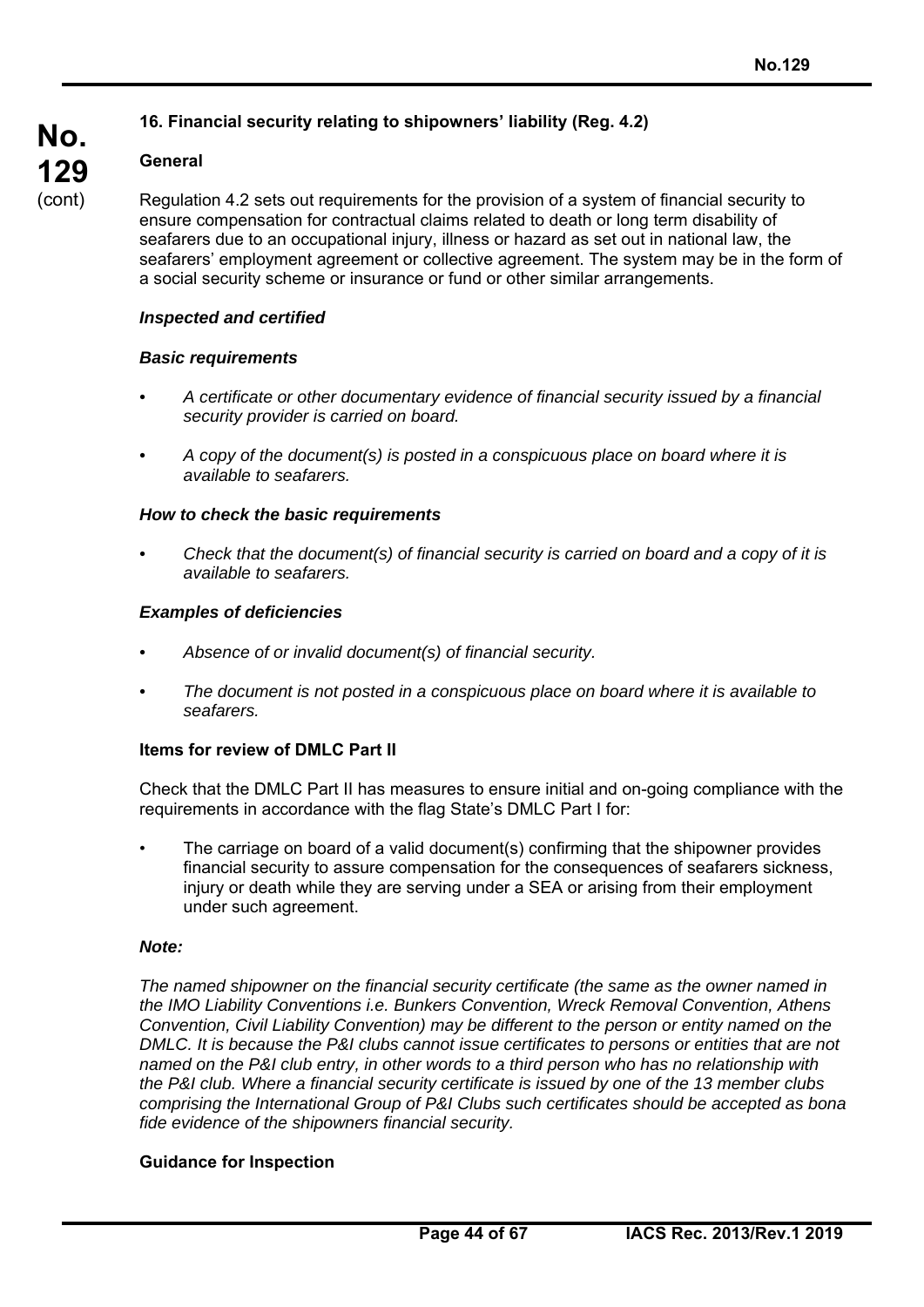The inspector should verify that the document or documents (where more than one financial security provider provides cover) confirming seafarers protection from financial consequences of sickness, injury or death occurring in connection with their employment issued by the financial security provider(s) is carried on board and a copy of the document(s) is posted in a conspicuous place on board where it is available to the seafarers. The document(s) shall be in English or be accompanied by an English translation and contain the following information:

- Name, port of registry, call sign and IMO number of the ship;
- Name and address of the provider(s) of the financial security;
- Contact details of the person or entity responsible for handling seafarers' requests for relief;
- Name of the shipowner;
- Period of validity of the financial security;
- An attestation from the financial security provider(s) that the financial security meets the requirements of Standard A4.2.1 and/or the flag State, as appropriate.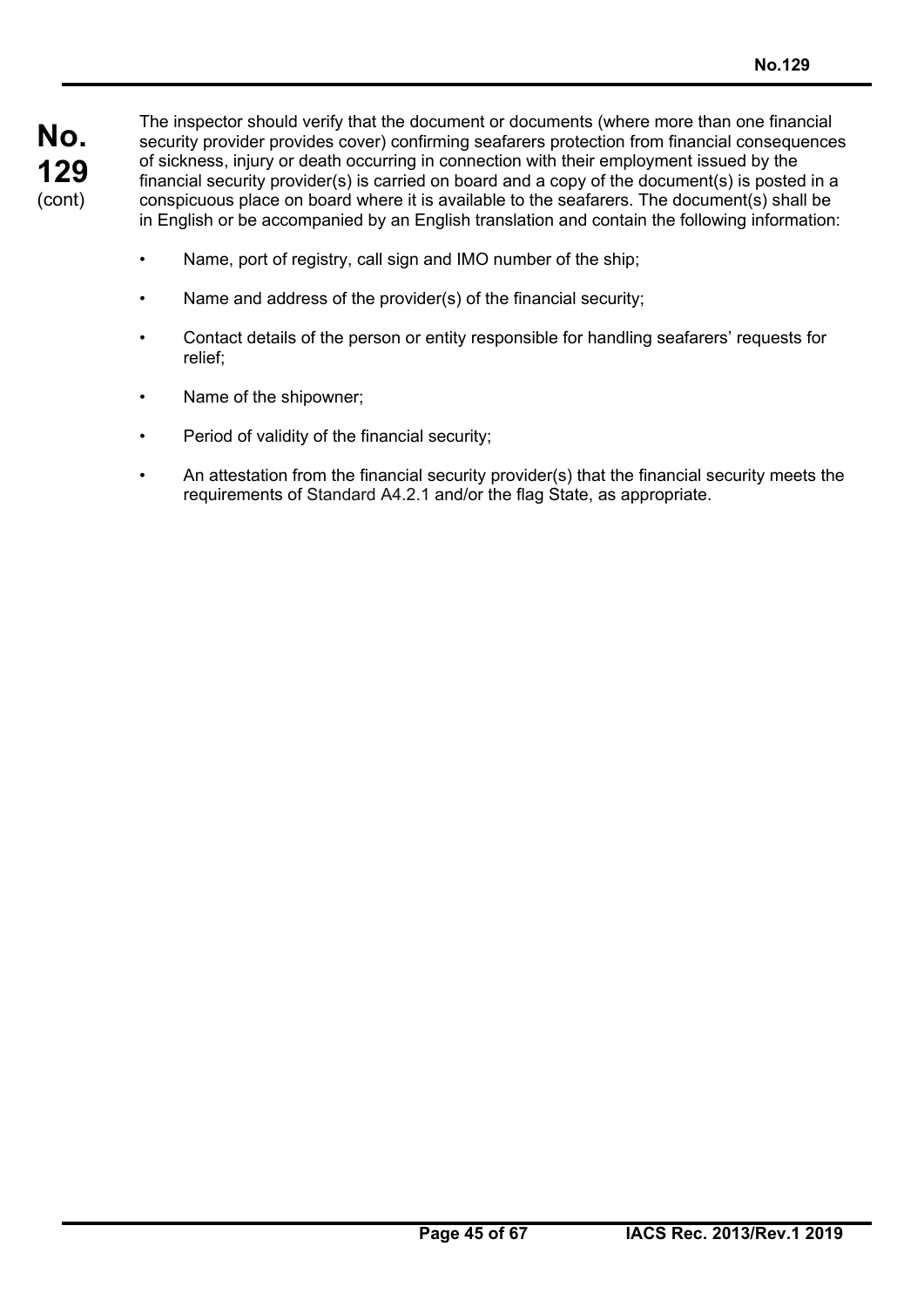**Inspection only items** 

# **General guidance**

**No.** 

**129**  (cont)

"Inspections only" items are not required to be addressed in DMLC Part I, but must be inspected as per the Guidelines for the flag State inspections under the Maritime Labour Convention, 2006. Where a flag State has included "inspection only" items in their DMLC Part I, the inspector should verify that the corresponding requirements of the flag State have been addressed in the shipowner's DMLC Part II.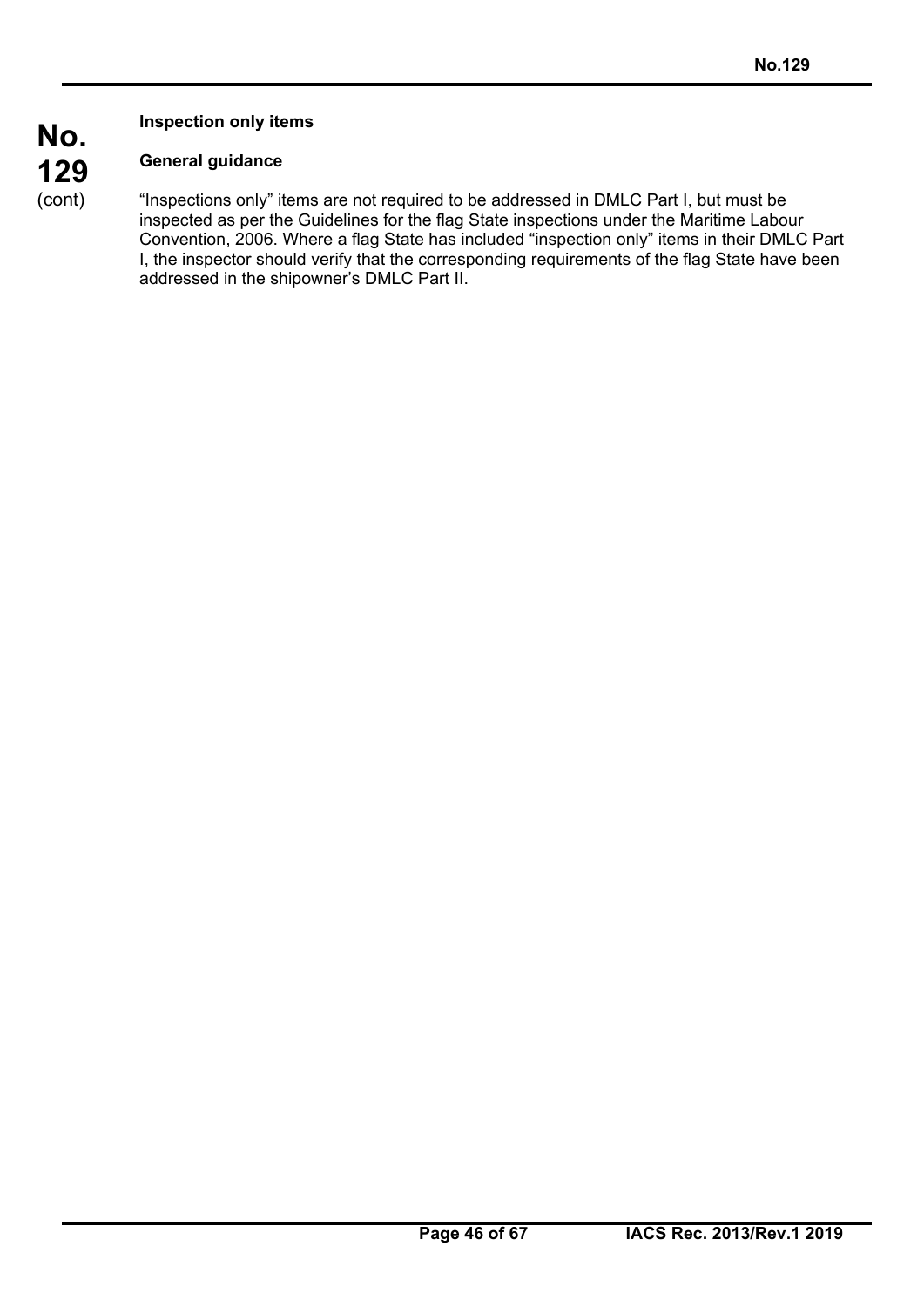# **17. Entitlement to leave (Reg. 2.4)**

# **General**

**No.** 

**129** 

(cont)

Regulation 2.4 sets out requirements for ensuring that the seafarers have adequate leave, and that they are granted shore leave to benefit their health and well-being.

## *Inspected*

#### *Basic requirements*

- *Seafarers must be allowed paid annual leave\* in accordance with national laws and regulations implementing the MLC, 2006.*
- *Unauthorized agreements to forgo the minimum annual leave with pay are prohibited (Standard A2.4, paragraph 3).*
- *Seafarers are to be granted shore leave to benefit their health and well-being and consistent with the operational requirements of their positions.*
- *\* The MLC, 2006, allows for differing calculations but establishes a minimum annual paid leave calculated on the basis of 2.5 calendar days per month of employment. In addition to the minimum period of annual leave, seafarers may also be entitled to a number of public and customary holidays recognized by the flag State. This is regardless of whether they fall within the individual seafarer's period of annual leave. For additional guidance see Guideline B2.4.1, paragraph 4.*

#### *How to check the basic requirements*

- *Check documents, such as the national legislation (DMLC Part I), SEA or the relevant collective agreement, to confirm that seafarers are provided with the annual leave with pay entitlement required by the flag State (at a minimum, to be calculated on the basis of 2.5 calendar days per month of employment).*
- *Check that seafarers' employment and wage records confirm that this requirement is met.*
- *Interview, in private, a representative number of seafarers to confirm that they receive paid annual leave and are allowed an appropriate level of shore leave by the shipowner.*

#### *Examples of deficiencies*

- *Seafarer is not given paid annual leave.*
- *Seafarer who has an annual leave entitlement that is less than the national requirement (if more than 2.5 calendar days per month) or less than 2.5 calendar days per month of employment.*
- *Seafarer does not have an entitlement to paid annual leave in the SEA.*
- *Seafarer has agreed to forgo minimum annual leave with pay (and the competent authority has not authorized the agreement) (Standard A2.4, paragraph 3).*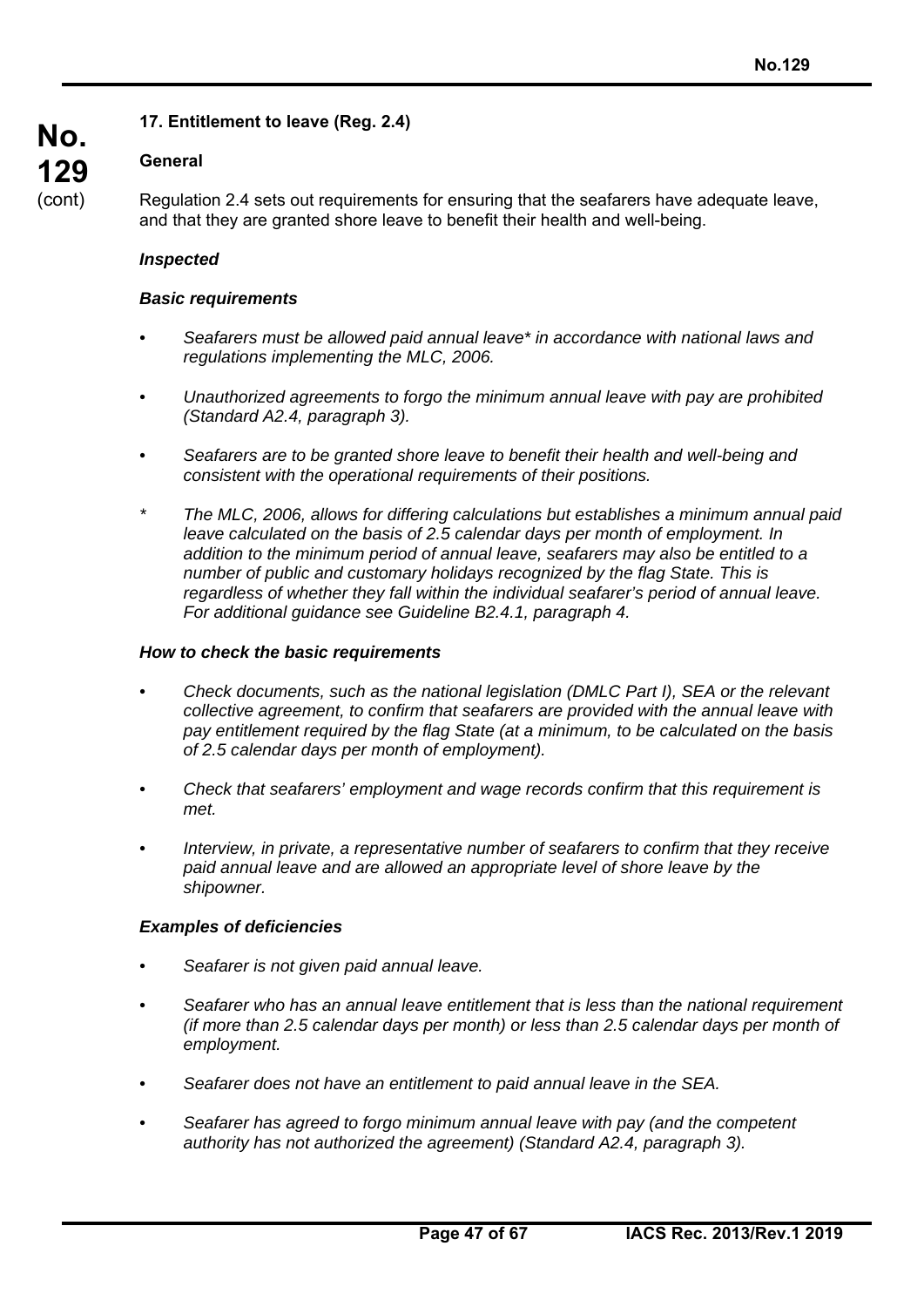*• Seafarer not allowed shore leave (although leave would be consistent with operational requirements of the seafarer's position).* 

# **Guidance for Inspection**

**No.** 

**129**  (cont)

> Inspectors should verify that seafarer employment agreements have provisions of paid annual leave in their SEA/CBA which cannot be less that the entitlement to leave prescribed under the national requirements of the flag State. Inspectors should note that the Convention prohibits agreements to forgo the minimum annual leave except in cases where such arrangements are authorized by the competent authority in the flag State. In such cases, inspectors should verify that proper documentation authorizing such agreements is available on board.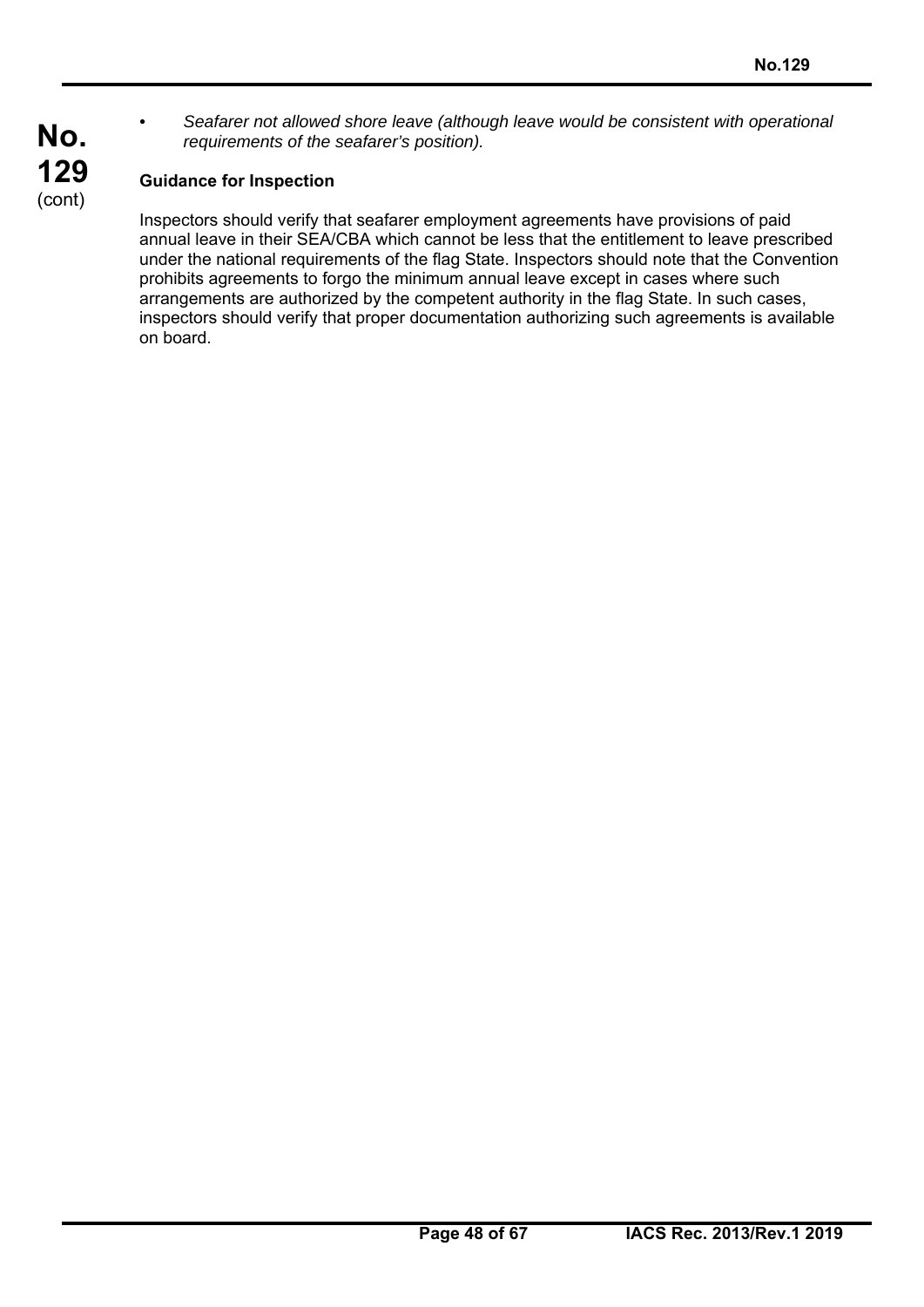# **18. Repatriation (Reg. 2.5)**

# **General**

**No.** 

**129**  (cont)

Regulation 2.5 sets out requirements and entitlement for repatriation of seafarers, and obligation of the shipowner for seafarers' repatriation and provision of financial security.

#### *Inspected*

#### *Basic requirements*

- *Seafarers are to be repatriated, at no cost to themselves, in accordance with the national provisions implementing the MLC, 2006.*
- *Shipowners are required to provide financial security to ensure that repatriation will occur. Regulations related to financial security documents are addressed in the inspection and certification requirements – see section 15. Financial security for repatriation.*
- *A copy of the applicable national provisions regarding repatriation must be carried on ships and available to seafarers in an appropriate language (Standard A2.5, paragraph 9).*
- *At a minimum seafarers are entitled to repatriation in the following circumstances:* 
	- *if the SEA expires while they are abroad;*
	- *when their SEA is terminated:* 
		- *by the shipowner; or*
		- *by the seafarer for justified reasons; and*
- *when the seafarers are no longer able to carry out their duties under their employment agreement or cannot be expected to carry them out in the specific circumstances (Standard A2.5, paragraphs 1 and 2).*

#### *How to check the basic requirements*

- *Check that a copy of the national provisions or SEA or relevant CBA regarding repatriation is available (in an appropriate language) to seafarers.*
- *Check for compliance with any national provision that seafarers under the age of 18 are to be repatriated after a prescribed period if it is apparent that they are unsuited to a career at sea (Guideline B2.5.2, paragraph 3).*

#### *Examples of deficiencies*

- *Seafarer is not repatriated in accordance with national requirements, or SEA or CBA.*
- *Ship does not have a copy of the national provisions on repatriation on board and accessible to seafarers.*
- *No provision for seafarer repatriation is in place.*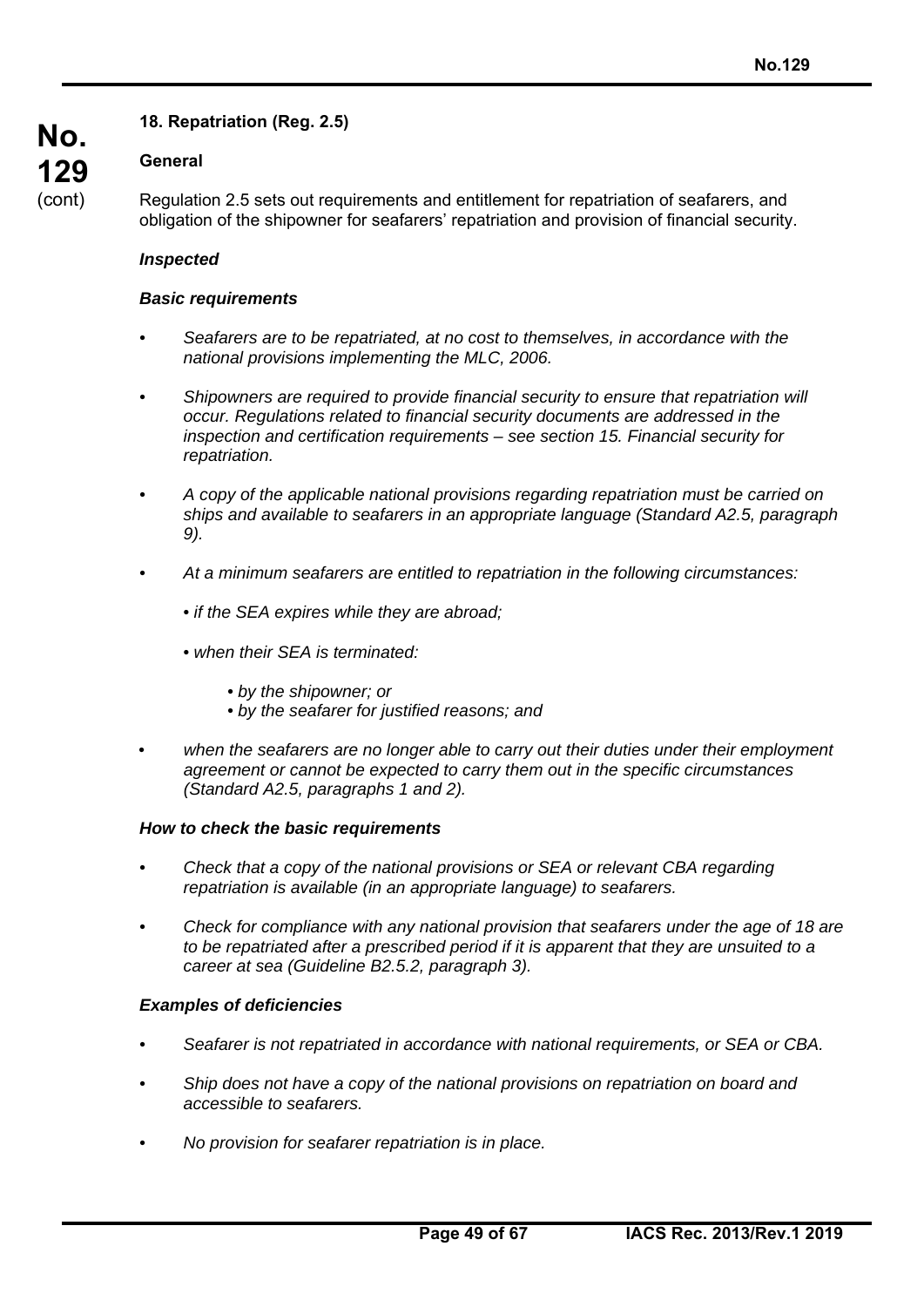# **Guidance for Inspection**

**No.** 

**129**  (cont)

The inspector should verify during shipboard inspection that the seafarer's entitlement to repatriation is identified in the SEA. Additionally, the repatriation is required to be inspected under the Flag State Guidelines for Maritime Labour Convention, 2006.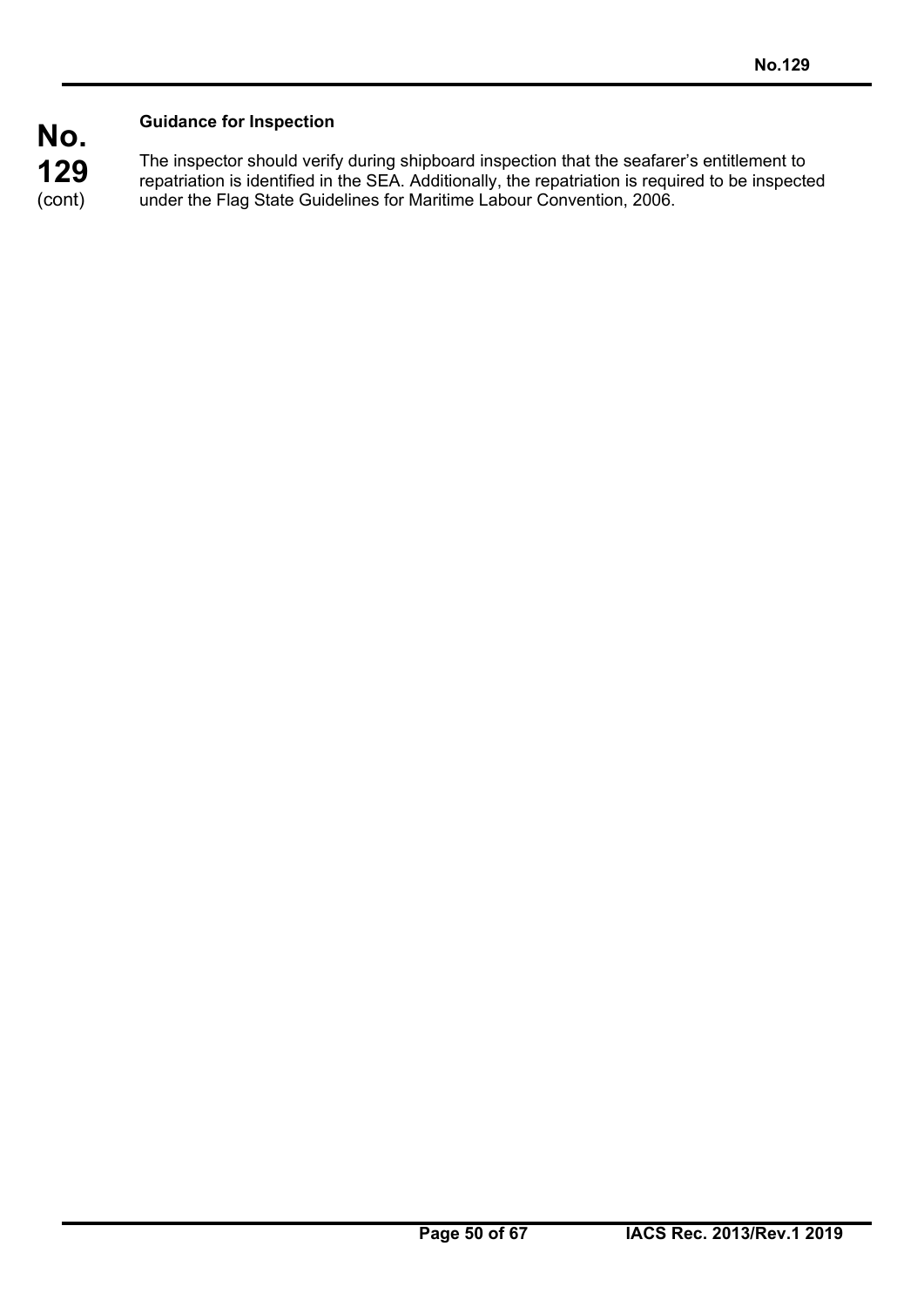# **19. Shipowners' liability (Reg. 4.2)**

# **General**

**No.** 

**129**  (cont)

Regulation 4.2 sets out requirements for protecting the seafarers from the financial consequences of sickness, injury or death occurring in connection with their employment.

## *Inspected*

#### *Basic requirements*

- *Seafarers have a right to material assistance and support from the shipowner with respect to the financial consequences of sickness, injury or death occurring while they are serving under a SEA or arising from their employment under such agreement.*
- *Shipowners are liable to defray the expense of medical care, including medical treatment and the supply of the necessary medicines and therapeutic appliances, and board and lodging away from home until the sick or injured seafarer has recovered, or until the sickness or incapacity has been declared of a permanent character (Standard A4.2, paragraph 1(c)).*
- *Shipowners are to provide financial security to assure compensation in the event of the death or long-term disability of seafarers due to an occupational injury, illness or*  hazard, as set out in national law, the SEA or CBA (Standard A4.2, paragraph 1(b)). *Regulations related to financial security documents are addressed in the inspection and certification requirements – see section 16. Financial security relating to shipowners' liability.*
- *Measures are to be taken to safeguard the property of seafarers left on board by sick, injured or deceased seafarers (Standard A4.2, paragraph 7).*

#### *How to check the basic requirements*

- *Check the SEA and/or relevant CBA to verify that seafarers have the coverage required by national law implementing the MLC, 2006.*
- *Check for on-board procedures with respect to property that is left on board by sick, injured or deceased seafarers.*

#### *Examples of deficiencies*

- *No information on coverage in the SEA or relevant CBA.*
- *Provisions in the SEA or CBA are not consistent with national requirements implementing the MLC, 2006.*
- *No procedures are in place to safeguard seafarers' property left on board.*

#### **Guidance for Inspection**

The inspector should verify that the measures are in place for protecting properties left on board by sick, injured and deceased seafarers.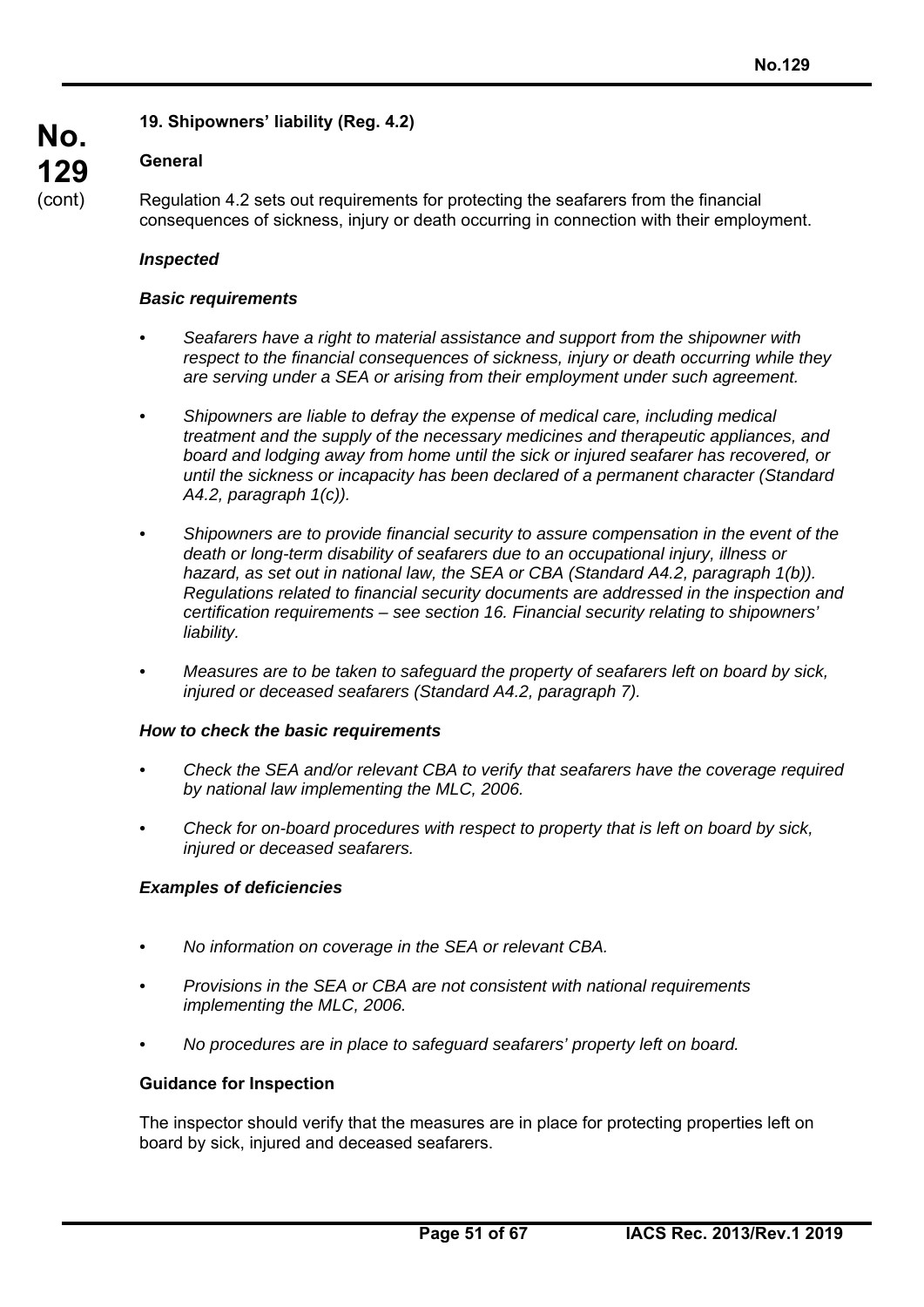# **20. Social security (Reg. 4.5)**

## **General**

Regulation 4.5 requires that measures are taken with a view to providing seafarers with access to social security protection as specified under the national requirements. This protection is considered complementary to protection provided under other areas of the Convention.

#### *Inspected*

#### *Basic requirements*

*• Seafarers who are subject to the flag State's social security legislation, and, to the extent provided for in its national law, their dependants, are entitled to benefit from social security protection no less favorable than that enjoyed by shore workers.* 

*Note: The MLC, 2006, requires that all seafarers be provided with social protection. This covers a number of complementary requirements including prevention-based approaches in connection with occupational safety and health, medical examinations, hours of work and rest and catering. Social protection is mainly addressed in the Title 4 with respect to Medical care (Regulation 4.1); Shipowners' liability (Regulation 4.2); and Social security (Regulation 4.5). Regulation 4.5 and the related Standard A4.5 reflect an approach that recognizes the wide range of national systems and schemes and differing areas of coverage with respect to the provision of social security. Under Standard A4.5, paragraph 3, a ratifying country is required to "take steps according to its national circumstances to provide the complementary social security protection referred to in paragraph 1 of this Standard to all seafarers ordinarily resident in its territory". The resulting protection must be no less favourable than that enjoyed by shore workers resident in its territory. The main responsibility of flag States is to ensure that the shipowners' social security obligations are respected for seafarers on their ships, particularly those set out in Regulations 4.1 and 4.2 (see Standard A4.5, paragraph 5). A more general duty, referred to in Standard A4.5, paragraph 6, and Guideline B4.5, paragraph 5, is also applicable to flag States. ILO member States are to give consideration to ways in which comparable benefits could be provided to seafarers who do not have adequate social security coverage and to possibly themselves arrange for the needed protection to be provided. This responsibility reflects the fact that all States have an important role in promoting the protection of all seafarers and in cooperating to help ensure such protection. In this way flag States can make an important contribution to the achievement of adequate social security protection for seafarers worldwide. In the context of flag State inspection of ships the main concern lies with confirming the complementary protection to be provided by shipowners and stated in the SEA (Standard A2.1, paragraph 4(h)).* 

#### *How to check the basic requirements*

- *Check for evidence that, for seafarers covered by the national social security system, the appropriate contributions are being made if it is a contributory system.*
- *Check the SEA to confirm the protection to be provided by the shipowner.*
- *Interview, in private, a representative number of seafarers to confirm that mandatory contributions, if any, are made.*

## *Examples of deficiencies*

*• No information on protection in the SEA.*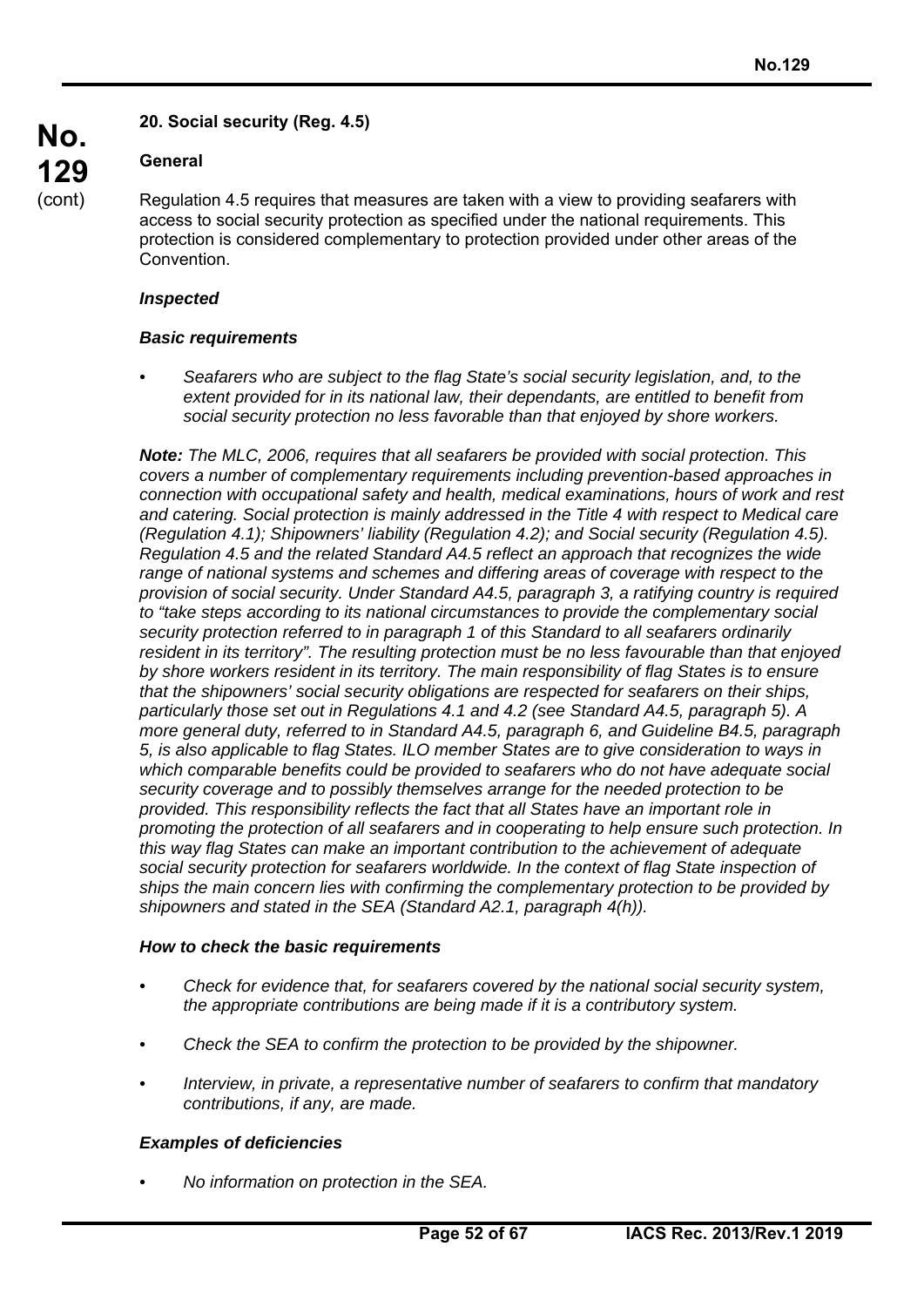*• Mandatory contributions are not being made.* 

# **Guidance for Inspection**

The inspector should be aware that social security protection is primarily the responsibility of the labour supplying country for seafarers ordinarily resident in their territory and is complementary to the benefits provided under Regulation 4.1 (Medical care) and Regulation 4.2 (Shipowners' liability). The flag State may elect to provide certain social security protection benefits to those seafarers who serve on their ships in the absence of adequate coverage regardless of their residence in accordance with its national law and practice. In such cases, the inspector should verify that the social security protection benefits as specified by the flag State and/or in the SEA/CBA are being provided and any contributions, if applicable, are being made.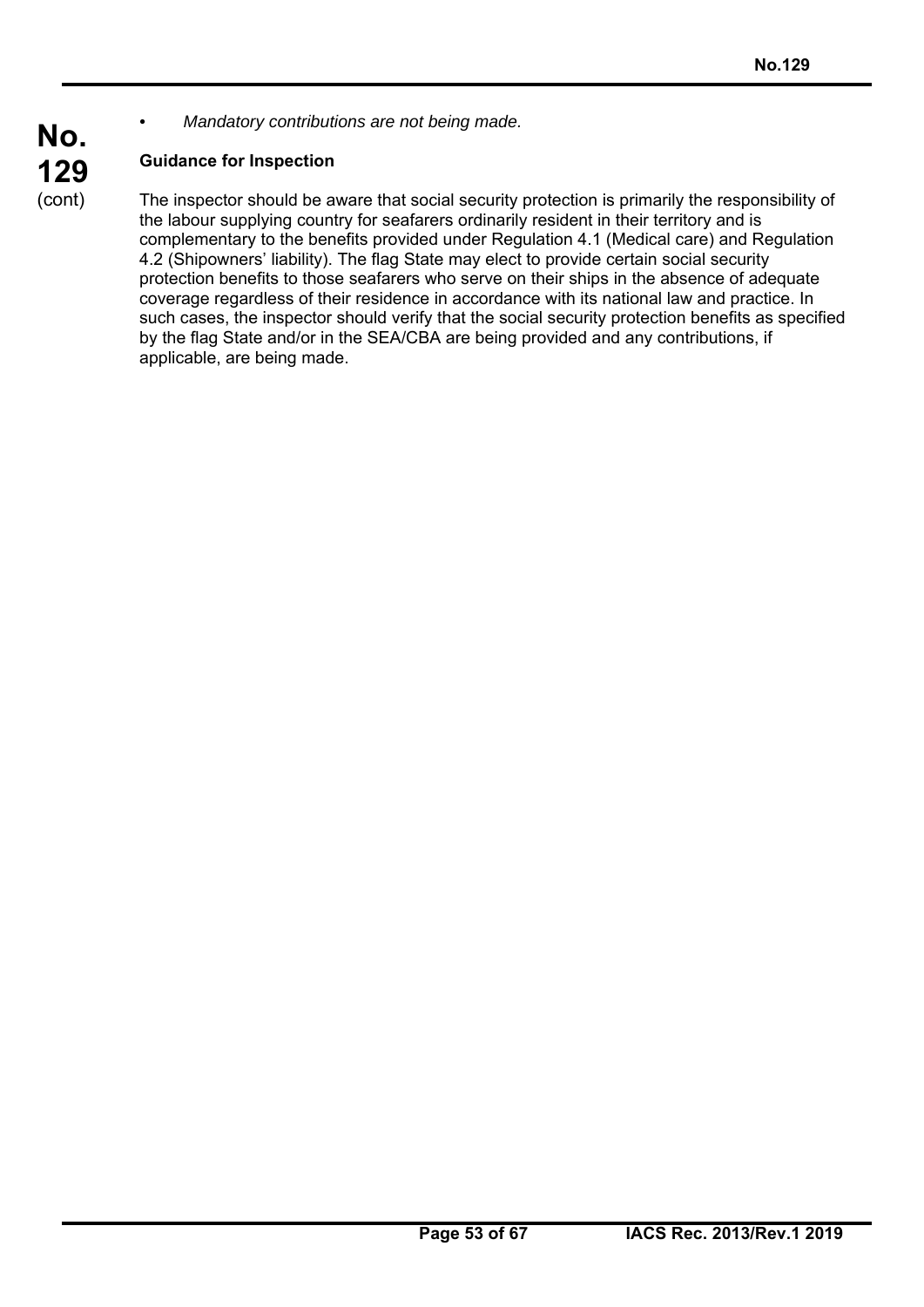# **No. 129**  (cont)

# **21. General principles (Reg. 5.1.1)**

# **General**

Standard A5.1.1 of the Maritime Labour Convention, 2006 requires that all ships have a copy of the Convention available on board.

## *Inspected*

#### *Basic requirements*

*• Ships are required to have a copy of the MLC, 2006, available on board.* 

## *How to check the basic requirements*

*• Check to confirm that there is a copy of the MLC, 2006, on board.* 

#### *Examples of deficiencies*

*• No copy of the MLC, 2006, on board.* 

#### **Guidance for Inspection**

Inspector should verify that the current copy of the Convention is available on board, either in hard copy or electronic format and accessible to all seafarers on board.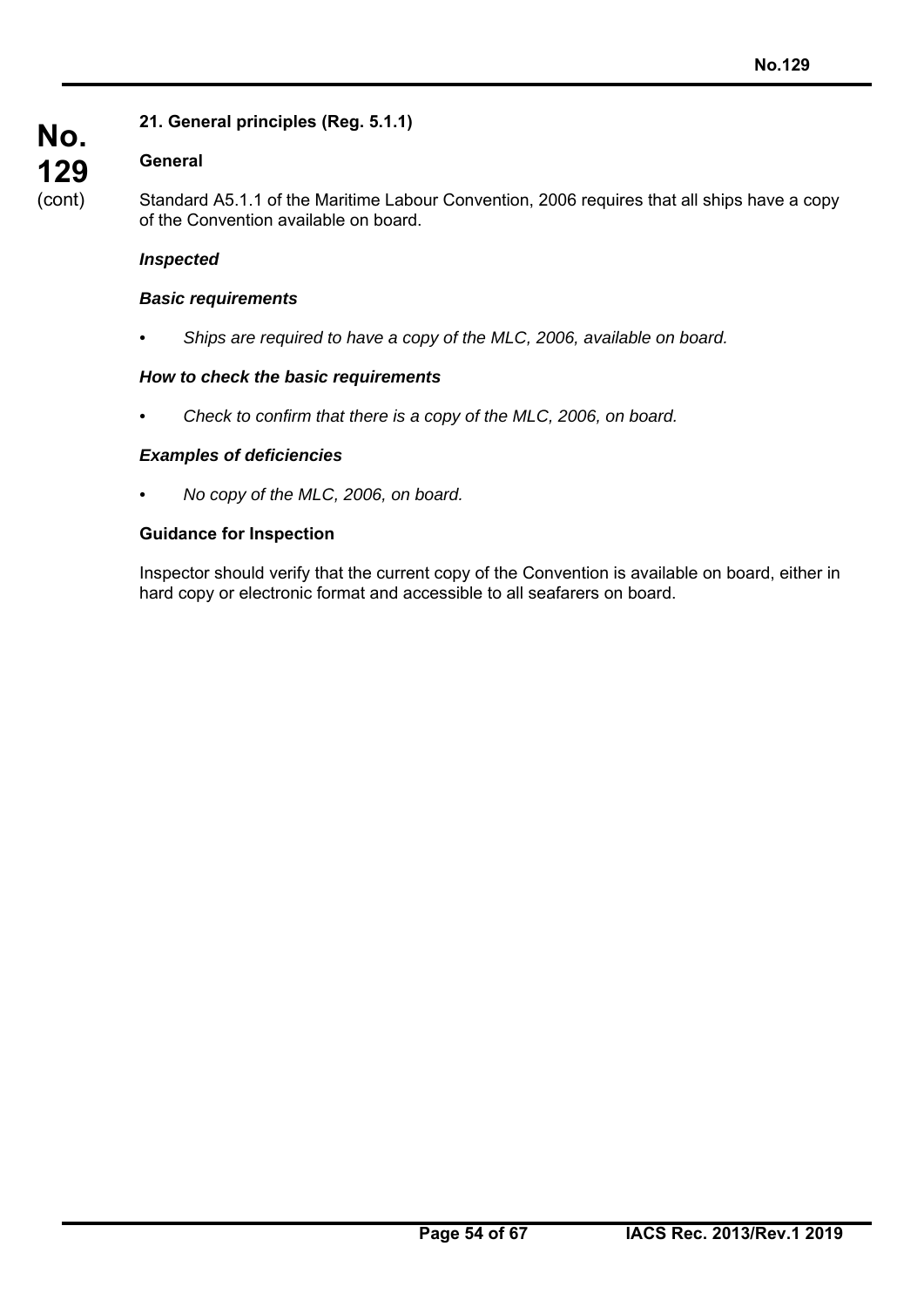#### **Part II**

#### **General guidance**

#### **22. Inspection process**

#### **1) Review of the DMLC Part II and inspection**

#### **Background**

The Maritime Labour Convention, 2006, Regulation 5.1.3 requires a DMLC to be established for each ship and it must be reviewed and certified by a flag Administration or RO on behalf of the Administration.

The DMLC consists of two parts. The Part I is drawn up by the flag State and states the national requirements implementing the Maritime Labour Convention, 2006 and any substantial equivalent provision and exemption adopted by the Administration. The DMLC Part II is drawn up by the shipowner and describes the measures the shipowner has established to implement the national requirements identified in the DMLC Part I. The DMLC Part I and II must be attached to the Maritime Labour Certificate.

Paragraph 84 of Guidelines for flag State inspections under the Maritime Labour Convention, 2006, states that "a full inspection, including the document review, must be completed before the Maritime Labour Certificate and the attached DMLC can be issued".

The review of DMLC Part II is conducted prior to the inspection to ensure that all national requirements are fully addressed in the DMLC Part II and associated documentation, but certified only after satisfactory completion of the inspection on board. This procedure ensures that focus of inspection is on the verification of implementation of measures already reviewed by the flag State or RO inspector and facilitates the inspection process. Unless the relevant flag State provides otherwise, the minimum implementation period of the shipowner established measures (i.e. the period between interim and initial inspection on board) shall not be less than one (1) month.

In some cases, RO may be fully authorized to carry out the DMLC Part II review and inspections. However, in other cases, a flag State may only provide partial authorization to the RO. Prior to performing any work, RO inspector should confirm the extent of authorization provided to the RO. Some examples of types of authorizations and relative review and/or inspection process are described in the flow charts below: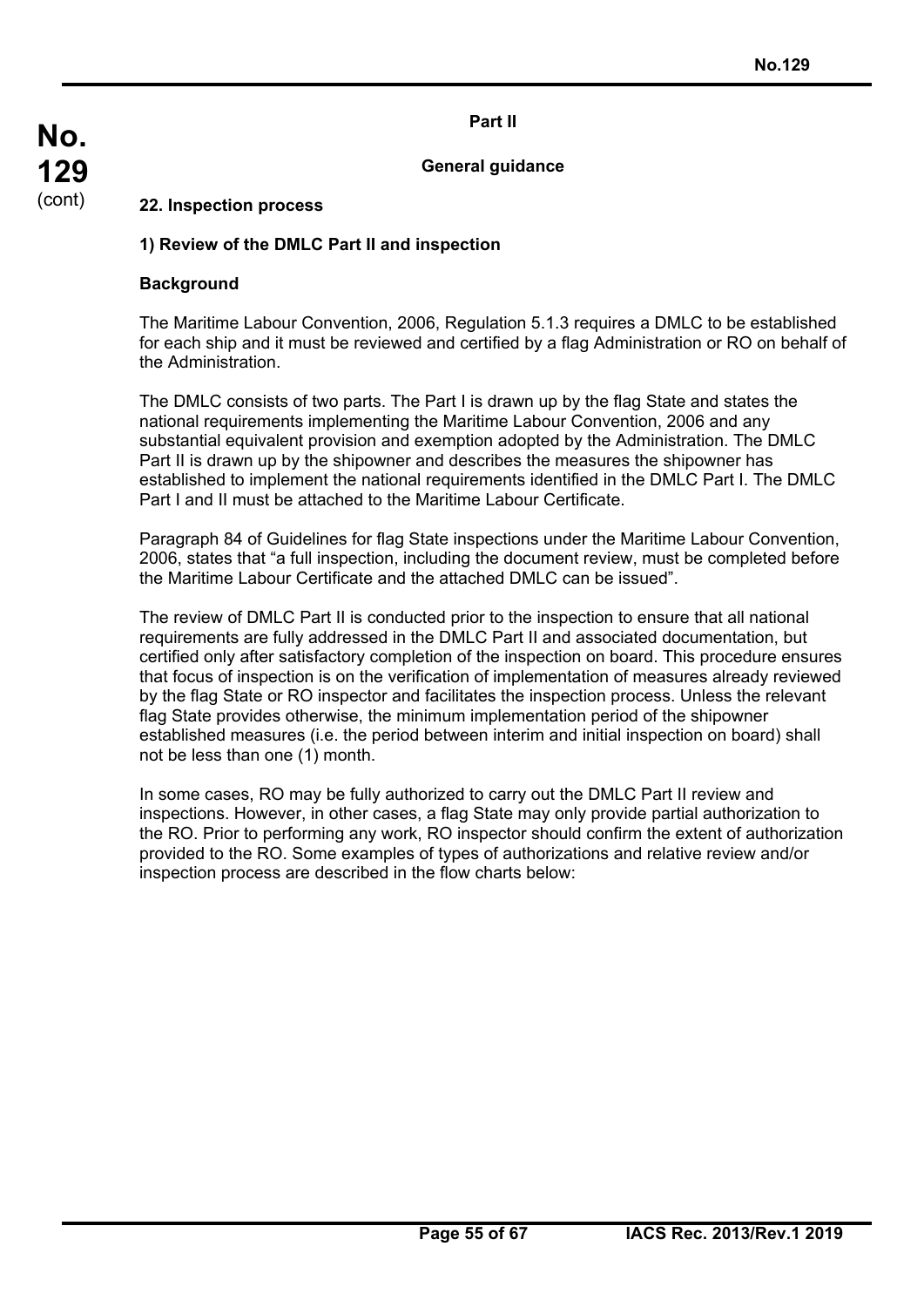- **No. 129**  (cont)
- **1. RO is authorized to review the DMLC Part II, carry out inspections, and issue relevant certifications.**

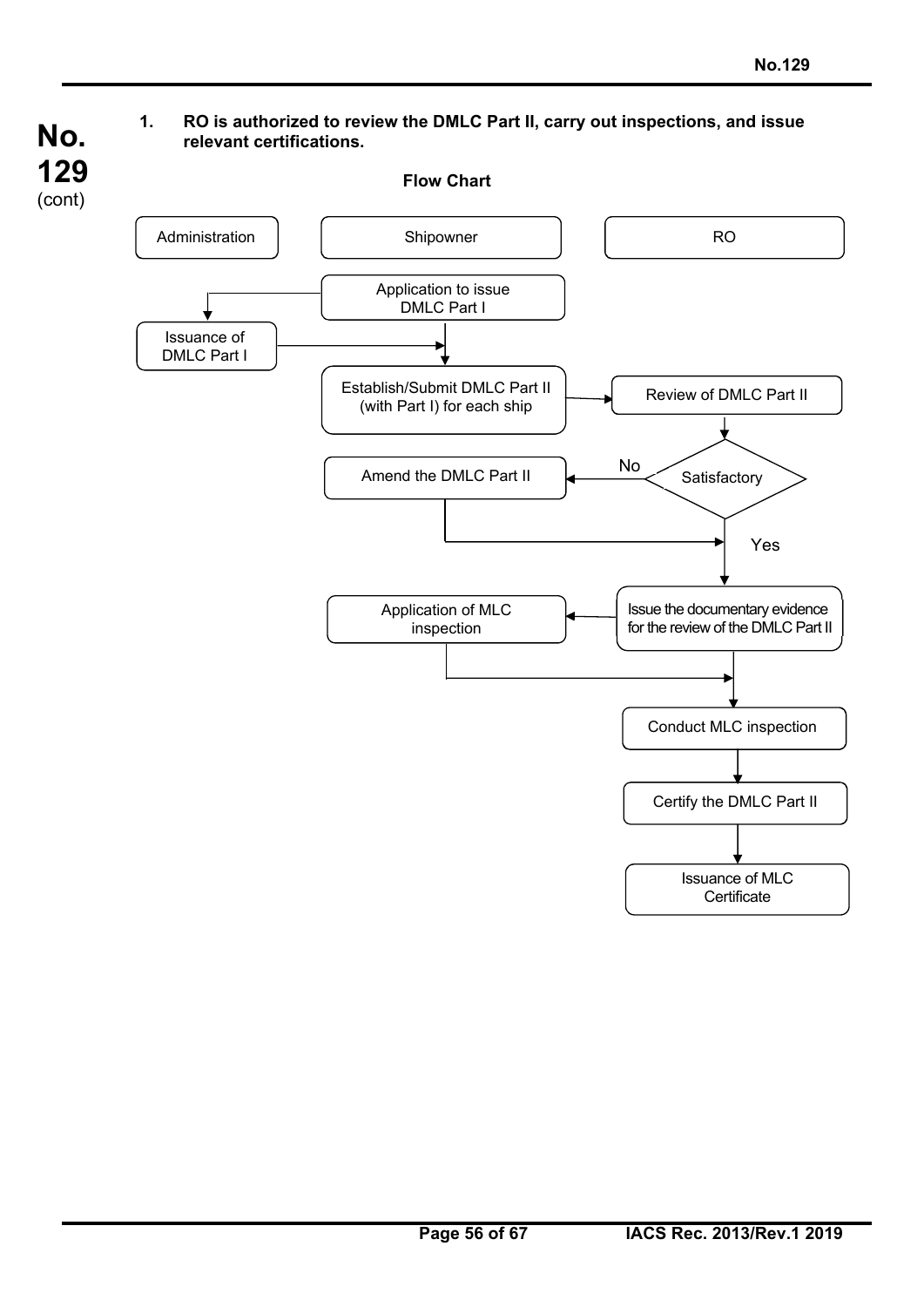# **2. Flag State reviews the DMLC Part II and RO is authorized to conduct inspection and issue relevant certifications.**

**No.** 

**129**  (cont)

**Flow Chart** 

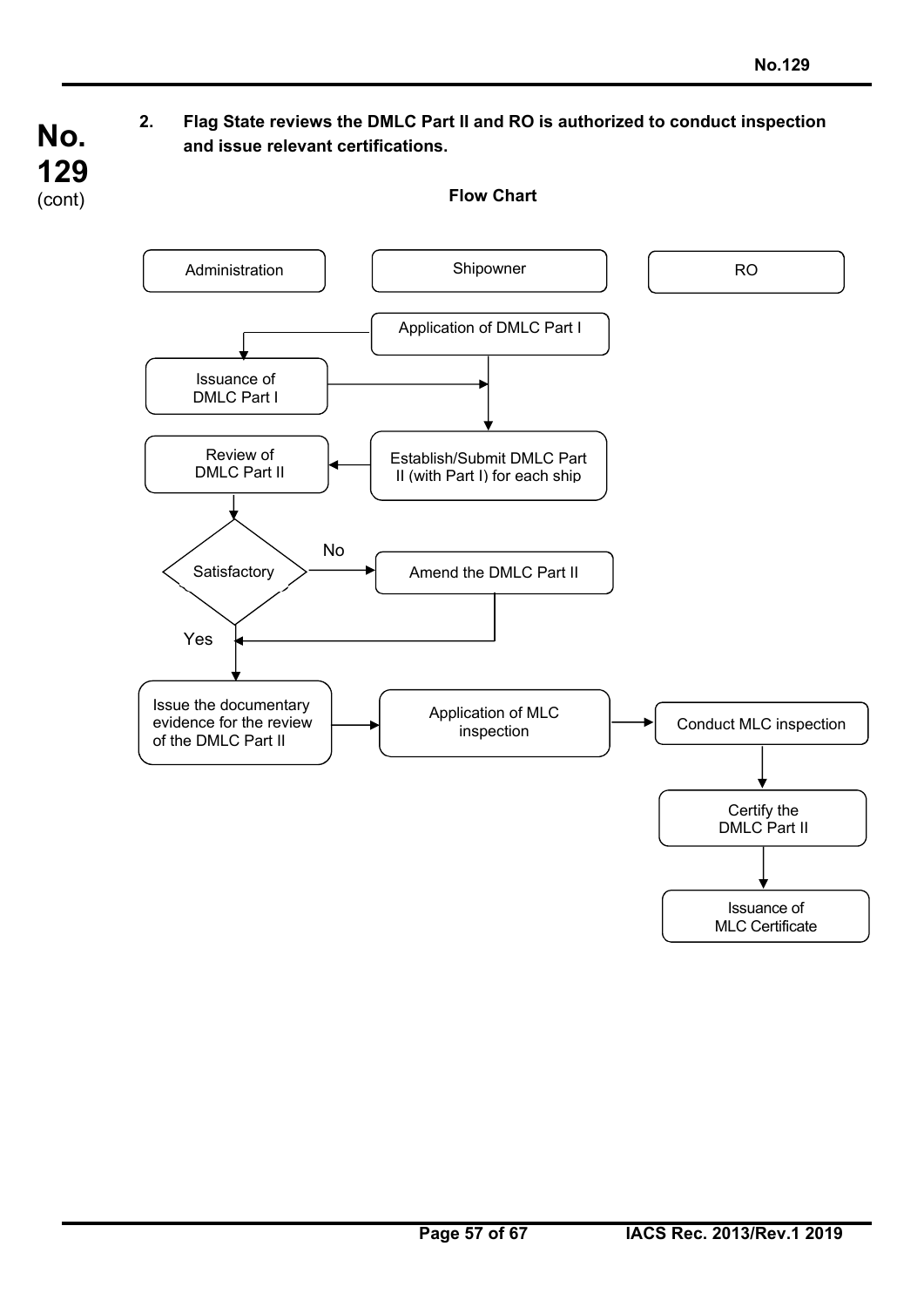#### **Obligations of the shipowner**

**No.** 

**129**  (cont)

The shipowner should obtain the DMLC Part I from the competent authority in the flag State and develop the DMLC Part II identifying measures that will be implemented to ensure initial and ongoing compliance with national requirements defined in the DMLC Part I.

Once the DMLC Part II is drawn up, it should be submitted for review to the flag State or an RO authorized by the flag State for documental review. Upon satisfactory completion of review of the DMLC Part II, the shipowner should present the ship for initial inspection for verification of implementation on board. If the inspection confirms that the shipowner measures implementing the national requirements are satisfactory, the Maritime Labour Certificate will be issued and DMLC Part II certified.

Any amendments to the DMLC Part II during the certification period should be submitted to the flag State or the RO which carried out the initial review and inspection.

#### **2) How to conduct the interview**

For a satisfactory inspection to be completed, it is likely that the inspector will need to employ different methods, including document review, visual observation, general discussions with seafarers, and interviews with seafarers in private.

When inspectors are interviewing seafarers, they will need to be sensitive to what may be considered personal or potentially controversial matters, and take into account work and rest schedules of the seafarers. Interviews with seafarers should be conducted, in private, in order to preserve the confidentiality of information presented.

The manner in which an inspector initiates the interview process may well determine the success of the interview. Inspectors should be able to elicit information from the seafarers, without challenging them, to confirm that the shipowner's measures have been implemented in accordance with the national requirements implementing the Convention.

## **Conducting the interview**

The interview should:

- have a tone that is formal, friendly, and non-threatening;
- follow a predetermined structure; and
- result in meaningful information.

An inspector should prepare a set of questions and an introductory statement that explains the purpose of the interview. This preparation will set the tone for a serious, purposeful, and effective interview.

The assessment of compliance or noncompliance should always be based on visual observation, objective evidence presented, and information obtained during interviews with seafarers using professional judgment.

#### **3) Sampling**

Paragraph 103 of the Guidelines for flag State inspections under the Maritime Labour Convention, 2006 states: "It should be noted that, whilst all the requirements of the MLC, 2006 must be inspected, any inspection is a sampling process and inspector should use their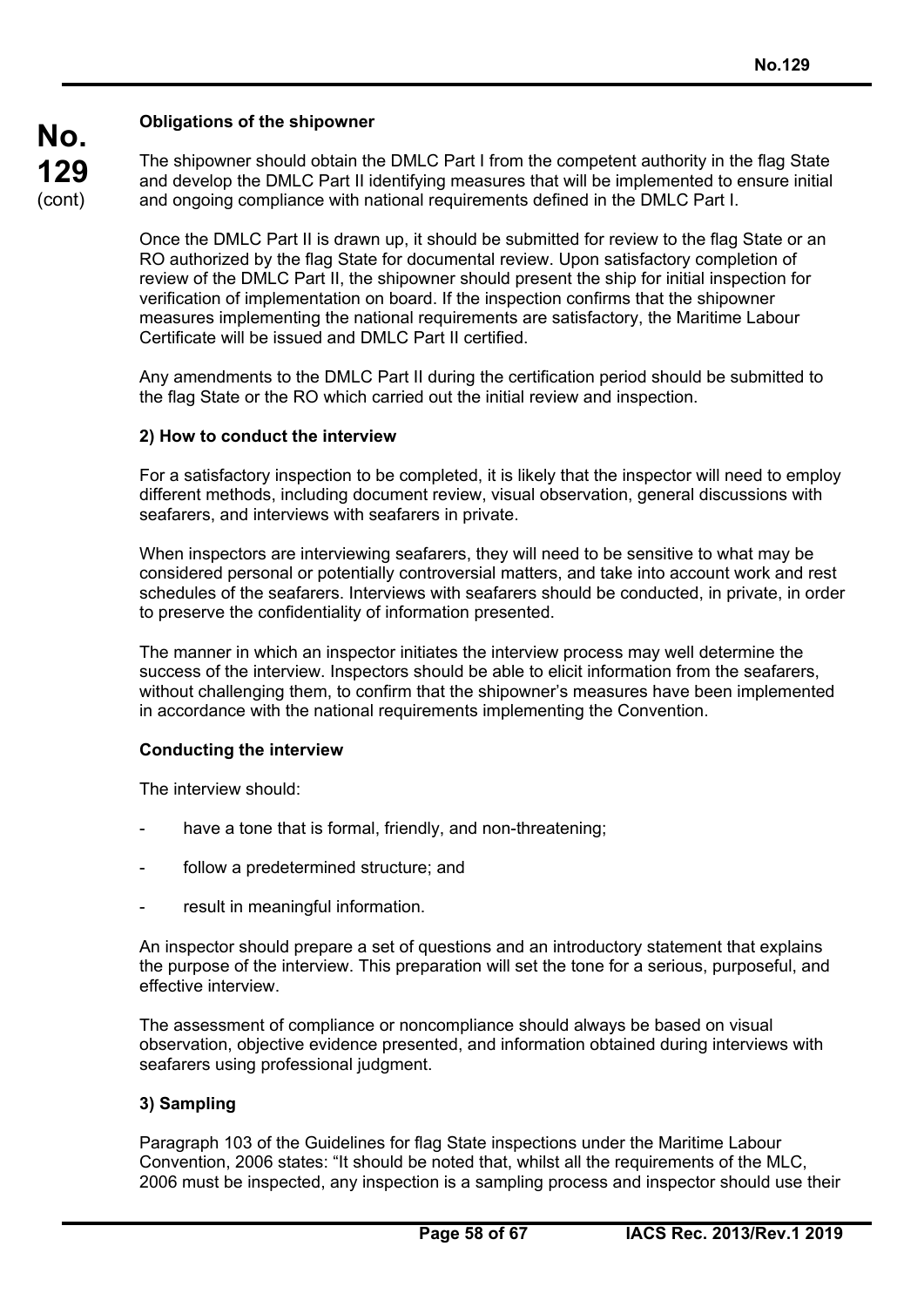**No. 129**  (cont)

professional judgment and expertise when determining the depth of inspection for each requirement."

The inspector may take into consideration the following factors before deciding on the extent of the sampling.

- flag State's requirements implementing the Convention;
- number of seafarers and departments on board;
- seafarers' nationality and gender;
- types of recruitment and placement services in use;
- results of previous inspections, etc.

The sampling process may be used during document review, visual observation, general discussions with seafarers, and interviews with seafarers to obtain objective evidence of compliance.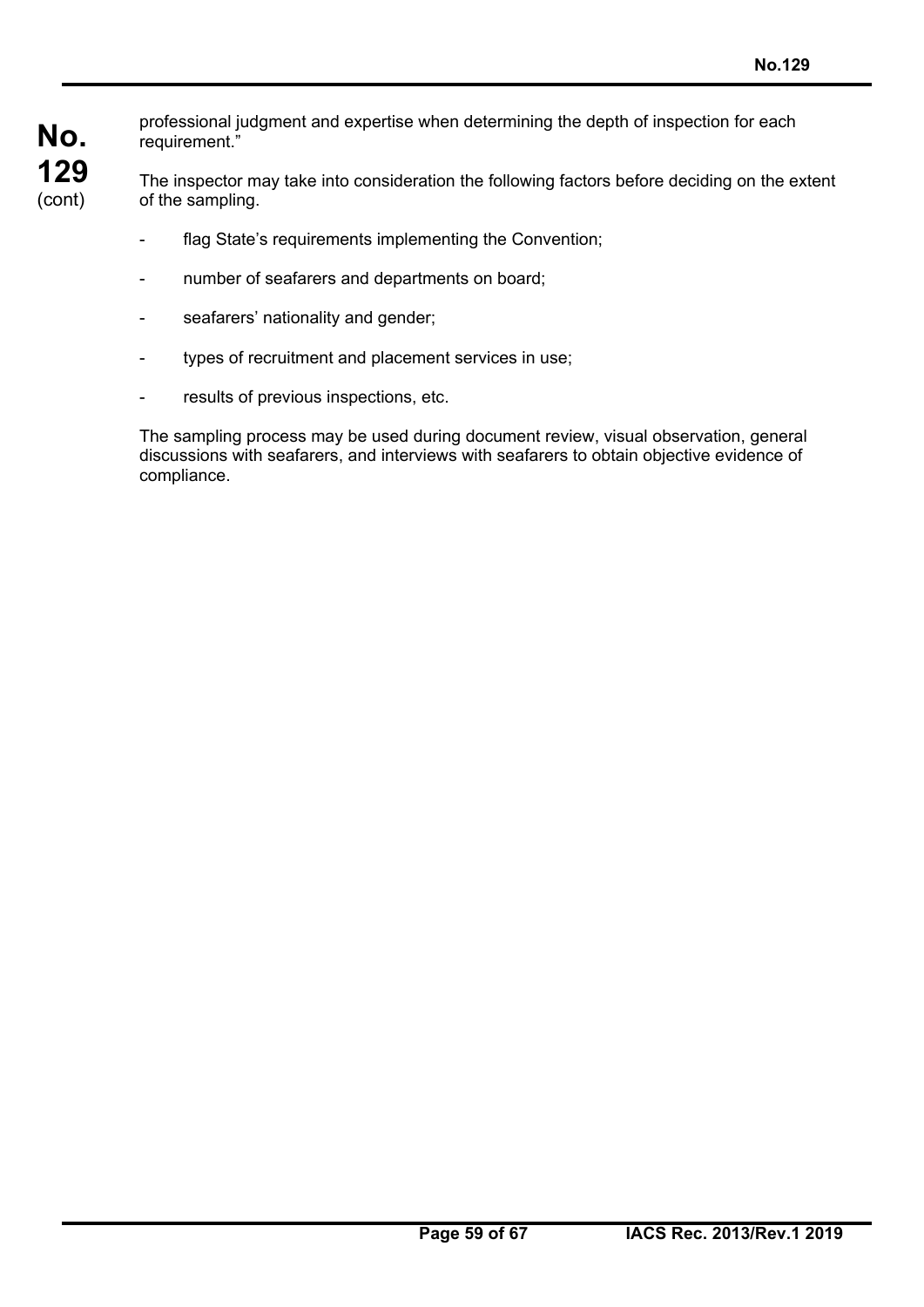# **No. 129**  (cont)

# **23. Interim certification**

The interim certification in terms of MLC, 2006 is addressed in Standard A5.1.3 of the MLC, 2006.

The provisions in paragraphs 5 to 8 of the Standard appear to have been introduced in recognition of the fact that it is not possible to verify full and effective implementation of a set of procedures immediately following their introduction. On a new ship, or a ship that has recently been transferred from one management company to another or has changed flag, it will take time to generate sufficient evidence for a full inspection to be carried out and for an inspector to be able to draw firm conclusions about the effectiveness of the system.

Interim Maritime Labour Certificate may be issued under the following conditions:

- to new ships on delivery;
- when a ship changes flag;
- when a shipowner assumes responsibility for the operation of a ship which is new to that shipowner.

An Interim Maritime Labour Certificate may be issued for a maximum period of six (6) months. No subsequent Interim Maritime Labour Certificate may be issued.

## **Declaration of Maritime Labour Compliance**

According to Standard A5.1.3, paragraph 7(d), the shipowner must submit to the competent authority or RO the DMLC Part II for review.

A confirmation of submission of this document should be available on board. A copy of the submitted DMLC Part II and Part I (or generic Part I) should also be available on board during the interim inspection.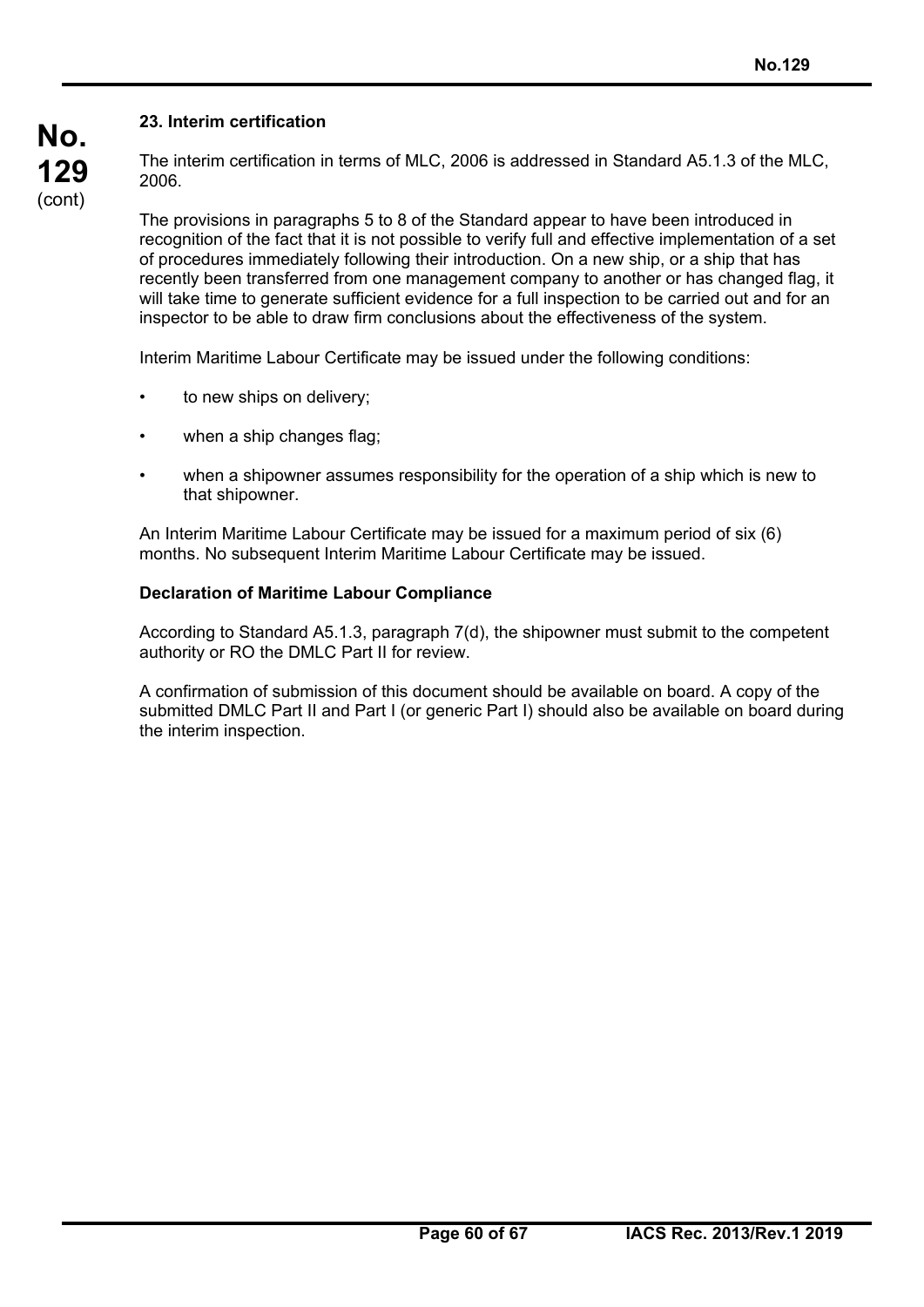## **24. Handling of seafarer complaints by ROs**

The Maritime Labour Convention, 2006, Regulation 5.1.5 requires an On-board Complaint Procedure to be established and made available to each seafarer on board the ship. The Convention also provides seafarers with the right to complain directly to the master, and where they consider necessary, to appropriate external authorities. These external authorities may be the shipowner and the competent authorities in the flag State, the port State, or the seafarer's country of residence. In addition, On-board Complaint Procedure should contain the contact information of relevant external authorities as designated by the flag State for handling of seafarer complaints.

Guidelines for flag State inspections under the Maritime Labour Convention, 2006*,* paragraph 63, clearly specifies that it is the responsibility of the flag State to receive, investigate and take appropriate enforcement action for seafarer complaints. Accordingly, a flag State is expected to have in place procedures for receiving and responding to such complaints and ensuring the necessary confidentiality. A RO may in some circumstances be specifically authorized by the flag State to carry out an inspection following a particular seafarer complaint. However, the responsibility for resolution of a complaint remains with the flag State.

Where a ship is inspected under the MLC, 2006 by a RO on behalf of the flag State, a seafarer or seafarer representative may contact the RO to register a seafarer complaint.

#### **Verbal Complaints**

Where a RO receives a verbal complaint, the complainant should be referred to the on-board complaint procedure and encouraged to seek resolution of the complaint at the shipboard level. If the seafarer feels unable to use the complaints procedure (perhaps for fear of victimization or lack of faith in its effectiveness) the RO should point out that the on-board complaint procedure (a copy of which should be in the seafarer's possession) contains contact details of the competent authority in the flag State and, where different, in the seafarer's country of residence, and the name of a person or persons on board who can provide confidential assistance.

If the seafarer insists that he/she does not want to use on-board complaint procedure and would like to register the complaint with the RO, as the flag State's representative on board, the RO should not refuse to pass on a complaint to the flag State. However, the seafarer should be advised that the RO can do so only if the complaint is made in writing and signed by the complainant. Verbal complaints may be retracted or altered later giving rise to arguments about what was said and can lead to an unacceptable outcome for all parties involved in handling the complaint.

#### **Written Complaints**

Written complaints that are received should clearly specify the source of the complaint including identifying information of the shipowner, seafarer(s) and the ship involved.

The following scenarios describe the measures a RO should take subsequent to receiving a written complaint from a seafarer on a ship that has been inspected and/or certified under the Maritime Labour Convention, 2006.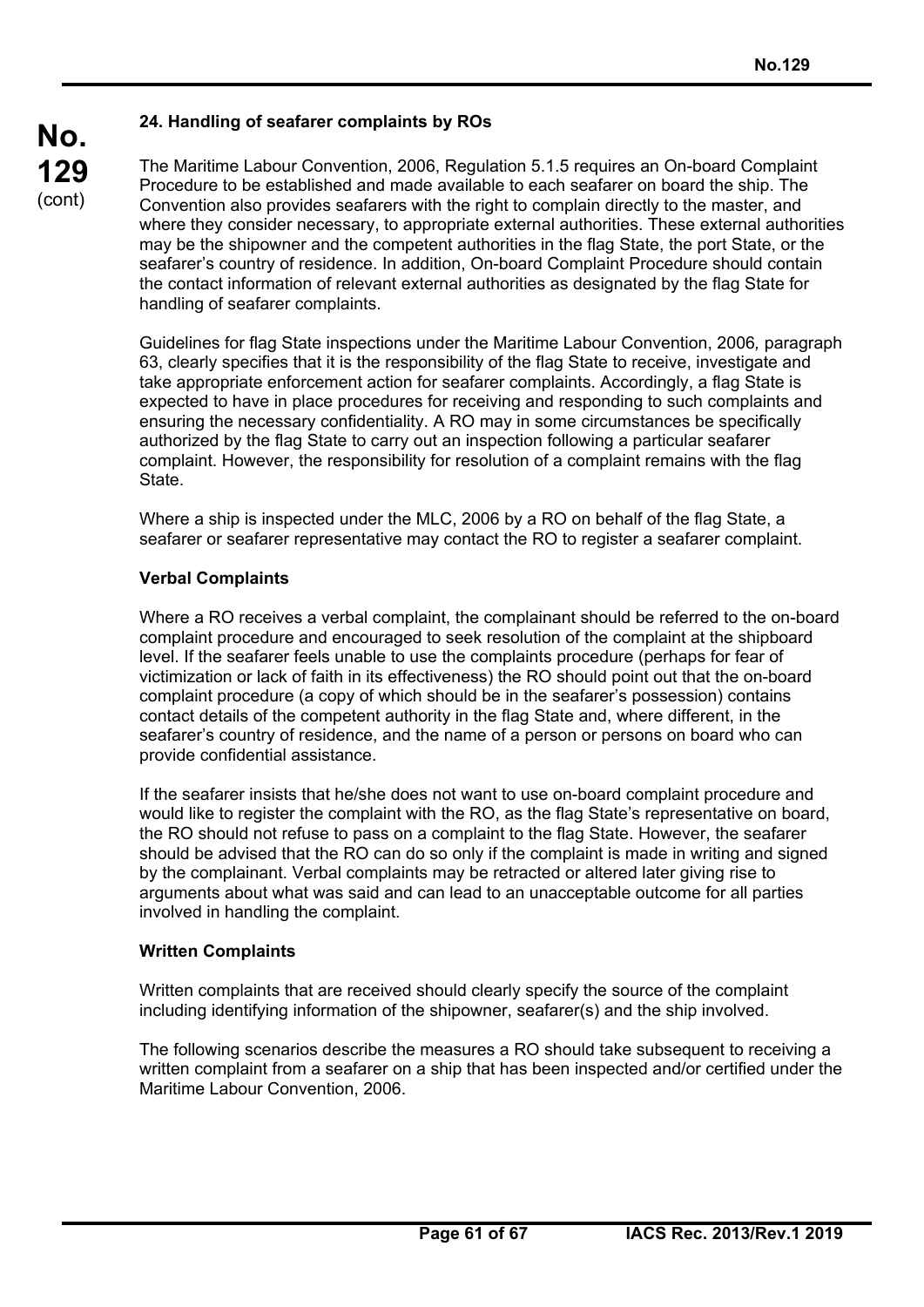# **1 Complaint received during a MLC inspection**

If a seafarer written complaint is received during a MLC inspection, the inspector should not intervene to resolve the complaint but instead check to see if the seafarer is aware of the onboard complaint procedure and whether the seafarer has made use of the procedure. Additionally, the inspector should conduct the inspection taking into account the seafarer complaint(s) by selecting the appropriate sample size for the inspection and areas to be inspected in order to ascertain if the seafarer working and living conditions on board comply with the requirements of the Convention and the national requirements of the flag State, and whether the on-board complaint procedure is effective. Any non-compliance discovered during the inspection, including deficiencies pertaining to the seafarer complaint should be documented in the inspections report keeping in mind the confidentiality requirements of the **Convention** 

A written complaint provided by the seafarer should nevertheless be attached to the copy of the report submitted to the flag State.

Where the working and living conditions are alleged to be defective to the extent that a clear hazard to the safety, health or security of seafarers exists, the written complaint should be forwarded to the flag State without delay.

## **2 Complaint received by the RO other than during a MLC inspection**

A written complaint received by the RO other than during a MLC inspection should be forwarded to the competent authority in the flag State for resolution. No further action by RO is required unless instructed otherwise by the flag State.

In summary, ROs should concern themselves only with matters of regulatory compliance that can be substantiated by objective evidence. This includes verifying the existence and satisfactory operation of on-board complaints procedures in accordance with the flag State's national requirements implementing the Convention. ROs should not discuss or attempt to resolve allegations of harassment, victimization and other complex matters or personal disputes. These should be passed to the flag State for resolution, but only when the complainant has put them in writing.

**No.**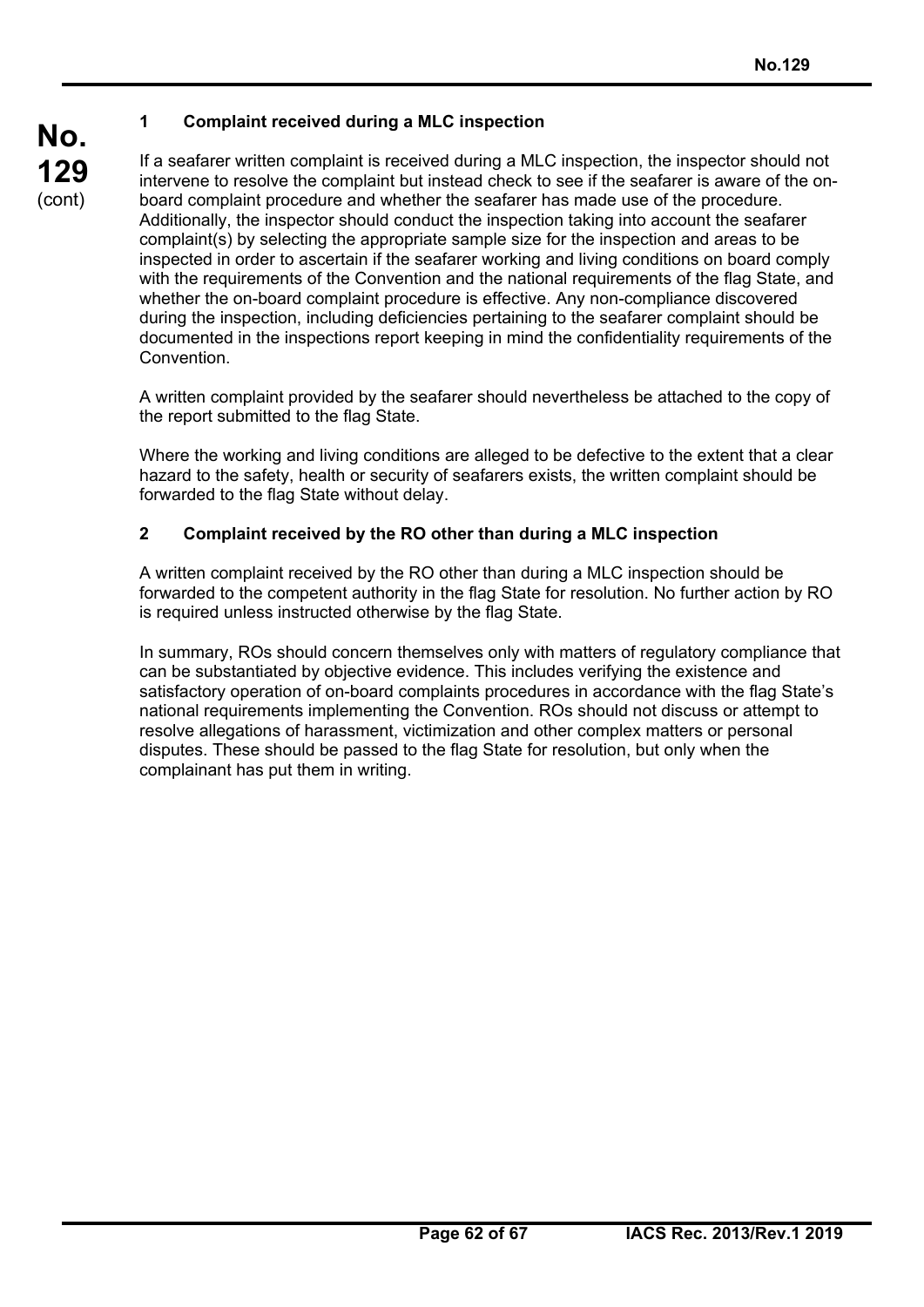# **25. Handling of technical deficiencies**

# **Definition**

"Technical deficiency" means a defect in, or failure in the operation of, a part of the ship's structure or its machinery, equipment or fittings.

## **Guidance for inspection**

When a technical deficiency is found on board, the inspector must first evaluate the seriousness of the deficiency. If the technical deficiencies affect the MLC certificate, they must be addressed and reported during the MLC inspection regardless of its seriousness.

If the technical deficiency does not relate to MLC matters, the RO should report the deficiencies to the shipowner's representative on board. Where such technical deficiencies are considered to be serious, the shipowner and the flag State should be notified without delay.

An inspector identifying a technical deficiency deemed to present a serious threat to health, safety and security of seafarers, safety of the ship or the environment or that requires attention by class or the flag Administration should:

- (i) establish if the ship has taken appropriate action to correct the technical deficiency. In every case, the inspector should also establish that such technical deficiencies have been reported to the responsible Class Society and/or the flag Administration as appropriate;
- (ii) establish whether the technical deficiency constitutes or is symptomatic of a serious deficiency. If so, such deficiency should be handled in accordance with the Guidance given in Section 26 of this document.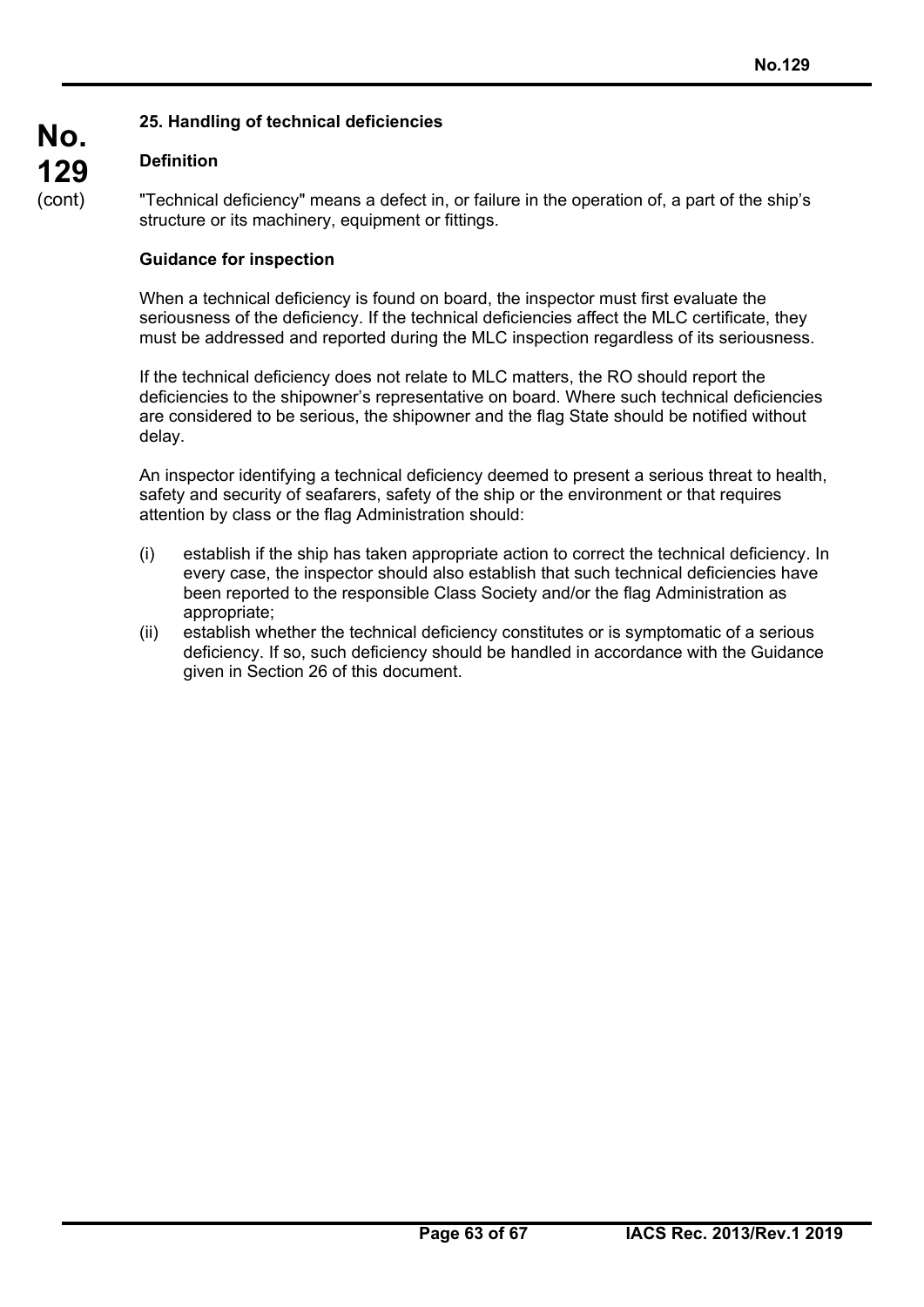## **26. Grading of deficiencies**

# **Grading of deficiencies**

Where an inspector identifies that the ship is not in conformity with the requirements of the Convention and/or the relevant requirements of the flag State, the inspector should notify the shipowner or shipowner's representative. Deficiencies should be graded as follows according to their nature and seriousness.

- "Serious Deficiency" means a deficiency that constitute a serious or repeated breach of the requirements of MLC, 2006 (including seafarers' rights), or represent a significant danger to seafarers' safety, health or security.
- "Deficiency" means a deficiency other than serious deficiency and an observed situation where objective evidence indicates that the ship is not in conformity with MLC, 2006 or the relevant requirements of the flag State.
- "Observation" means a statement of fact made during an inspection substantiated by objective evidence. It may also be an identified situation which may lead to a deficiency in the future if no action is taken.

When grading the deficiency, the nature and number of findings and frequency of the deficiencies should also be taken into account: for example, several instances of deficiencies may be determined to be serious, even if they are not hazardous to the safety, health or security of seafarers. In other cases, a single deficiency could be considered as serious.

Whether or not deficiencies are determined to be **SERIOUS** will depend upon the professional judgment of the inspector concerned if:

- (a) the conditions on board are clearly hazardous to the safety, health or security of seafarers; or
- (b) the deficiency constitute a serious or repeated breach of the requirements of MLC, 2006 (including seafarers' rights).

#### **Handling of deficiencies**

The shipowner is responsible for the rectification of any deficiency identified by the inspector(s) within the agreed time period.

A deficiency is the record by which an inspector reports the non-compliance. The purpose of the deficiency is:

- to formally convey inspector's findings to the shipowner;
- to present a complete record of finding that can be reviewed remotely.

The content of a deficiency recorded in the report should be:

- complete and concise, containing a reference to a non-fulfilled specified requirement,
- classified against the respective requirement of the DMLC or the Convention (in case of an item that is not subject to certification and therefore not described in the DMLC),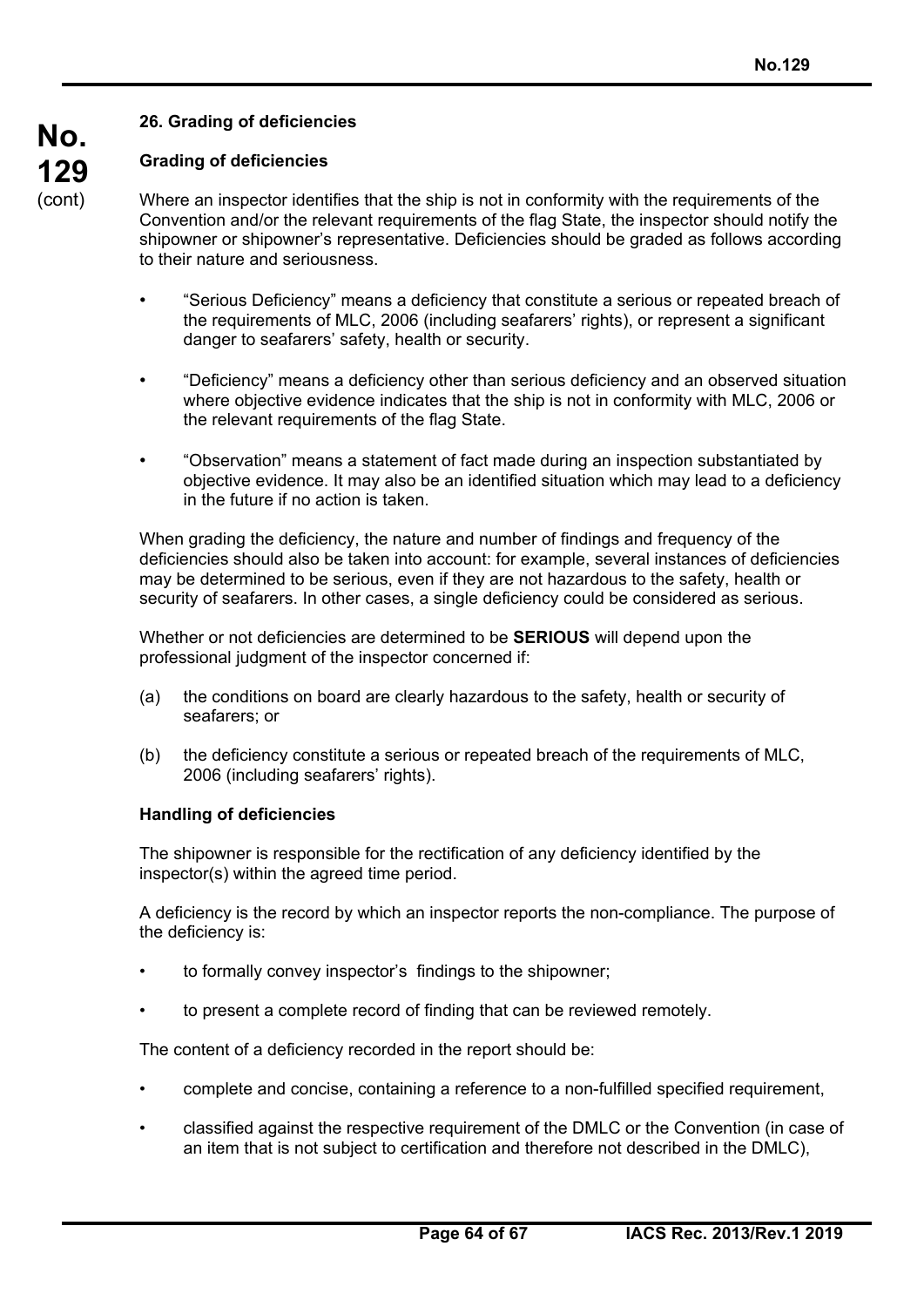• be written in such a manner to be easily understood by a third party which may not be present during the inspection.

Any deficiency found during the on-board inspection is to be rectified. Inspectors will need to use their professional judgment as to whether a ship should be allowed to sail before the deficiency is rectified and, if it is not rectified, to decide on what action to take. In any case, before a ship is allowed to sail and before a certificate may be issued or endorsed, the inspector needs to confirm that:

- All deficiencies found during the inspection have been rectified through immediate corrective action; or
- A rectification plan has been provided by the master or other representative of the shipowner and agreed by the inspector.

A serious deficiency may be downgraded if the inspector is satisfied that effective rectification is being taken. A serious deficiency raised during an on-board inspection must be corrected or downgraded before the ship sails and before the Maritime Labour Certificate is issued or endorsed. The Administration should be notified of all serious deficiencies whether downgraded or not at the earliest opportunity.

Where a serious deficiency has been corrected or downgraded, at least one additional inspection should be carried out within the time frame as agreed with the shipowner to verify the effectiveness of the actions that have been taken.

An additional inspection may also be required to verify the implementation of corrective actions taken in response to deficiencies, depending on the number and nature of the deficiencies identified. In such cases, the inspector should clearly specify the due date by which the additional inspection is to be held. If no additional inspection is deemed necessary, the verification of the effectiveness of the corrective actions should take place as part of the next scheduled inspection.

Any deficiency found during the inspection is to be recorded together with the overall results of the inspection. These records should, in accordance with national laws or regulations, be inscribed upon or appended to the DMLC.

All deficiencies should be formally presented by the inspector at the closing meeting. A copy of the report, including all deficiencies, should be provided to the shipowner/master. Inspectors are responsible for verification of the effective rectification of deficiencies identified during previous inspection.

Deficiencies not effectively addressed by the shipowner by its due date may be upgraded as serious deficiencies and may result in invalidation of certification.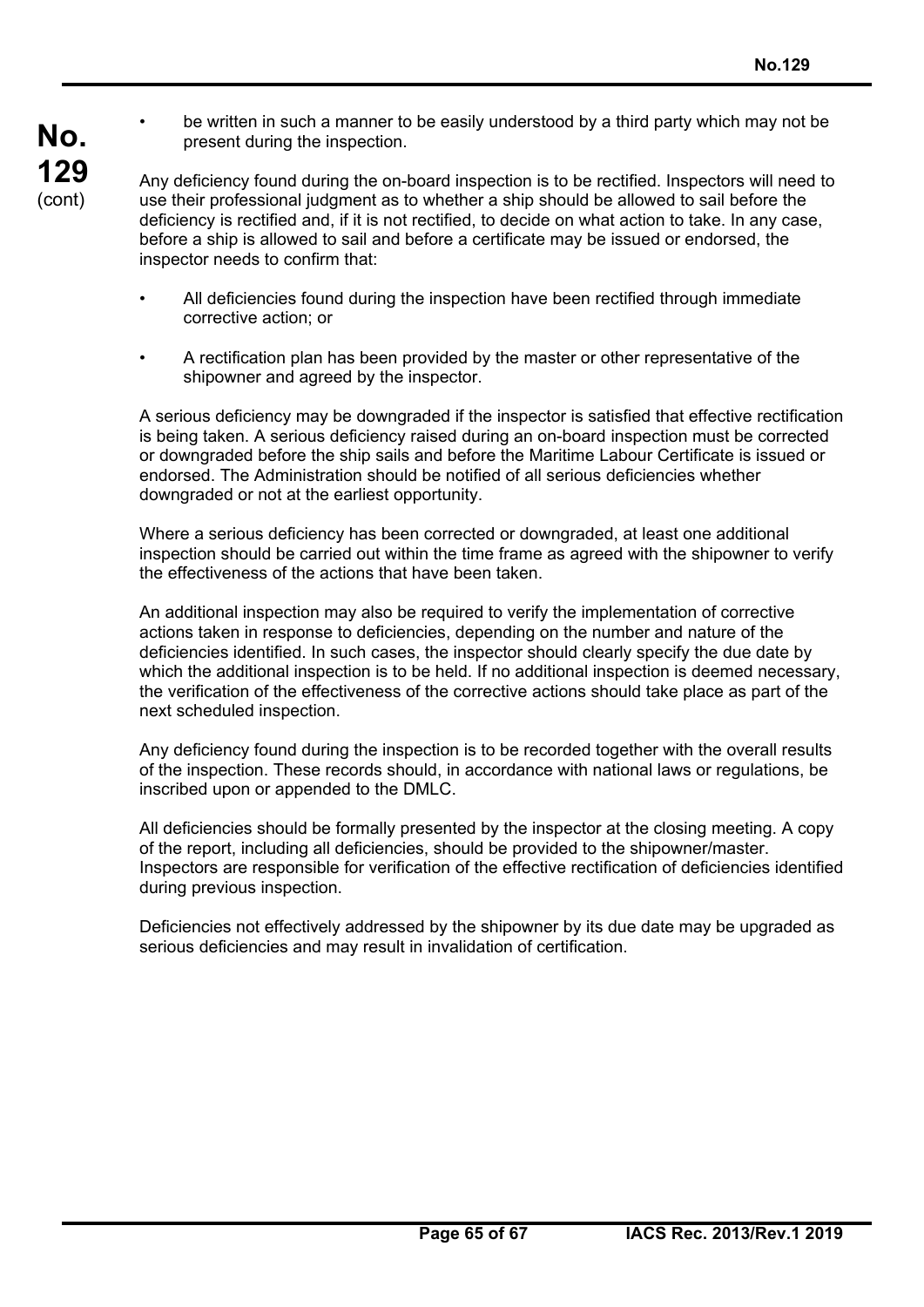# **27. Confidentiality**

## **General**

**No.** 

**129**  (cont)

The Maritime Labour Convention, 2006 refers to the need for confidentiality in relation to several areas, but the extent of the confidentiality in each case, and the individual or organisation on which the duty of confidentiality is placed, are not always identified or explained. In some cases, the duty of confidentiality is placed on the inspector. In others, it may be the company or a particular crew-member.

The term "confidential" does not mean that information can never be disclosed or that documents can never be seen. It refers to information that should not be made public and that should be restricted to those who have a legitimate interest in its contents. In other words, confidentiality ensures that information is accessible only to those who are authorised to see it.

Confidentiality is important not only to safeguard the rights of the person or organisation to which the information relates. It is essential in creating the confidence in the company and its employees that is necessary if the inspector is to be given unrestricted access to the information he or she needs to complete an inspection.

In addition to the specific confidentiality requirements set out in the Convention, inspectors should be aware that more general privacy and data protection regulations may apply in certain jurisdictions.

In summary, the inspector must be very clear in his or her mind about which information should be treated in confidence, upon whom the duty to maintain confidentiality is placed and what the extent of the confidentiality is in terms of who should be allowed to see it.

It is important to remember that confidentiality is as much an ethical matter as it is a regulatory one.

#### **Some Specific Cases**

Standard A.5.1.4.11 forbids the inspector from disclosing commercially sensitive and personal information obtained during an inspection even after his employment by the flag or the RO comes to an end. This prohibition is presented as absolute but, clearly, the inspector cannot be prevented from informing the flag of any fact that is material to the validity of the certification.

When considering the requirement in Standards A.5.1.4.10 to treat the sources of any complaint or grievance as confidential, the inspector should also refer to Section 24 of this Guidance, especially as it applies to the submission of written complaints to the flag Administration.

An inspector is not bound by confidentiality in situations in which confidentiality is being used to conceal illegal or improper practices. All such wrong-doing should be reported to the flag Administration.